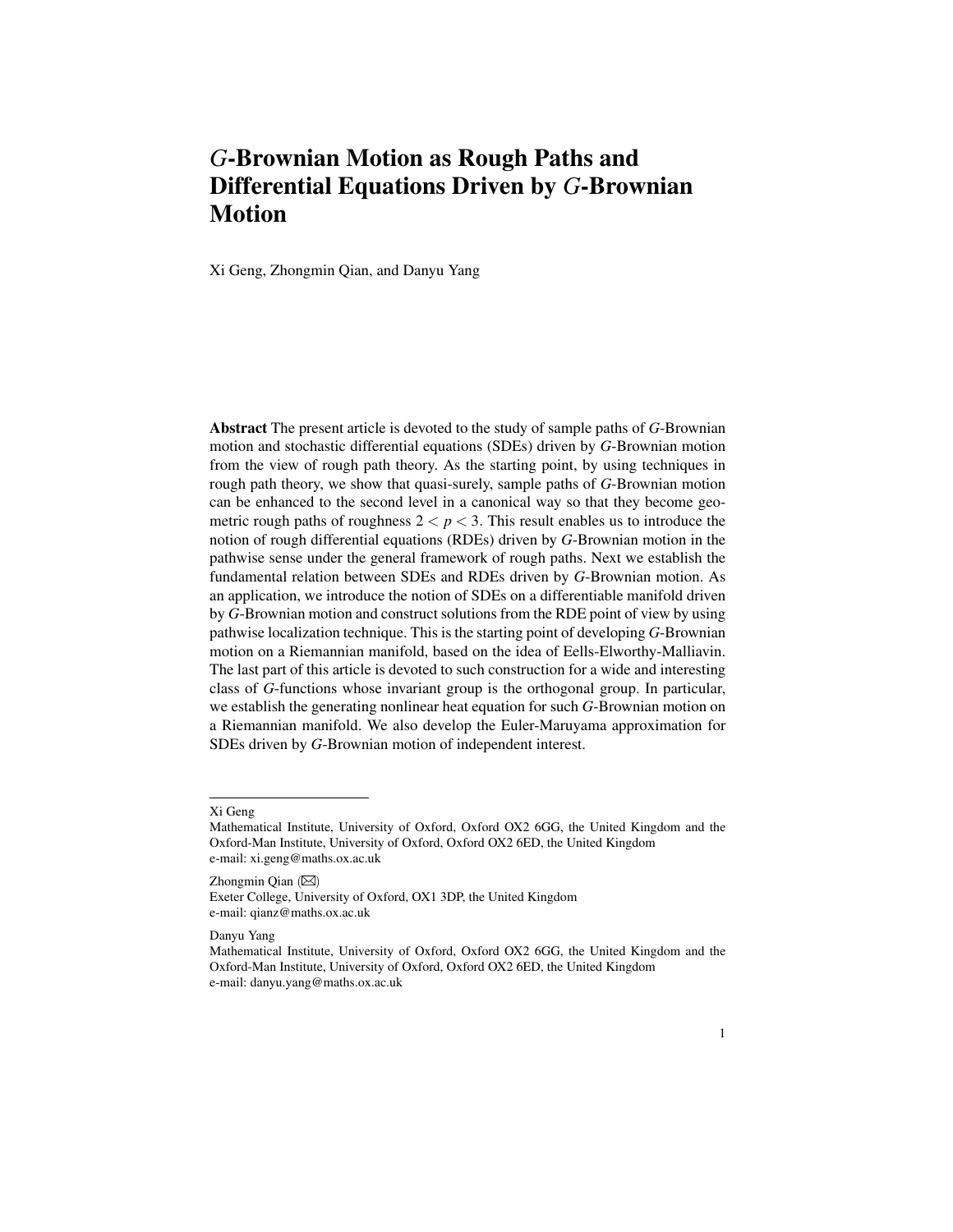Keywords *G*-Brownian motion • *G*-expectation • Euler-Maruyama approximation • Geometric rough paths • Rough differential equations • Nonlinear diffusion processes • Nonlinear heat flow

AMS 2010 subject classifications. 60H10, 34A12, 58J65.

## 1 Introduction

The classical Feynman-Kac formula (see [14], [15]) provides us with a way to represent the solution of a linear parabolic PDE in terms of the conditional expectation of certain functional of a diffusion process (solution of an SDE). However, it works only for the linear case, mainly due to the linear nature of diffusion processes. To understand nonlinear parabolic PDEs from the probabilistic point of view, Peng and Pardoux (see [21], [22], [23]) initiated the study of backward stochastic differential equations (BSDEs) and showed that the solution of a certain type of quasilinear parabolic PDEs can be expressed in terms of the solution of BSDE. This result suggests that BSDE reveals a certain type of nonlinear dynamics, and was made explicit by Peng [24]. More precisely, Peng introduced a notion of nonlinear expectation called the *g*-expectation in terms of the solution of BSDE which is filtration consistent. However, it was developed under the framework of classical Itô calculus and did not capture the fully nonlinear situation.

Motivated from the study of fully nonlinear dynamics, Peng [25] introduced the notion of *G*-expectation in an intrinsic way which does not rely on any particular probability space. It reveals the probability distribution uncertainty in a fundamental way which is crucial in many situations such as modeling risk uncertainty in mathematical finance. The underlying mechanism corresponding to such kind of uncertainty is a fully nonlinear parabolic PDE. In [25], [26], he also introduced the concept of *G*-Brownian motion which is generated by the so-called nonlinear *G*-heat equation and related stochastic calculus such as *G*-Itô integral, *G*-Itô formula, SDEs driven by *G*-Brownian motion, etc. One of the major significance of such theory is the corresponding nonlinear Feynman-Kac formula proved by Peng [27], which gives us a way to represent the solution of a fully nonlinear parabolic PDE via the solution of a forward-backward SDE under the framework of *G*-expectation.

On the other hand, motivated from the study of integration against irregular paths and differential equations driven by rough signals, Lyons [17] proposed a theory of rough paths which reveals the fundamental way of understanding the roughness of a continuous path. He pointed out that to understand the evolution of a system whose input signal (driven path) is rough, a finite sequence of "iterated integrals" (higher levels) of the driving path which satisfy a certain type of algebraic relation (Chen identity) should be specified in advance. Such point of view is fundamental, if we look at the Taylor expansion for the solution of an ODE whose driving path is of bounded variation (see (6) and a more detailed introduction in the next section). In other words, it is essential to regard a path as an object valued in some tensor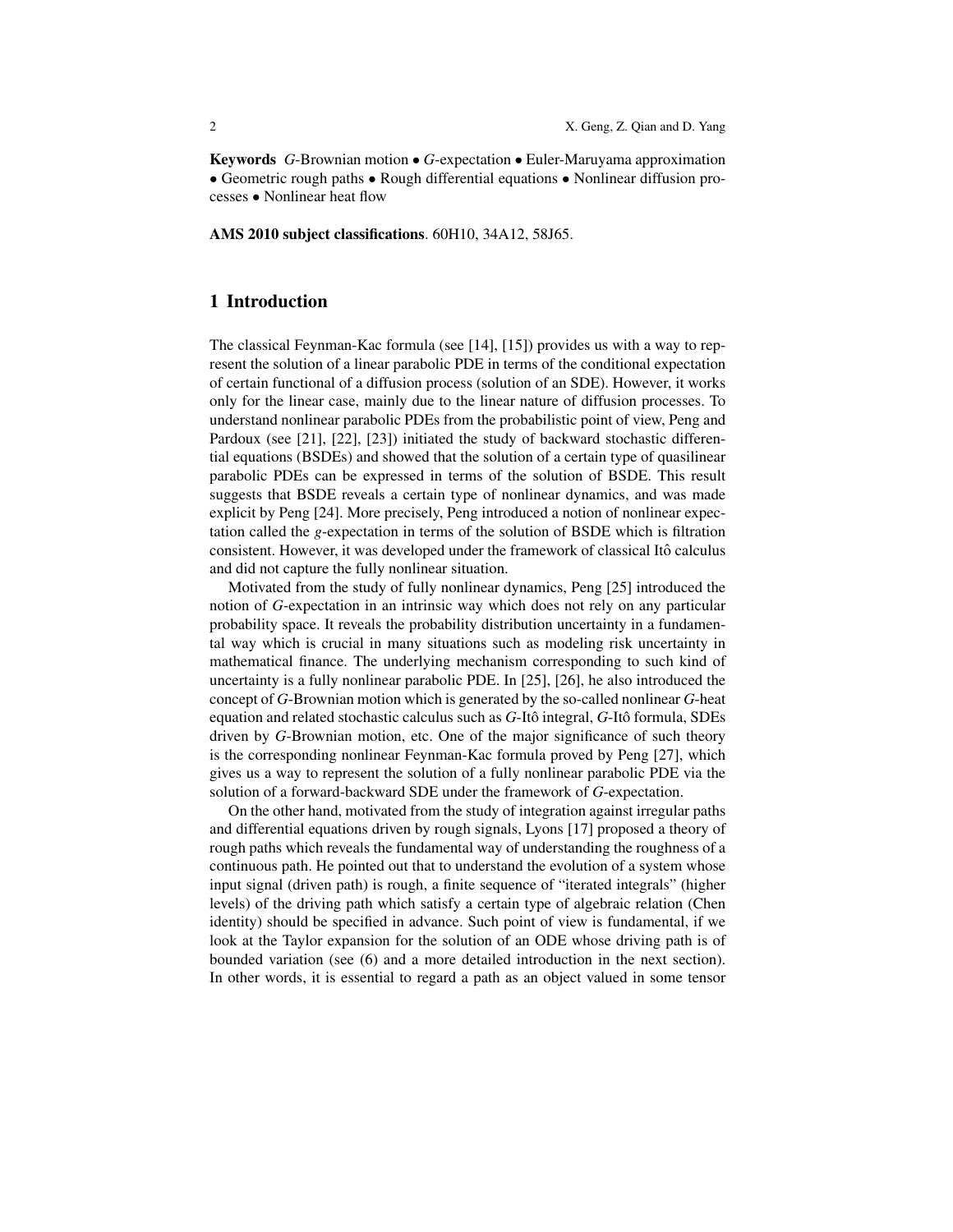algebra which records the information of higher levels if we wish to understand the "differential" of the path. Moreover, Lyons [17] proved the so-called universal limit theorem (see Theorem 6 in the next section), which allows us to introduce the notion of differential equations driven by rough paths (simply called RDEs) in a rigorous way. The theory of rough paths has significant applications in classical stochastic analysis, as we can prove that the sample paths of many stochastic processes we've encountered are essentially rough paths with certain roughness. According to Lyons' universal limit theorem, we are able to establish RDEs driven by the sample paths of those stochastic processes in a pathwise manner. It provides us with a new way to understand SDEs, especially when the driving process is not the classical Brownian motion in which case a well-developed Itô SDE theory is still not available.

The case of classical Brownian motion is quite special, since we have a complete SDE theory in the  $L^2$ -sense, as well as the notion of Stratonovich type integrals and differential equations. The fundamental relation between the two types of stochastic differentials (one-dimensional case) can be expressed by

$$
X \circ dY = XdY + \frac{1}{2}dX \cdot dY.
$$

It is proved in the rough path theory (see [9], [19], and also [13], [28] from the view of Wong-Zakai type approximation) that the Stratonovich type integrals and differential equations are equivalent to the pathwise integrals and RDEs in the sense of rough paths. In other words, the following to types of differential equations driven by Brownian motion

$$
dX_t = \sum_{\alpha=1}^d V_{\alpha}(X_t) dW_t^{\alpha} + b(X_t) dt, \quad \text{(Itô type SDE)}
$$
  

$$
dY_t = \sum_{\alpha=1}^d V_{\alpha}(Y_t) dW_t^{\alpha} + (b(Y_t) - \sum_{\alpha=1}^d \frac{1}{2} DV_{\alpha}(Y_t) \cdot V_{\alpha}(Y_t)) dt, \quad \text{(RDE)}
$$

which are both well-defined under some regularity assumptions on the generating vector fields, are equivalent in the sense that if their solutions  $X_t$  and  $Y_t$  satisfy  $X_0 =$ *Y*<sub>0</sub>, then *X* = *Y* almost surely.

Under the framework of *G*-expectation, SDEs driven by *G*-Brownian motion introduced by Peng, can be regarded as nonlinear diffusion processes in Euclidean spaces. The idea of constructing *G*-Itô integrals and SDEs driven by *G*-Brownian motion is similar to the classical Itô calculus, which is also an  $L^2$ -theory but under the *G*-expectation instead of probability measures. What is missing is the notion of Stratonovich type integrals, mainly due to the reason that the theory of *G*martingales is still not well understood. In particular, we don't have the corresponding nonlinear Doob-Meyer type decomposition theorem and the notion of quadratic variation processes for *G*-martingales. However, by the key observation in the classical case that the Stratonovich type integrals and the pathwise integrals are essentially equivalent in the sense of rough paths, we can study the sample paths of *G*-Brownian motion and SDEs driven by *G*-Brownian motion from the view of rough path the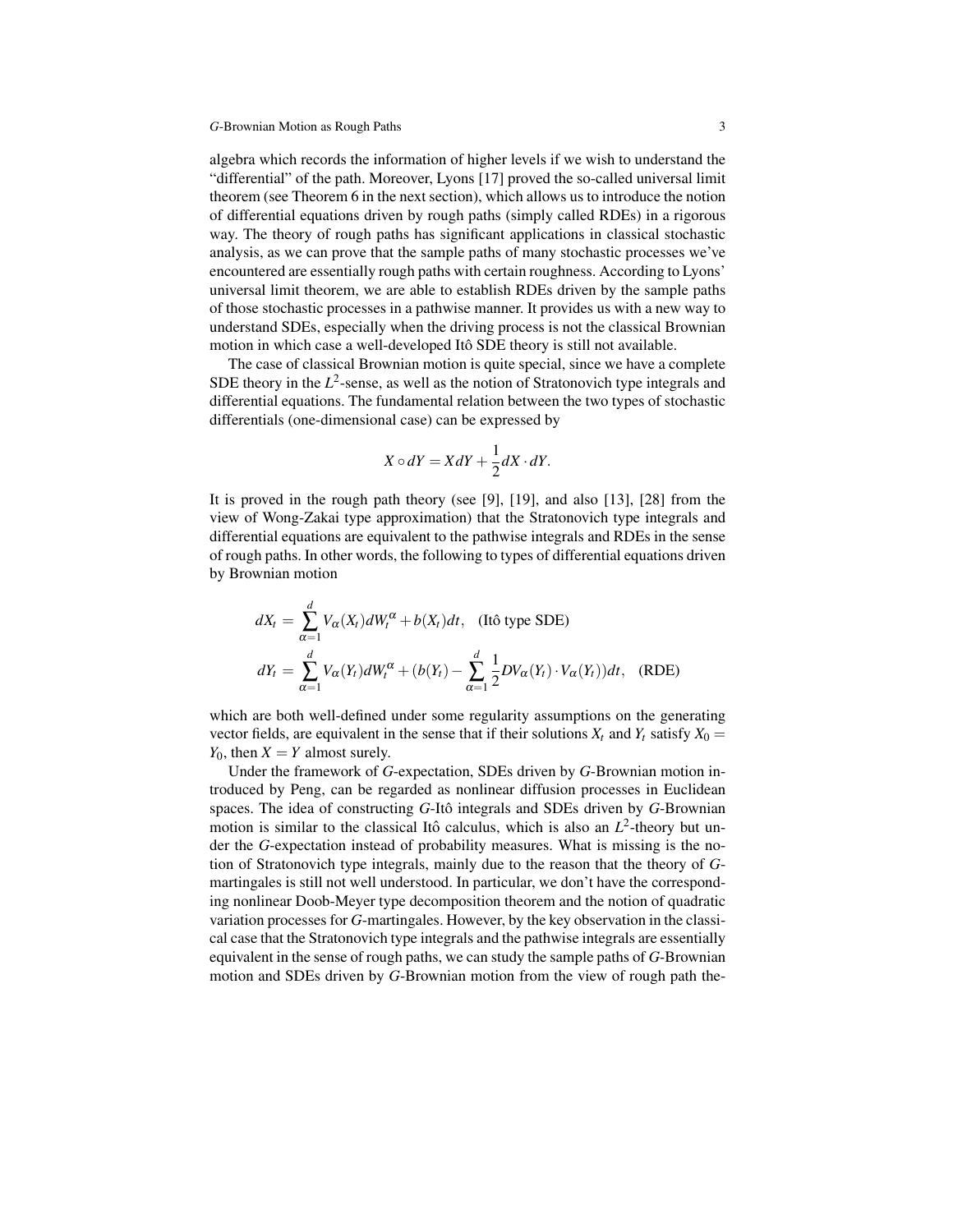ory, once we prove that the sample paths of *G*-Brownian motion can be regarded as objects in some rough path space with certain roughness. This is in fact what the present article is mainly focused on. The basic language to describe path structure under the *G*-expectation is quasi-sure analysis and capacity theory, which was developed by Denis, Hu and Peng [7]. They generalized the Kolmogorov continuity theorem and studied sample path properties of *G*-Brownian motion. In particular, they also studied the relation between *G*-expectation and upper expectation associated to a family of probability measures which defines a Choquet capacity and the relation between the corresponding two types of  $L^p$ -spaces. The pathwise properties and homeomorphic flows for SDEs driven by *G*-Brownian motion in the quasi-sure setting was studied by Gao [10].

There are two main goals of the present article. This first one is to study the geometric rough path nature of sample paths of *G*-Brownian motion so that we can define RDEs driven by *G*-Brownian motion (the Stratonovich counterpart in the classical case) in the pathwise sense, and establish the fundamental relation between two types of differential equations driven by *G*-Brownian motion. The second one is to understand nonlinear diffusion processes in a (Riemannian) geometric setting, from the view of paths and distributions (the generating nonlinear PDE).

The present article is organized in the following way. Section 2 is a basic review of the theory of *G*-expectation and rough paths, which provides us with the general framework and basic tools for our study. In Section 3 we study the Euler-Maruyama approximation scheme for SDEs driven by *G*-Brownian motion. In Section 4 we show that for quasi-surely, the sample paths of *G*-Brownian motion can be enhanced to the second level in a canonical way so that they become geometric rough paths of roughness  $2 < p < 3$  by using techniques in rough path theory. In Section 5 we establish the fundamental relation between SDEs and RDEs driven by *G*-Brownian motion by using rough Taylor expansions. In section 6 we introduce the notion of SDEs on a differentiable manifold driven by *G*-Brownian motion from the RDE point of view by using pathwise localization technique. In the last section, we study the infinitesimal diffusive nature and the generating PDE for nonlinear diffusion processes in a (Riemannian) geometric setting, which leads to the construction of *G*-Brownian motion on a Riemannian manifold. We restrict ourselves to compact manifolds only, although the general case can be treated in a similar way with more technical complexity.

Throughout the rest of this article, we will use standard geometric notation for differential equations. Moreover, we will use the Einstein convention of summation, that is, when an index  $\alpha$  appears as both subscript and superscript in the same expression, summation over  $\alpha$  is taken automatically.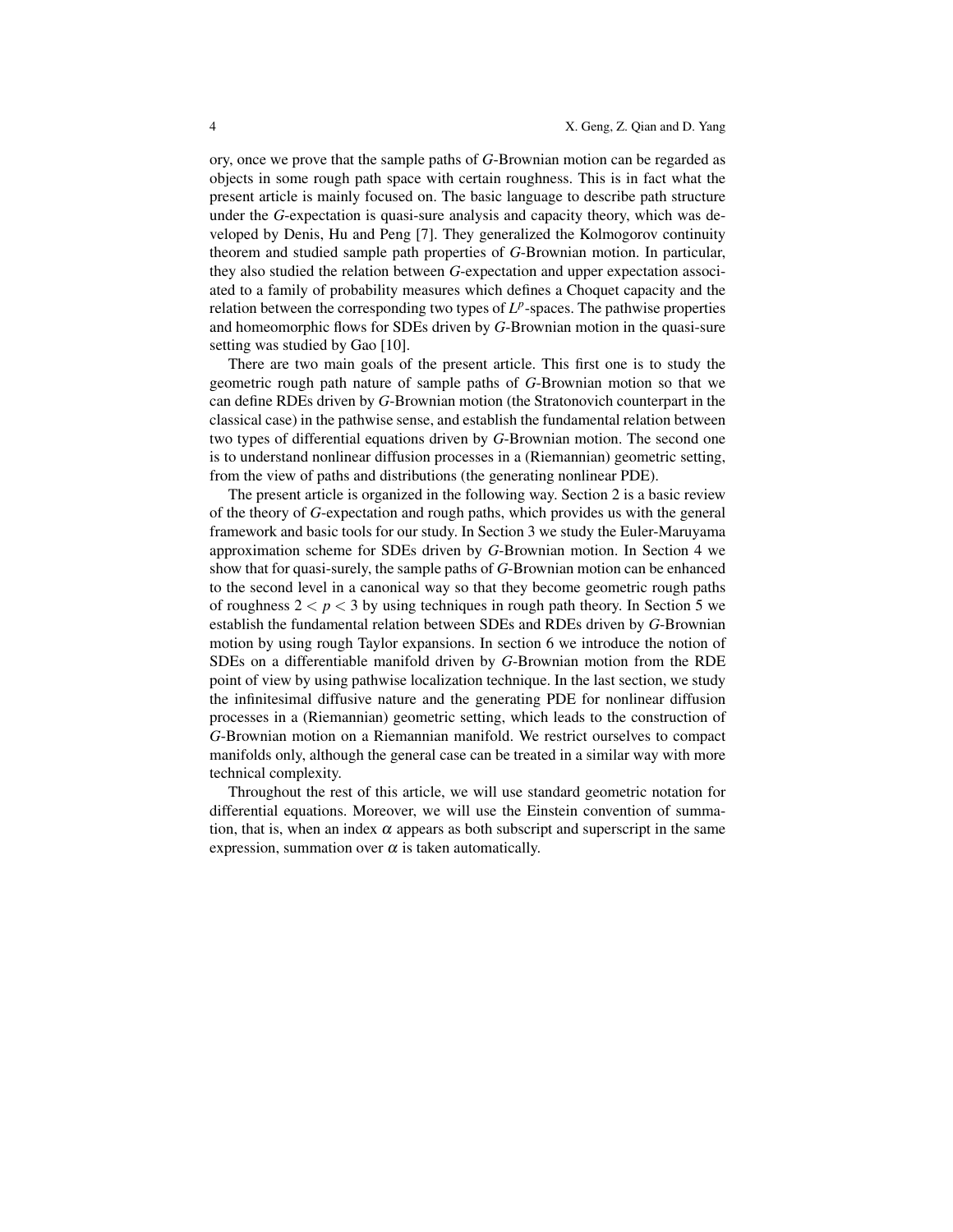#### 2 Preliminaries on *G*-expectation and Rough Path Theory

#### *2.1 G-expectation and Related Stochastic Calculus*

We first introduce some fundamentals on *G*-expectation and related stochastic calculus. For a systematic introduction, see [25], [26], [27].

Let  $\Omega$  be a nonempty set, and  $\mathcal H$  be a vector space of functionals on  $\Omega$  such that *H* contains all constant functionals and for any  $X_1, \dots, X_n \in \mathcal{H}$  and any  $\varphi \in$  $C_{l,Lip}(\mathbb{R}^n)$ ,

$$
\varphi(X_1,\cdots,X_n)\in\mathscr{H},
$$

where  $C_{l,Lip}(\mathbb{R}^n)$  denotes the space of functions  $\varphi$  on  $\mathbb{R}^n$  satisfying

$$
|\varphi(x)-\varphi(y)|\leqslant C(1+|x|^m+|y|^m)(|x-y|),\ \forall x,y\in\mathbb{R}^n,
$$

for some constant  $C > 0$  and  $m \in \mathbb{N}$  depending on  $\varphi$ . H can be regarded as the space of random variables.

**Definition 1.** A sublinear expectation  $\mathbb{E}$  on  $(\Omega, \mathcal{H})$  is a functional  $\mathbb{E} : \mathcal{H} \to \mathbb{R}$ such that

(1) if  $X \leq Y$ , then  $\mathbb{E}[X] \leq \mathbb{E}[Y]$ ;

(2) for any constant *c*,  $\mathbb{E}[c] = c$ ;

(3) for any  $X, Y \in \mathcal{H}, \mathbb{E}[X+Y] \leq \mathbb{E}[X] + \mathbb{E}[Y];$ 

(4) for any  $\lambda \geq 0$  and  $X \in \mathcal{H}$ ,  $\mathbb{E}[\lambda X] = \lambda \mathbb{E}[X]$ .

The triple  $(\Omega, \mathcal{H}, \mathbb{E})$  is called a sublinear expectation space.

The relation between sublinear expectations and linear expectations, which was proved by Peng [27], is contained in the following representation theorem.

**Theorem 1.** Let  $(\Omega, \mathcal{H}, \mathbb{E})$  be a sublinear expectation space. Then there exists a *family of linear expectations (linear functionals)*  $\{ \mathbb{E}_{\theta} : \theta \in \Theta \}$  *on*  $\mathcal{H}$ *, such that* 

$$
\mathbb{E}[X] = \sup_{\theta \in \Theta} \mathbb{E}_{\theta}[X], \ \forall X \in \mathcal{H}.
$$

Under the frame work of sublinear expectation space, we also have the notion of independence and distribution (law).

**Definition 2.** (1) A random vector  $Y \in \mathcal{H}^n$  is said to be independent from another random vector  $X \in \mathcal{H}^m$  under the sublinear expectation  $\mathbb{E}$ , if for any  $\varphi \in$  $C_{l,Lip}(\mathbb{R}^m\times\mathbb{R}^n)$ ,

$$
\mathbb{E}[\varphi(X,Y)] = \mathbb{E}[\mathbb{E}[\varphi(x,Y)]_{x=X}].
$$

(2) Given a random vector  $X \in \mathcal{H}^n$ , the distribution (or the law) of *X* is defined as the sublinear expectation

$$
\mathbb{F}_X[\varphi]:=\mathbb{E}[\varphi(X)],\ \varphi\in C_{l,Lip}(\mathbb{R}^n),
$$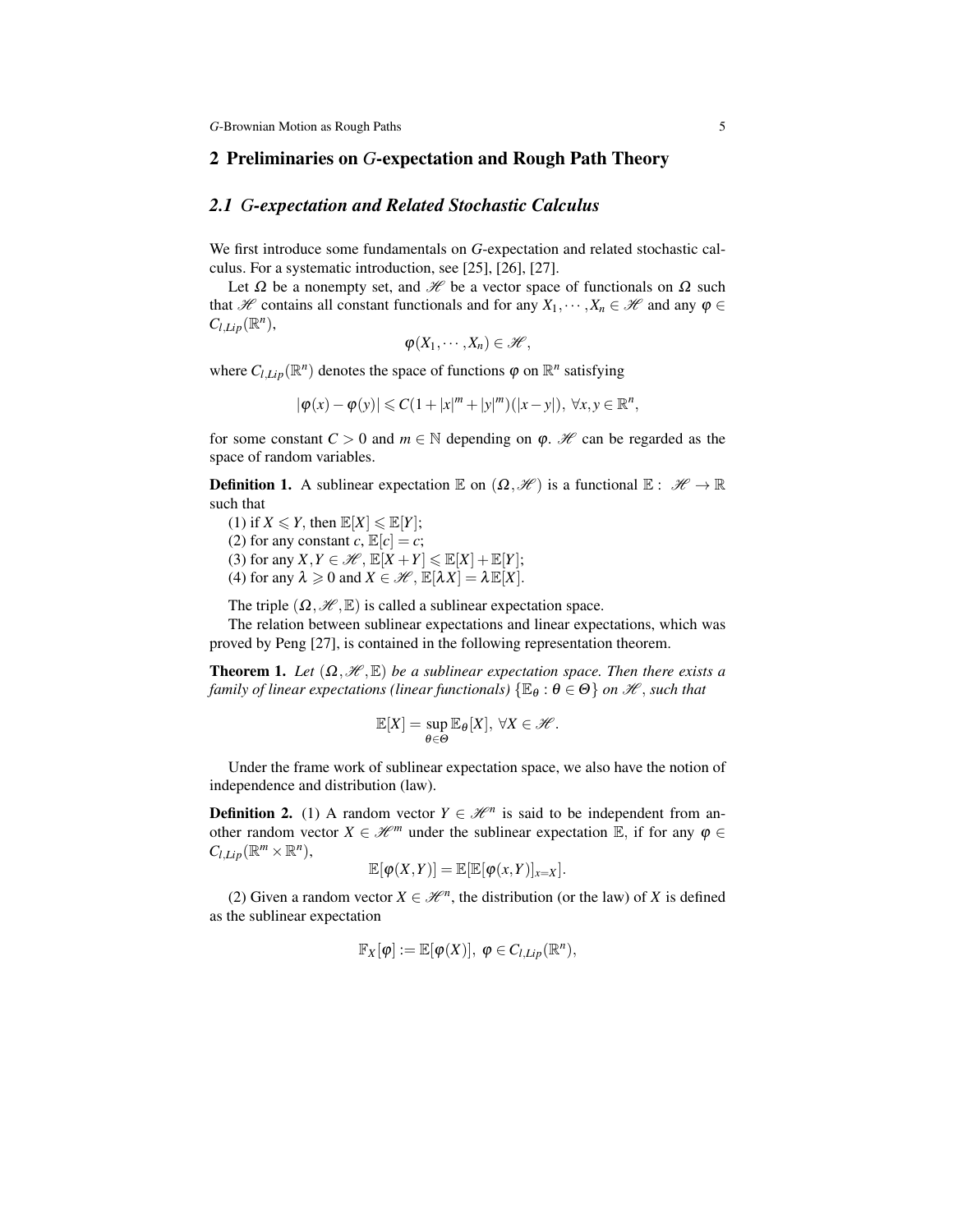on  $(\mathbb{R}^n, C_{l,Lip}(\mathbb{R}^n))$ . By saying that two random vectors *X*, *Y* (possibly defined on different sublinear expectation spaces) are identically distributed, we mean that their distributions are the same.

Now we introduce the notion of *G*-distribution, which is the generalization of degenerate distributions and normal distributions. It captures the uncertainty of probability distributions and plays a fundamental role in the theory of sublinear expectation.

Let *S*(*d*) be the space of  $d \times d$  symmetric matrices, and let  $G: \mathbb{R}^d \times S(d) \to \mathbb{R}$ be a continuous and sublinear function monotonic in  $S(d)$  in the sense that:

 $(G(p + \bar{p}, A + \bar{A}) \leq G(p, A) + G(\bar{p}, \bar{A}), \ \forall p, \bar{p} \in \mathbb{R}^d, \ A, \bar{A} \in S(d);$  $(2) G(\lambda p, \lambda A) = \lambda G(p, A), \forall \lambda \geqslant 0;$ 

$$
(3) G(p, A) \leq G(p, \bar{A}), \ \forall A \leq \bar{A}.
$$

**Definition 3.** Let  $X, \eta \in \mathcal{H}^d$  be two random vectors.  $(X, \eta)$  is called *G*-distributed if for any  $\varphi \in C_{l,Lip}(\mathbb{R}^d \times \mathbb{R}^d)$ , the function

$$
u(t,x,y) := \mathbb{E}[\varphi(x+\sqrt{t}X,y+t\eta)], (t,x,y) \in [0,\infty) \times \mathbb{R}^d \times \mathbb{R}^d,
$$

is a viscosity solution of the following parabolic PDE (called a *G*-heat equation):

$$
\partial_t u - G(D_y u, D_x^2 u) = 0,\t\t(1)
$$

with Cauchy condition  $u|_{t=0} = \varphi$ .

*Remark* 1*.* From the general theory of viscosity solutions (see [4], [27]), the *G*-heat equation (1) has a unique viscosity solution. By solving the *G*-heat equation (1) (in some special cases, it is explicitly solvable), we can compute the sublinear expectation of some functionals of a *G*-distributed random vector. The case of convex functionals, for instance, the power function  $|x|^k$ , is quite interesting.

It can be proved that for such a function *G*, there exists a bounded, closed and convex subset  $\Gamma \subset \mathbb{R}^d \times \mathbb{R}^{d \times d}$ , such that *G* has the following representation:

$$
G(p,A) = \sup_{(q,Q)\in\Gamma} \{ \frac{1}{2} \text{tr}(AQQ^T) + \langle p, q \rangle \}, \ \forall (p,A) \in \mathbb{R}^d \times S(d).
$$

The set  $\Gamma$  captures the uncertainty of probability distribution (mean uncertainty and variance uncertainty) of a *G*-distributed random vector.

In particular, if *G* only depends on  $p \in \mathbb{R}^d$ , then there exists some bounded, closed and convex subset  $\Lambda \subset \mathbb{R}^d$ , such that

$$
G(p) = \sup_{q \in \Lambda} \langle p, q \rangle.
$$

In this case a *G*-distributed random vector  $\eta$  is called maximal distributed and is denoted by  $\eta \sim N(\Lambda, \{0\})$ . Similarly, if *G* only depends on  $A \in S(d)$ , then there exists some bounded, closed and convex subset  $\Sigma \subset S_+(d)$  (the space of symmetric and nonnegative definite matrices) such that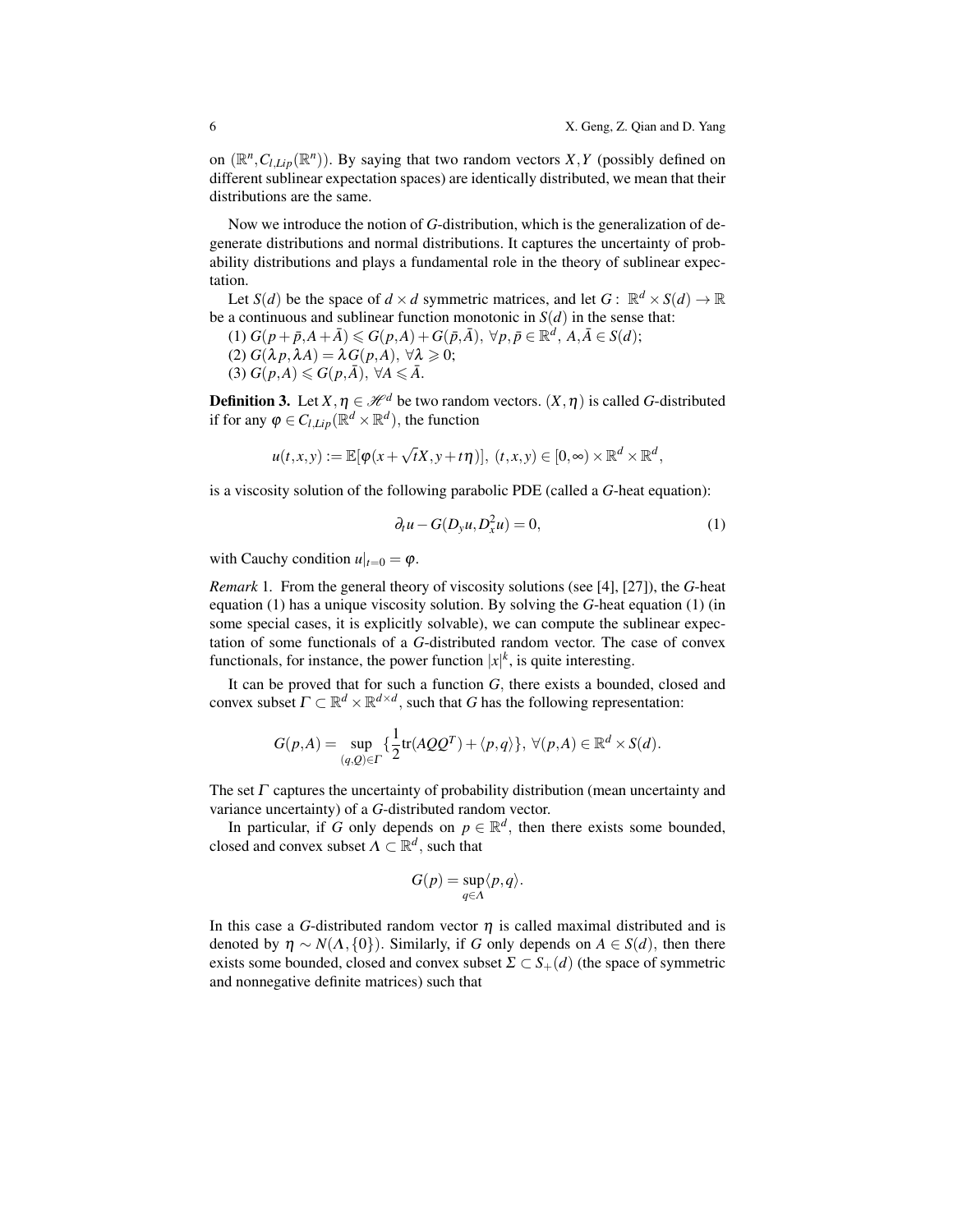$$
G(A) = \frac{1}{2} \sup_{B \in \Sigma} \text{tr}(AB), \ \forall A \in S(d). \tag{2}
$$

A *G*-distributed random vector *X* for such *G* is called *G*-normal distributed and is denoted by  $X \sim N({0}, \Sigma)$ .

Now we introduce the concept of *G*-Brownian motion and related stochastic calculus.

From now on, let  $G: S(d) \to \mathbb{R}$  be a function given by (2).

**Definition 4.** A *d*-dimensional process  $B_t$  is called a *G*-Brownian motion if (1)  $B_0(\omega) = 0, \forall \omega \in \Omega$ ;

(2) for each *s*,*t* ≥ 0,  $B$ <sub>*t*+*s*</sub> −  $B$ *t* ∼  $N$ ({0},*s*∑) and is independent from

$$
(B_{t_1},\cdots,B_{t_n})
$$

for any  $n \geq 1$  and  $0 \leq t_1 < \cdots < t_n \leq t$ .

Similar to the classical situation, a *G*-Brownian motion can be constructed explicitly on the canonical path space by using independent *G*-normal random vectors. We refer the readers to [27] for a detailed construction.

In summary, let  $\Omega = C_0([0,\infty);\mathbb{R}^d)$  be the space of  $\mathbb{R}^d$ -valued continuous paths starting at the origin, and let  $B_t(\omega) := \omega_t$  be the coordinate process. For any  $T \ge 0$ , define

$$
L_{ip}(\Omega_T):=\{\varphi(B_{t_1},\cdots,B_{t_n}):\ n\geqslant 1,t_1,\cdots,t_n\in[0,T],\varphi\in C_{l,Lip}(\mathbb{R}^{d\times n})\},
$$

and

$$
L_{ip}(\Omega) := \bigcup_{n=1}^{\infty} L_{ip}(\Omega_n).
$$

Then on  $(\Omega, L_{ip}(\Omega))$  we can define the canonical sublinear expectation E such that the coordinate process  $B_t$  becomes a  $G$ -Brownian motion, which is usually called the *G*-expectation and denoted by  $\mathbb{E}^G$ .  $(\Omega, L_{ip}(\Omega), \mathbb{E}^G)$  is also called the canonical *G*-expectation space. Throughout the rest of this article, we will restrict ourselves on the canonical *G*-expectation space and its completion (to be defined later on).

On  $(\Omega, L_{ip}(\Omega), \mathbb{E}^{\tilde{G}})$  we can introduce the notion of conditional *G*-expectation. More precisely, for

$$
X=\varphi(B_{t_1},B_{t_2}-B_{t_1},\cdots,B_{t_n}-B_{t_{n-1}})\in L_{ip}(\Omega),
$$

where  $0 \leq t_1 < t_2 < \cdots < t_n$ , the *G*-conditional expectation of *X* under  $\Omega_{t_j}$  is defined by

$$
\mathbb{E}^{G}[X|\Omega_{t_j}] := \psi(B_{t_1}, B_{t_2} - B_{t_1}, \cdots, B_{t_j} - B_{t_{j-1}}),
$$

where

$$
\psi(x_1, \dots, x_j) := \mathbb{E}^{G}[\varphi(x_1, \dots, x_j, B_{t_{j+1}} - B_{t_j}, \dots, B_{t_n} - B_{t_{n-1}})], x_1, \dots, x_j \in \mathbb{R}^d.
$$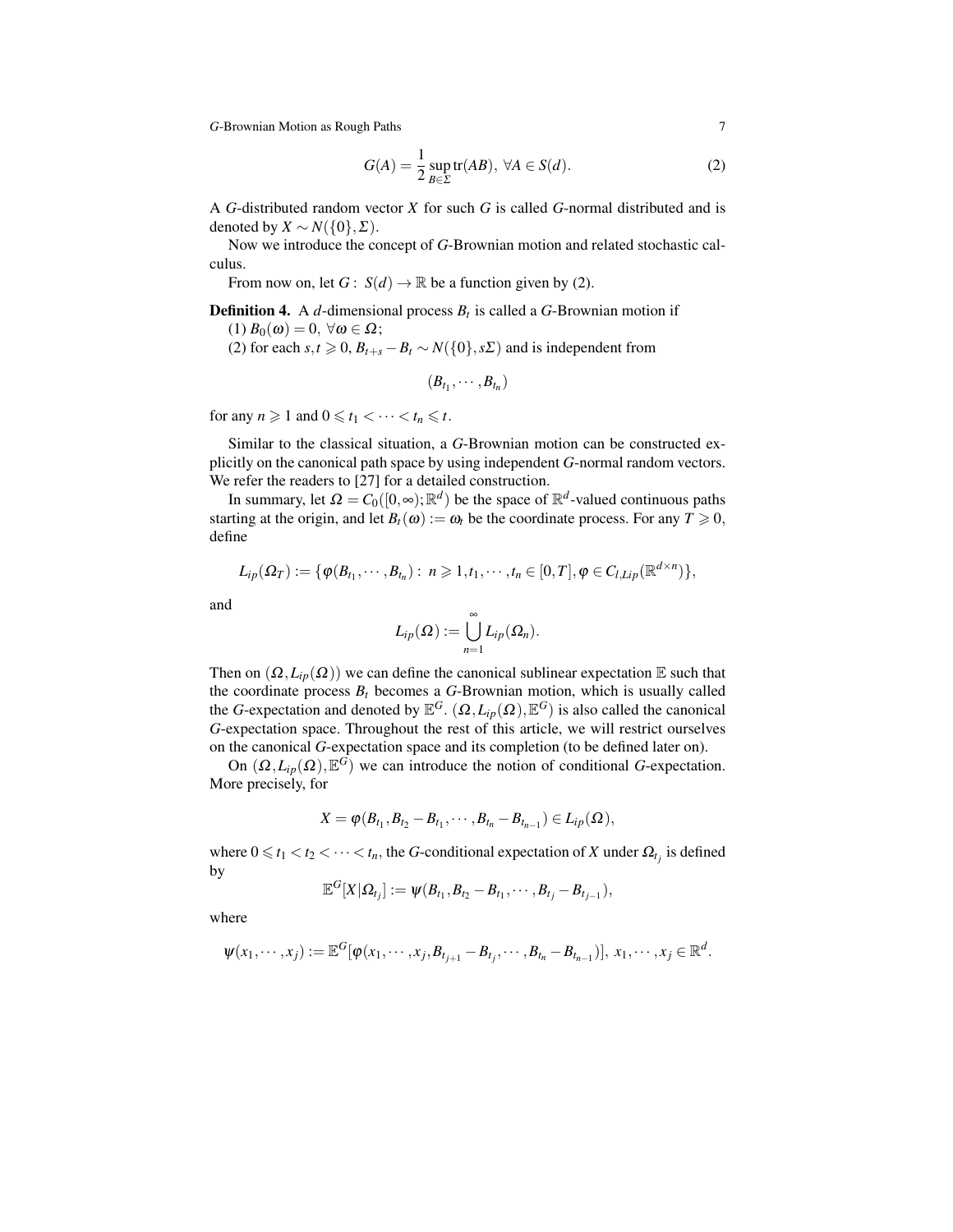The conditional *G*-expectation  $\mathbb{E}^{G}[\cdot|\Omega_t]$  has the following properties: for any  $X, Y \in$  $L_{ip}(\Omega)$ ,

(1) if  $X \leq Y$ , then  $\mathbb{E}^G[X|\mathcal{Q}_t] \leq \mathbb{E}^G[Y|\mathcal{Q}_t]$ ;  $\mathbb{E}^{G}[X+Y|\mathbf{\Omega}_t]\leqslant \mathbb{E}^{G}[X|\mathbf{\Omega}_t]+\mathbb{E}^{G}[Y|\mathbf{\Omega}_t];$ (3) for any  $\eta \in L_{ip}(\Omega_t)$ ,

$$
\mathbb{E}^G[\eta|\mathbf{\Omega}_t]=\eta\,,\\ \mathbb{E}^G[\eta X|\mathbf{\Omega}_t]=\eta^+\mathbb{E}^G[X|\mathbf{\Omega}_t]+\eta^-\mathbb{E}[-X|\mathbf{\Omega}_t];
$$

 $\mathbb{E}^G[\mathbb{E}^G[X|\mathcal{Q}_t]|\mathcal{Q}_s] = \mathbb{E}^G[X|\mathcal{Q}_{t\wedge s}].$  In particular,  $\mathbb{E}^G[\mathbb{E}^G[X|\mathcal{Q}_t]] = \mathbb{E}^G[X].$ For any  $p \geq 1$ , let  $L_0^p$  $L_G^p$  (respectively,  $L_G^p$  $L_G(P(\Omega_t))$ ) be the completion of  $L_{ip}(\Omega)$  (re-

spectively,  $L_{ip}(\Omega_t)$ ) under the semi-norm  $||X||_p := (\mathbb{E}^G [|X|^p])^{\frac{1}{p}}$ . Then  $\mathbb{E}^G$  can be continuously extended to a sublinear expectation on  $L_0^p$  $L_G^p(\Omega)$  (respectively,  $L_G^p$  $^p_G(\Omega_t)$ ), still denoted by E *G*.

For  $t < T \le \infty$ , the conditional *G*-expectation  $\mathbb{E}^G[\cdot|\Omega_t]: L_{ip}(\Omega_T) \to L_{ip}(\Omega_t)$  is a continuous mapping under  $\|\cdot\|_1$  and can be continuously extended to a mapping

$$
\mathbb{E}^G[\cdot|\Omega_t]:\,L_G^1(\Omega_T)\to L_G^1(\Omega_t),
$$

which can still be interpreted as the conditional *G*-expectation. It is easy to show that the properties (1) to (4) for the conditional *G*-expectation still hold true on  $L_G^1(\Omega_T)$ as long as it is well-defined.

Now we introduce the related stochastic calculus for *G*-Brownian motion and (Ito type) stochastic differential equations (SDEs) driven by ˆ *G*-Brownian motion.

First of all, similar to the idea in the classical case, we still have the notion of Itô integral with respect to a 1-dimensional *G*-Brownian motion. More precisely, consider  $d = 1$ , we can first define Itô integral of simple processes and then pass limit under the *G*-expectation  $\mathbb{E}^G$  in some suitable functional spaces. Let  $M_G^{p,0}(0,T)$ be the space of simple processes  $\eta_t(\omega)$  on [0,*T*] of the form

$$
\eta_t(\omega) = \sum_{k=1}^N \xi_{k-1}(\omega) \mathbf{1}_{[t_{k-1},t_k)}(t),
$$

where  $\pi_T^N := \{t_0, t_1, \dots, t_N\}$  is a partition of  $[0, T]$  and  $\xi_k \in L_G^p$  $_{G}^{p}(\Omega_{t_k})$ , and introduce the semi-norm

$$
\|\eta\|_{M^p_G(0,T)} := (\mathbb{E}^G[\int_0^T |\eta_t|^p dt])^{\frac{1}{p}}
$$

on  $M_G^{p,0}(0,T)$ . Let  $M_G^p$  $G(G, T)$  be the completion of  $M_G^{p,0}(0,T)$  under  $\|\cdot\|_{M_G^p(0,T)}$ . It is straight forward to define Itô integral  $\int_0^T \eta_t dB_t$  of simple processes. Moreover, such an integral operator is linear and continuous under  $\|\cdot\|_{M_G^p(0,T)}$  and hence can be extended to a bounded linear operator

$$
I: M_G^2(0,T) \to L_G^2(0,T).
$$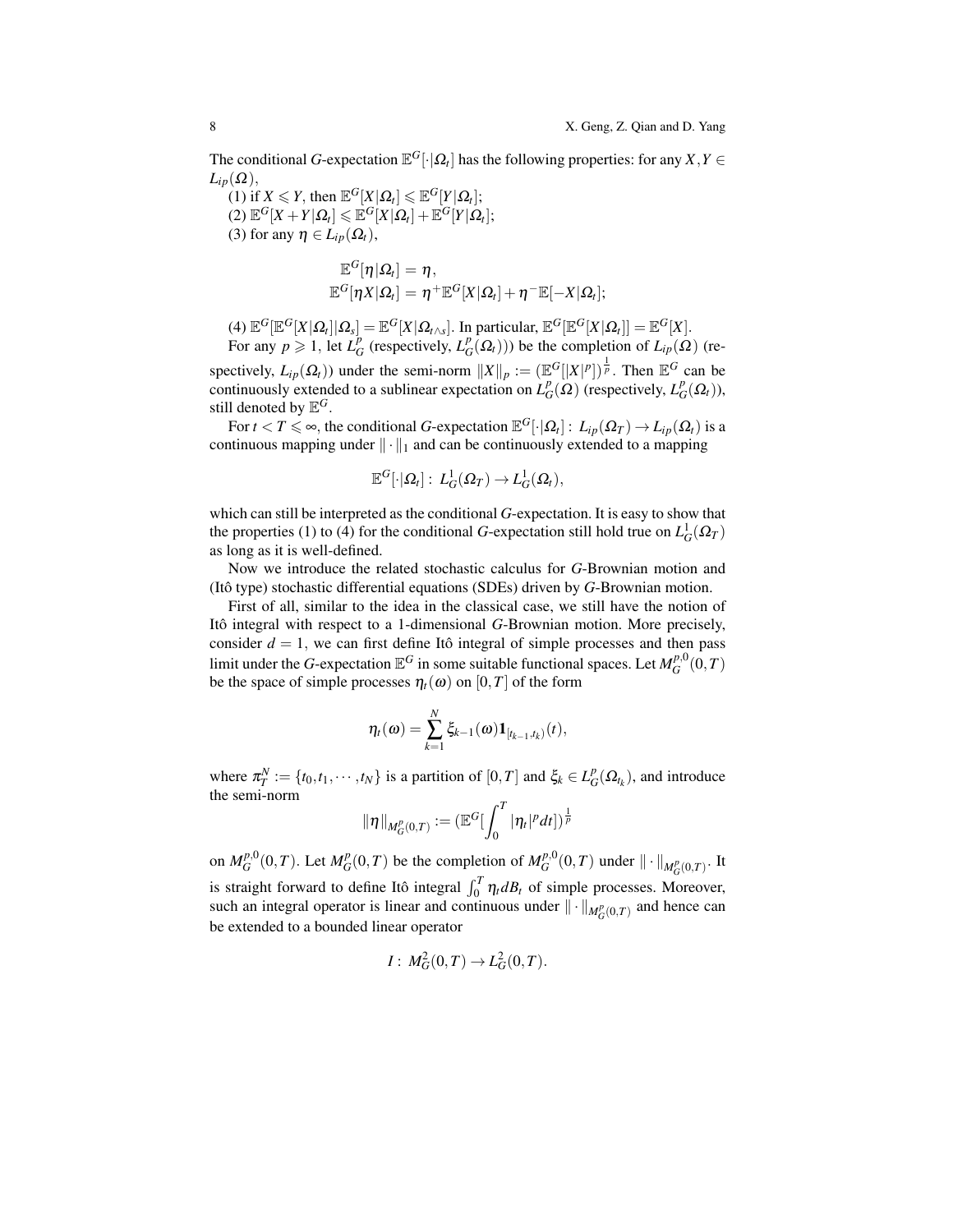The operator  $I$  is defined as the Itô integral operator with respect to a  $G$ -Brownian motion. For  $0 \le s < t \le T$ , define

$$
\int_s^t \eta_u dB_u := \int_0^T \mathbf{1}_{[s,t]}(u) \eta_u dB_u.
$$

We list some important properties of *G*-Itô integral in the following.

**Proposition 1.** Let  $\eta, \theta \in M_G^2(0,T)$  and let  $0 \leq s \leq r \leq t \leq T$ . Then *(1)*

$$
\int_s^t \eta_u dB_u = \int_s^r \eta_u dB_u + \int_r^t \eta_u dB_u;
$$

*(2) if*  $\alpha$  *is bounded in*  $L_G^1(\Omega_s)$ *, then* 

$$
\int_s^t (\alpha \eta_u + \theta_u) dB_u = \alpha \int_s^t \eta_u dB_u + \int_s^t \theta_u dB_u;
$$

(3) for any  $X \in L_G^1(\Omega)$ ,

$$
\mathbb{E}^{G}[X+\int_r^T \eta_u dB_u|\Omega_s]=\mathbb{E}^{G}[X|\Omega_s];
$$

*(4)*

$$
\underline{\sigma}^2 \mathbb{E}^G \left[\int_0^T \eta_t^2 dt\right] \leqslant \mathbb{E}^G \left[\left(\int_0^T \eta_t dB_t\right)^2\right] \leqslant \overline{\sigma}^2 \mathbb{E}^G \left[\int_0^T \eta_t^2 dt\right],
$$

*where*  $\overline{\sigma}^2 := \mathbb{E}^G[B_1^2]$  and  $\underline{\sigma}^2 := -\mathbb{E}^G[-B_1^2]$ .

Secondly, we have the notion of quadratic variation process of *G*-Brownian motion. In the case of 1-dimensional *G*-Brownian motion, the quadratic variation process  $\langle B \rangle_t$  is defined as

$$
\langle B \rangle_t := B_t^2 - 2 \int_0^t B_s dB_s,
$$

which can be regarded as the  $L_G^2$ -limit of the sum  $\sum_{j=1}^{k_N} (B_{t_j^N} - B_{t_{j-1}^N})^2$  as  $\mu(\pi_t^N) \to 0$ , where  $\pi_t^N := \{t_j^N\}_{j=0}^{k_N}$  is a sequence of partitions of  $[0, t]$  and

$$
\mu(\pi_t^N) := \max\{t_j^N - t_{j-1}^N : j = 1, 2, \cdots, k_N\}.
$$

It follows that  $\langle B \rangle_t$  is an increasing process with  $\langle B \rangle_0 = 0$ .

Similar to the definition of *G*-Itô integral, we can define the integration with respect to  $\langle B \rangle_t$  where  $B_t$  is a 1-dimensional *G*-Brownian motion. We refer the readers to [27] for a detailed construction but we remark that the integral operator with respect to  $\langle B \rangle_t$  is a continuous linear mapping

$$
Q_{0,T}: M_G^1(0,T) \to L_G^1(\Omega_T).
$$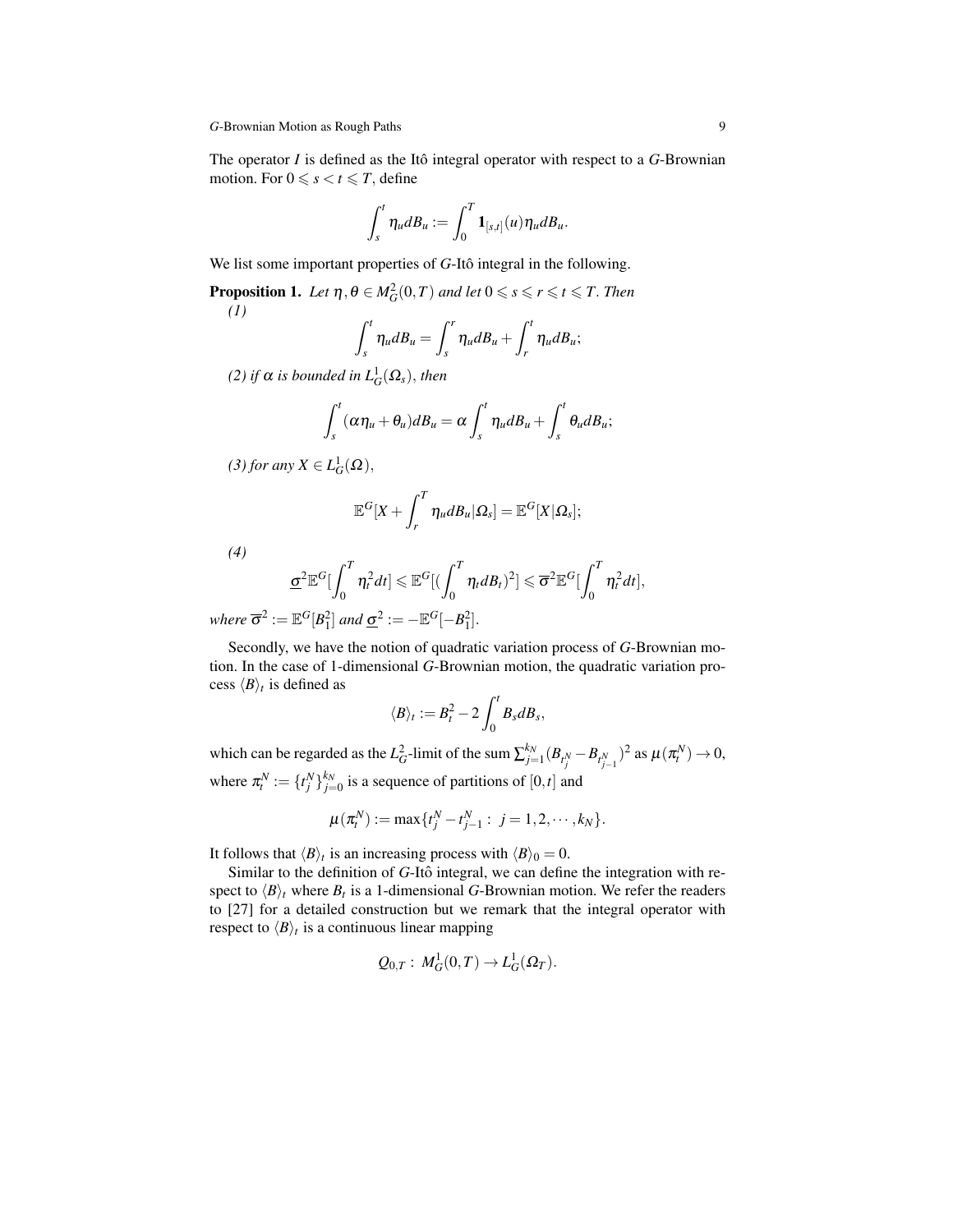The following identity can be regarded as the *G*-Itô isometry.

**Proposition 2.** Let  $\eta \in M_G^2(0,T)$ , then

$$
\mathbb{E}^{G}[(\int_{0}^{T}\eta_{t}dB_{t})^{2}]=\mathbb{E}^{G}[\int_{0}^{T}\eta_{t}^{2}d\langle B\rangle_{t}].
$$

Now consider the multi-dimensional case. Let *B<sup>t</sup>* is a *d*-dimensional *G*-Brownian motion, and for any  $v \in \mathbb{R}^d$ , denote

$$
B_t^v := \langle v, B_t \rangle,
$$

where  $\langle \cdot, \cdot \rangle$  is the Euclidean inner product. Then for  $a, \overline{a} \in \mathbb{R}^d$ , the cross variation process  $\langle B^a, B^{\overline{a}} \rangle_t$  is defined as

$$
\langle B^a, B^{\overline{a}}\rangle_t = \frac{1}{4} (\langle B^{a+\overline{a}}, B^{a+\overline{a}}\rangle_t - \langle B^{a-\overline{a}}, B^{a-\overline{a}}\rangle_t).
$$

Similar to the case of quadratic variation process, we have

$$
\begin{split} \langle B^{a}, B^{\overline{a}} \rangle_{t} &= (L_{G}^{2} -) \lim_{\mu(\pi_{t}^{N}) \rightarrow 0} \sum_{j=1}^{k_{N}} (B_{t_{j}^{N}}^{a} - B_{t_{j-1}^{N}}^{a}) (B_{t_{j}^{N}}^{\overline{a}} - B_{t_{j-1}^{N}}^{\overline{a}}) \\ &= B_{t}^{a} B_{t}^{\overline{a}} - \int_{0}^{t} B_{s}^{a} d B_{s}^{\overline{a}} - \int_{0}^{t} B_{s}^{\overline{a}} d B_{s}^{a}. \end{split}
$$

Note that unlike the classical case, the cross variation process is not deterministic. The following results characterizes the distribution of  $\langle B \rangle_t := (\langle B^{\alpha}, B^{\beta} \rangle_t)_{\alpha, \beta=1}^d$ , where  $B_t$  is a *d*-dimensional *G*-Brownian motion and  $B_t^{\alpha}$  is the  $\alpha$ -th component of  $B_t$ .

**Proposition 3.** *Recall that the function G has the representation (2). Then*  $\langle B \rangle_t \sim$ *N*(*t*Σ, {0})*.* 

As in the classical case, we also have the important *G*-Itô formula under *G*expectation, which takes a similar form to the classical one. The main difference is that  $dB_t^{\alpha} \cdot dB_t^{\beta}$  should be  $d\langle B^{\alpha}, B^{\beta} \rangle_t$  instead of  $\delta_{\alpha\beta} dt$ . We are not going to state the full result of *G*-Itô formula here. See [27] for a detailed discussion.

Now we introduce the notion of SDEs driven by *G*-Brownian motion.

For  $p \ge 1$ , let  $\overline{M}_G^p(0,T;\mathbb{R}^n)$  be the completion of  $M_G^{p,0}(0,T;\mathbb{R}^n)$  under the norm

$$
\|\eta\|_{\overline{M}^p_G(0,T;\mathbb{R}^n)}:= (\int_0^T \mathbb{E}^G[|\eta_t|^p]dt)^{\frac{1}{p}}.
$$

It is easy to see that  $\overline{M}^p_G(0,T;\mathbb{R}^n) \subset M^p_G$  $_G^p(0,T;\mathbb{R}^n)$ .

Consider the following *N*-dimensional SDE driven by *G*-Brownian motion over [0,*T*]: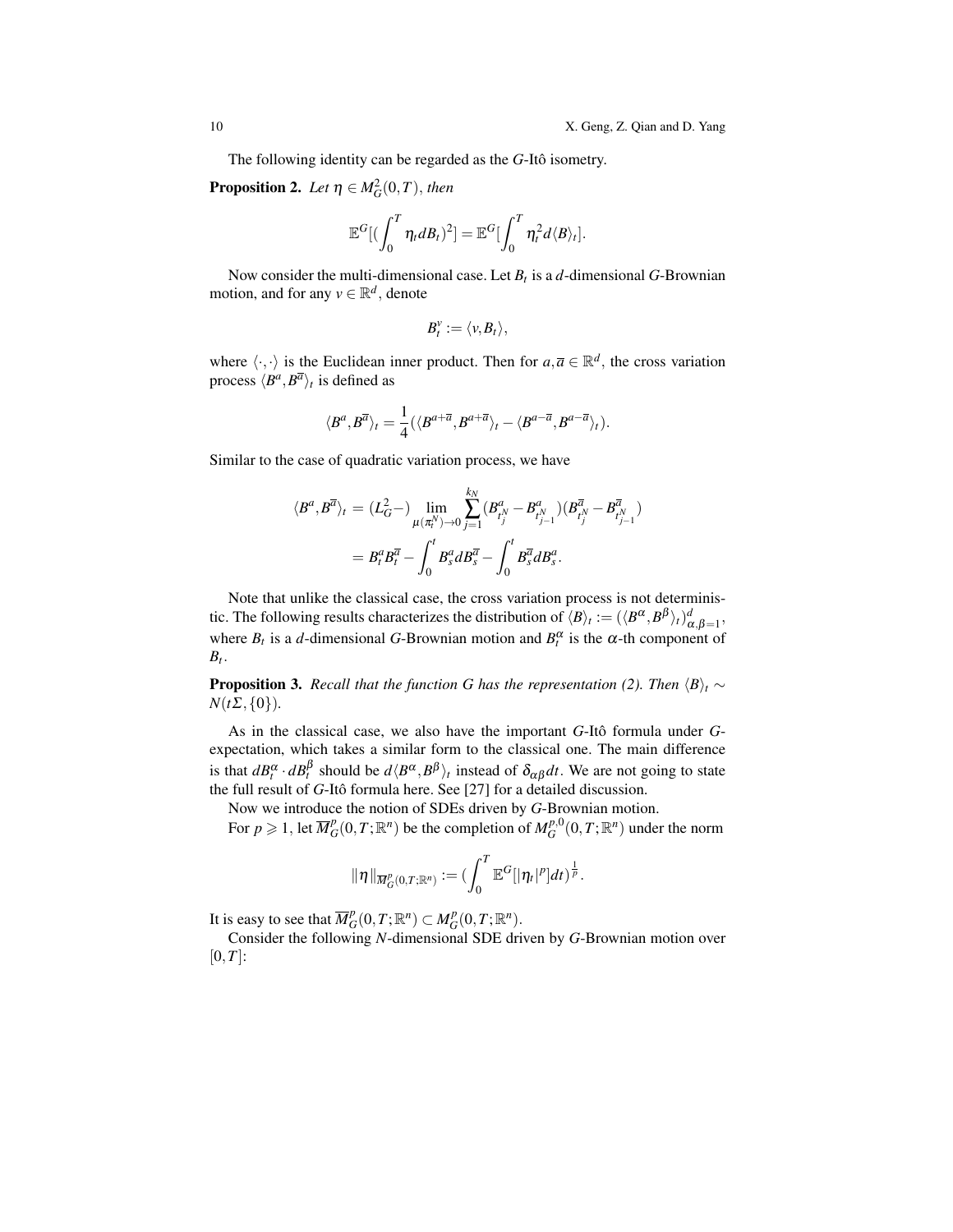$$
dX_t = b(t, X_t)dt + \sum_{\alpha, \beta=1}^d h_{\alpha\beta}(t, X_t)d\langle B^{\alpha}, B^{\beta} \rangle_t + \sum_{\alpha=1}^d V_{\alpha}(t, X_t)dB_t^{\alpha}
$$
 (3)

with initial condition  $\xi \in \mathbb{R}^N$ . Here we assume that the coefficients  $b^i, h^i_{\alpha\beta}, V^i_{\alpha}$  are Lipschitz functions in the space variable, uniformly in time. A solution of (3) is a process in  $\overline{M}_G^2(0,T;\mathbb{R}^N)$  satisfying the equation (3) in its integral form.

The existence and uniqueness of (3) was studied by Peng [27].

**Theorem 2.** *There exists a unique solution*  $X \in \overline{M}_G^2(0,T;\mathbb{R}^N)$  *to the SDE* (3).

Finally, we introduce the notion of quasi-sure analysis for *G*-expectation. It plays an important role in studying pathwise properties of stochastic processes under the framework of *G*-expectation.

First of all, on the canonical sublinear expectation space  $(\Omega, L_{ip}(\Omega), \mathbb{E}^G)$ , we can prove a refinement of Theorem 1: there exists a weakly compact family  $\mathscr P$  of probability measures on  $(\Omega, \mathcal{B}(\Omega))$ , such that for any  $X \in L_{ip}(\Omega)$  and  $P \in \mathcal{P}$ ,  $\mathbb{E}_P[X]$  is well-defined and

$$
\mathbb{E}^{G}[X] = \max_{P \in \mathscr{P}} \mathbb{E}_{P}[X], \quad \forall X \in L_{ip}(\Omega),
$$

where "max" means that the supremum is attainable (for each *X*). Moreover, there is an explicit characterization of the family  $\mathscr P$ . Let *G* be represented in the following way:

$$
G(A) = \frac{1}{2} \sup_{Q \in \Gamma} \text{tr}(AQQ^T),
$$

for some bounded, closed and convex subset  $\Gamma \subset \mathbb{R}^{d \times d}$ , and let  $\mathscr{A}_{\Gamma}$  be the collection of all  $\Gamma$ -valued  $\{\mathscr{F}_t^W : t \geq 0\}$ -adapted processes on  $[0, \infty)$ , where  $\{\mathscr{F}_t^W : t \geq 0\}$  is the natural filtration of the coordinate process on  $\Omega$ . Let  $\mathcal{P}_0$  be the collection of probability laws of the following classical Itô integral processes with respect to the standard Wiener measure:

$$
B_t^{\gamma} := \int_0^t \gamma_s dW_s, \ t \geqslant 0, \ \gamma \in A_{\Gamma}.
$$

Then  $\mathscr{P} = \overline{\mathscr{P}_0}$ . For the proof of this result, please refer to [7].

For this particular family  $\mathscr{P}$ , define the set function *c* by

$$
c(A) := \sup_{P \in \mathcal{P}} P(A), A \in \mathcal{B}(\Omega).
$$

Then we have the following result.

Theorem 3. *The set function c is a Choquet capacity (for an introduction of capacity theory, see [3], [6]). In other words,*

*(1) for any A* ∈  $\mathcal{B}(\Omega)$ , 0 ≤ *c*(*A*) ≤ 1; *(2) if A* ⊂ *B*, *then*  $c(A)$  ≤  $c(B)$ ; *(3) if*  $A_n$  *is a sequence in*  $\mathcal{B}(\Omega)$ *, then*  $c(\cup_n A_n) \le \sum_n c(A_n)$ ;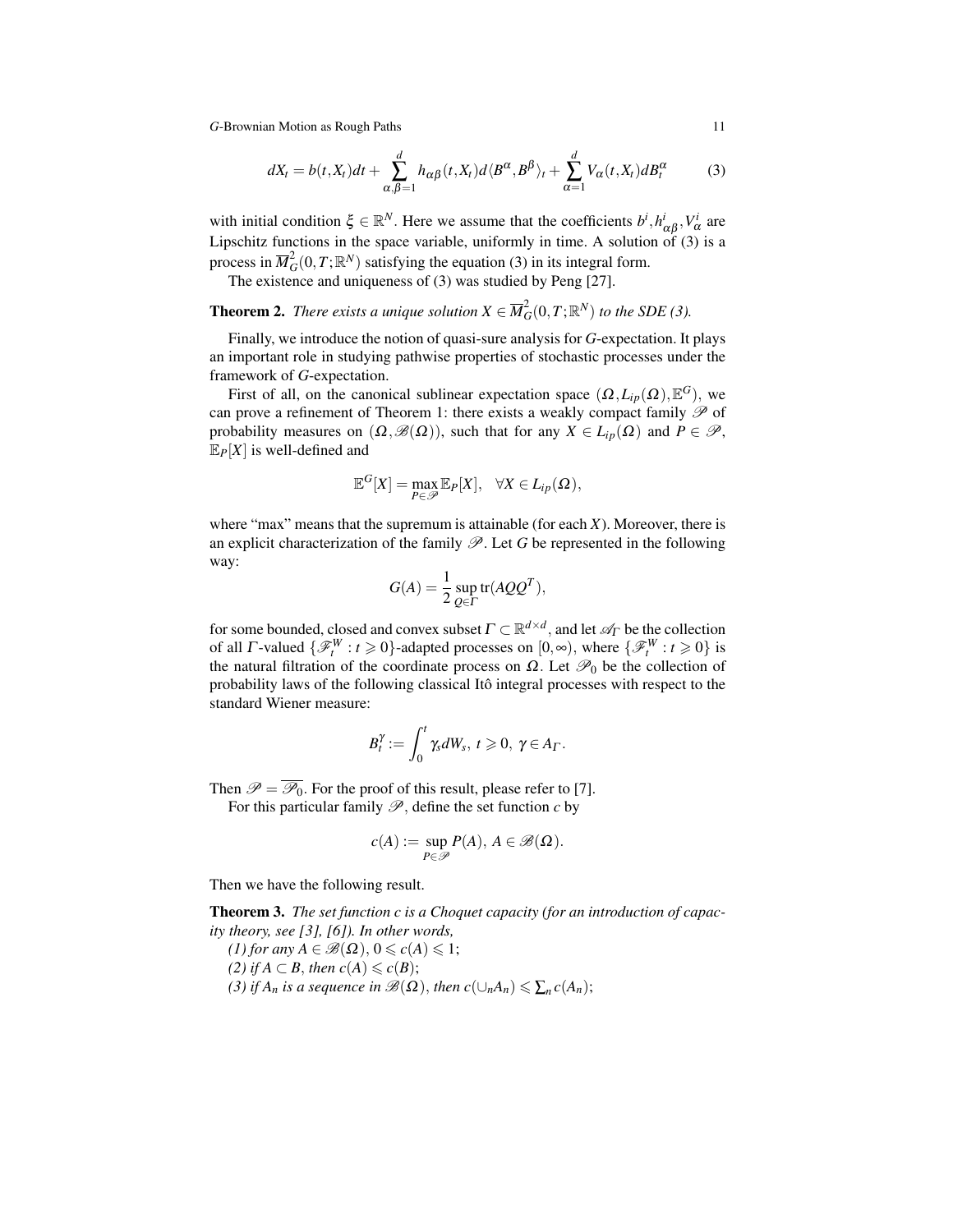*(4) if*  $A_n$  *is increasing in*  $\mathscr{B}(\Omega)$ *, then*  $c(\cup A_n) = \lim_{n \to \infty} c(A_n)$ *.* 

For any  $\mathcal{B}(\Omega)$ -measurable random variable *X* such that  $\mathbb{E}_P[X]$  is well-defined for all  $P \in \mathscr{P}$ , define the upper expectation

$$
\hat{\mathbb{E}}[X] := \sup_{P \in \mathscr{P}} \mathbb{E}_P[X].
$$

Then we can prove that for any  $0 \leq T \leq \infty$  and  $X \in L_G^1(\Omega_T)$ ,

$$
\mathbb{E}^G[X] = \mathbb{\hat{E}}[X].
$$

For a detailed discussion and other related properties, please refer to [7].

The following Markov inequality and Borel-Cantelli lemma under the capacity *c* are important for us.

**Theorem 4.** *(1)* For any  $X \in L^p$  $_{G}^{p}(\Omega)$  and  $\lambda > 0$ , we have

$$
c(|X| > \lambda) \leqslant \frac{\mathbb{E}^G[|X|^p]}{\lambda^p}.
$$

*(2) Let A<sub>n</sub> be a sequence in*  $\mathcal{B}(\Omega)$  *such that* 

$$
\sum_{n=1}^{\infty} c(A_n) < \infty.
$$

*Then*

$$
c(\limsup A_n)=0.
$$

**Definition 5.** A property depending on  $\omega \in \Omega$  is said to hold quasi-surely, if it holds outside a  $\mathcal{B}(\Omega)$ -measurable subset of zero capacity.

### *2.2 Rough Path Theory and Rough Differential Equations*

Now we introduce some fundamentals in the theory of rough paths and rough differential equations. For a systematic introduction, please refer to [9], [18], [19].

For  $n \geqslant 1$ , define

$$
T^{(\infty)}(\mathbb{R}^d):=\oplus_{k=0}^\infty(\mathbb{R}^d)^{\otimes k}
$$

to be the infinite tensor algebra and

$$
T^{(n)}(\mathbb{R}^d):=\oplus_{k=0}^n(\mathbb{R}^d)^{\otimes k}
$$

to be the truncated tensor algebra of order *n*, equipped with the Euclidean norm. Let  $Δ$  be the triangle region  $\{(s,t): 0 \le s < t \le 1\}$ . A functional **X** :  $Δ \to T^{(n)}(\mathbb{R}^d)$  of order *n* is called multiplicative if for any  $s < u < t$ ,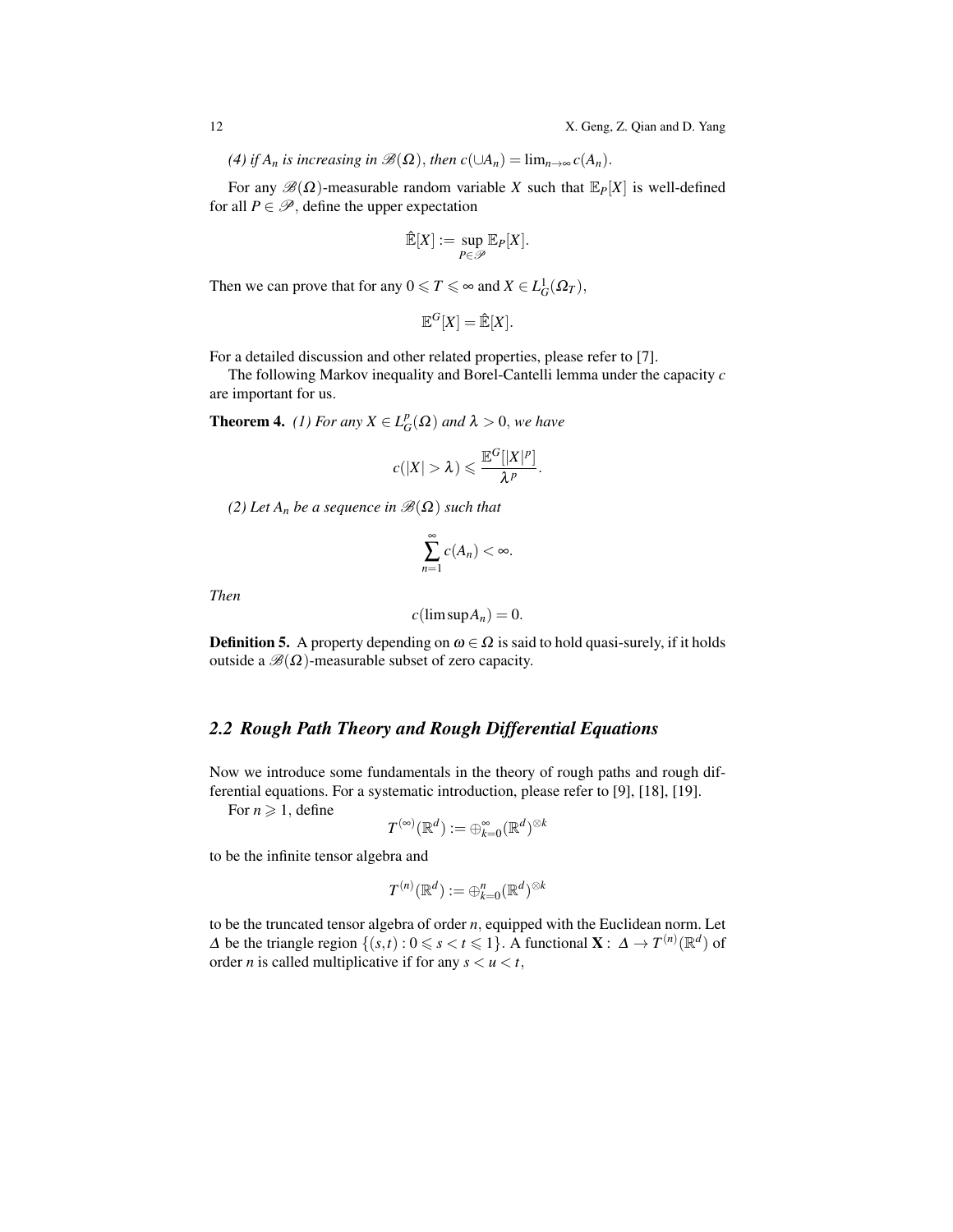$$
\mathbf{X}_{s,t}=\mathbf{X}_{s,u}\otimes \mathbf{X}_{u,t}.
$$

Such a multiplicative structure is called the Chen identity. It describes the (nonlinear) additive structure of integrals over different intervals.

A control function  $\omega$  is a nonnegative continuous function on  $\Delta$  such that for any  $s < u < t$ ,

$$
\omega(s,u)+\omega(u,t)\leqslant \omega(s,t),
$$

and for any  $t \in [0,1], \omega(t,t) = 0$ . An example of control function  $\omega(s,t)$  is the 1-variation norm over  $[s, t]$  of a path with bounded variation.

Let  $p \geq 1$  be a fixed constant. A continuous and multiplicative functional

$$
\mathbf{X}_{s,t} = (1, X_{s,t}^1, \cdots, X_{s,t}^n)
$$

of order *n* has finite *p*-variation if for some control function  $\omega$ ,

$$
|X_{s,t}^i| \leq \omega(s,t)^{\frac{i}{p}}, \ \forall i = 1,2,\cdots,n, \ (s,t) \in \Delta.
$$

**X** has finite *p*-variation if and only if for any  $i = 1, 2, \dots, n$ ,

$$
\sup_{D}\sum_{l}|X_{t_{l-1},t_{l}}^{i}|^{\frac{p}{i}}<\infty,
$$

where  $\sup_D$  runs over all finite partitions of [0,1]. We can also introduce the notion of finite *p*-variation for multiplicative functionals in  $T^{(\infty)}(\mathbb{R}^d)$  by allowing  $1 \leq i <$ ∞ in (4). A continuous and multiplicative functional X of order [*p*] with finite *p*variation is called a rough path with roughness *p*. The space of rough paths with roughness *p* is denoted by  $\Omega_p(\mathbb{R}^d)$ .

The following Lyons lifting theorem (see [17]) shows that the higher levels of a rough path **X** with roughness  $p$  are uniquely determined by **X** itself.

Theorem 5. *Let* X *be a rough path with roughness p*. *Then* X *can be uniquely extended to a continuous and multiplicative functional in*  $T^{(\infty)}(\mathbb{R}^d)$  with finite p*variation.*

One of the motivation of introducing the concept of rough paths is to develop the theory of differential equations driven by rough signals.

If an  $\mathbb{R}^d$ -valued path *X* has bounded variation, we know that the Picard iteration for the following differential equation converges:

$$
dY_t = V(Y_t) dX_t, \t\t(5)
$$

where  $V = (V_1, \dots, V_d)$  is a family of Lipschitz vector fields. Another way to consider (5) is to use the Euler scheme, which can be regarded as the Taylor expansion of functional of paths. Namely, we can write informally that

$$
Y_t - Y_s \sim \sum_{n=1}^{\infty} \sum_{\alpha_1, \cdots, \alpha_n=1}^{d} V_{\alpha_1} \cdots V_{\alpha_n} I(Y_s) \int_{s < u_1 < \cdots < u_n < t} dX_{u_1}^{\alpha_1} \cdots dX_{u_n}^{\alpha_n}.\tag{6}
$$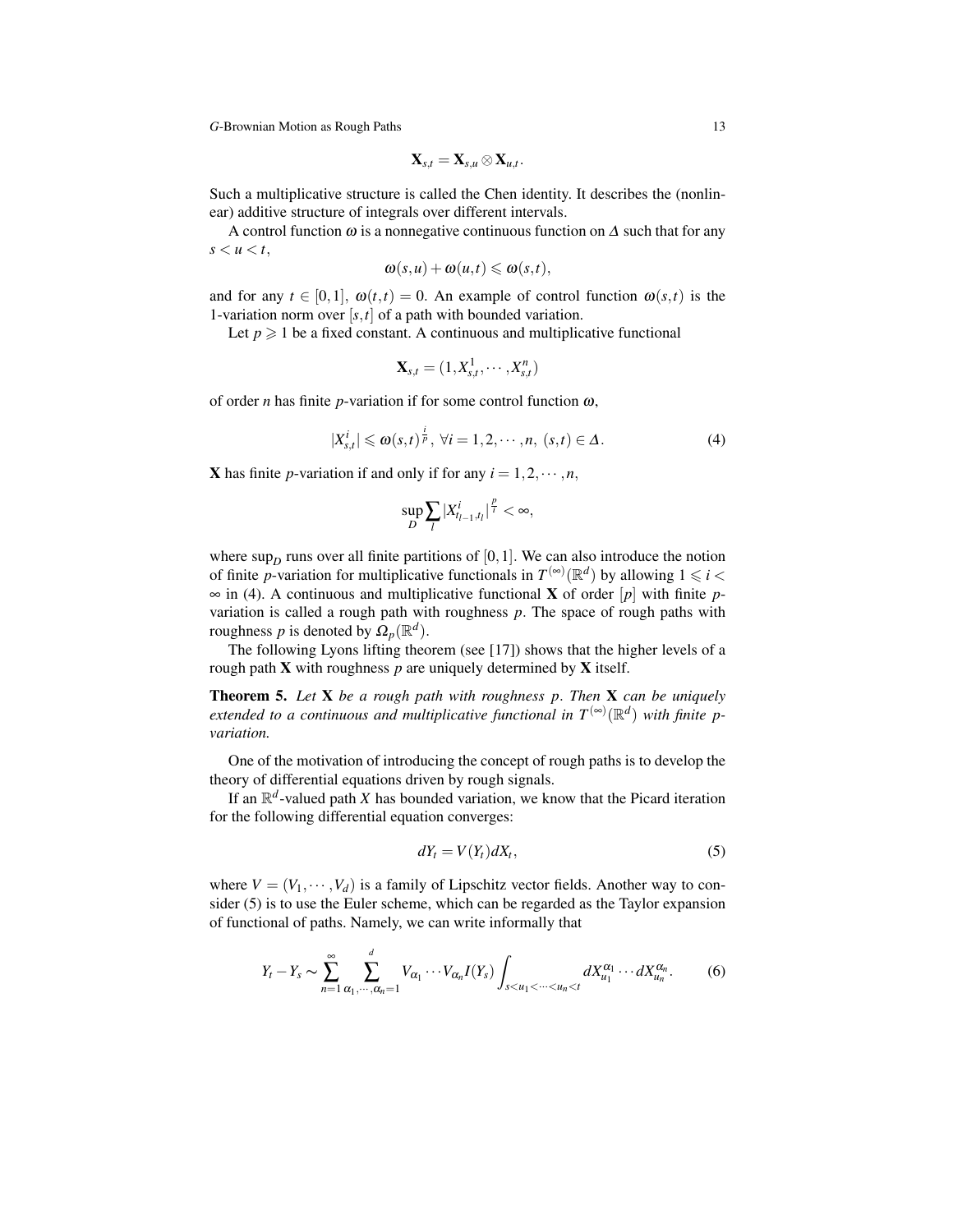From (6) we can see that the sequence

$$
\mathbf{X}_{s,t} := (1, X_t - X_s, \int_{s < u < v < t} dX_u \otimes dX_v, \cdots, \int_{s < u_1 < \cdots < u_n < t} dX_{u_1} \otimes \cdots \otimes dX_{u_n}, \cdots)
$$

contains exactly all the information to determine the solution *Y*. On the other hand, it can be proved that  $X$  is multiplicative and of finite 1-variation. Since  $X$  has bounded variation, it follows from Theorem 5 that X is the unique enhancement of *X*. This is the fundamental reason why we don't need to see the higher levels when solving equation (5)-all information about  $X$ , which uniquely determines the solution of (5), is incorporated in the first level.

If the driven signal is rougher, the situation becomes different. The same thing is that the information to determine the solution lies in the multiplicative structure in  $T^{(\infty)}(\mathbb{R}^d)$ , while the difference is that, unlike the case of paths with bounded variation, the classical path itself may not be able to determine the higher levels which are crucial to characterize the solution of a differential equation. In other words, we need to specify higher levels of the classical path in order to make sense of differential equations. According to Theorem 5, we know that the higher levels (levels above  $[p]$ ) of a rough path **X** with roughness p are uniquely determined by X itself. Therefore, to establish differential equations driven by signals rougher than paths of bounded variation, we need to interpret the driven signal as a rough path with certain roughness *p*, that is, the driving signal should be an element in the space  $\Omega_p(\mathbb{R}^d)$ .

When the driving signal **X** is in some smaller space of  $\Omega_p(\mathbb{R}^d)$  in which **X** can be approximated by paths of bounded variation in some sense, we are able to use a natural approximation procedure to introduce the notion of differential equations. But first we need to introduce a certain kind of topology.

Define the *p*-variation distance  $d_p(\cdot, \cdot)$  on  $\Omega_p(\mathbb{R}^d)$  by

$$
d_p(\mathbf{X}, \mathbf{Y}) := \max_{1 \le i \le [p]} \sup_{D} (\sum_l |X_{t_{l-1}, t_l}^i - Y_{t_{l-1}, t_l}^i|^{\frac{p}{i}})^{\frac{i}{p}}.
$$

Then  $(\Omega_p(\mathbb{R}^d), d_p)$  is a complete metric space.

A continuous path  $X \in C([0,1]; \mathbb{R}^d)$  is called smooth if it has bounded variation. Let

$$
\Omega_p^{\infty}(\mathbb{R}^d):=\{\mathbf{X}:\ \mathbf{X}\text{ is the unique enhancement of }X\text{ in }T^{([p])}(\mathbb{R}^d),\text{ for smooth }X\}
$$

be the subspace of enhanced smooth paths of order  $[p]$ . The closure of  $\Omega_p^{\infty}(\mathbb{R}^d)$ under the *p*-variation distance  $d_p$ , denoted by  $G\Omega_p(\mathbb{R}^d)$ , is called the space of geometric rough paths with roughness *p*.

The following theorem, proved by Lyons [17], which is usually known as the universal limit theorem, enables us to introduce the notion of differential equations driven by geometric rough paths.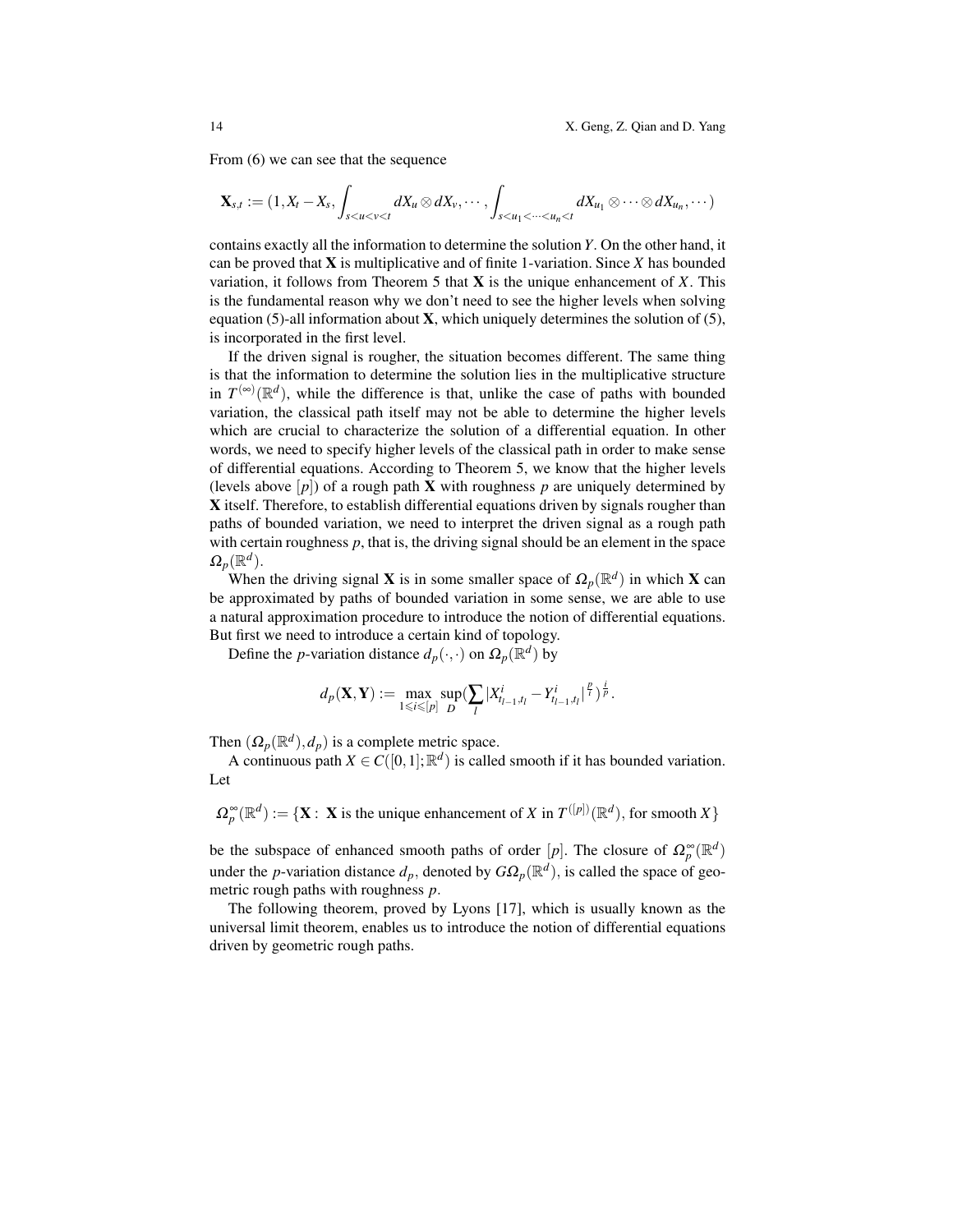**Theorem 6.** Let  $V_1, \dots, V_d \in C_b^{[p]+1}$  $\mathbb{R}^{[p]+1}_b(\mathbb{R}^d)$  be given vector fields on  $\mathbb{R}^N$ . For a given *y* ∈ R *d* , *define the mapping*

$$
F(y, \cdot): \ \Omega_p^{\infty}(\mathbb{R}^d) \to \Omega_p^{\infty}(\mathbb{R}^N)
$$

*in the following way. For any*  $\mathbf{X} \in \Omega_p^{\infty}(\mathbb{R}^d)$ , *let* X *be the smooth path associated with* X *starting at the origin (i.e., projection of* X *onto the first level), and Y be the unique smooth path which is the solution of the following ODE:*

$$
dY_t = V_{\alpha}(Y_t) dX_t^{\alpha}
$$

*with*  $Y_0 = y$ .  $F(y, \mathbf{X})$  *is defined to be the enhancement of Y in*  $\Omega_p^{\infty}(\mathbb{R}^d)$ . *Then the mapping*  $F(y, \cdot)$  *is continuous with respect to the corresponding p-variation distance dp*.

According to Theorem 6, there exists a unique continuous extension of  $F(y, \cdot)$  on  $G\Omega_p(\mathbb{R}^d)$ . The extended mapping

$$
F(y, \cdot): G\Omega_p(\mathbb{R}^d) \to G\Omega_p(\mathbb{R}^N),
$$

is called the Itô-Lyons mapping. Such a mapping defines the (unique) solution in the space  $G\Omega_p(\mathbb{R}^d)$  to the following differential equation:

$$
dY_t = V(Y_t)dX_t, \t\t(7)
$$

with initial value *y*. Equation (7) is called a rough differential equation driven by **X** (or simply called an RDE), and the solution Y is called the full solution of  $(7)$ . If we are only interested in classical paths, then

$$
Y_t := y + \pi_1(\mathbf{Y}), \quad t \in [0,1],
$$

is called the solution of (7) with initial value *y*.

## 3 The Euler-Maruyama Approximation for SDEs Driven by *G*-Brownian Motion

In this section, we are going to establish the Euler-Maruyama approximation for SDEs driven by *G*-Brownian motion.

This result can be used to establish the Wong-Zakai type approximation which reveals the relation between SDEs (in the sense of  $L_G^2(\Omega; \mathbb{R}^N)$  by S. Peng) and RDEs (in the sense of rough paths by Lyons) driven by *G*-Brownian motion. In Section 5, the study of such relation will be our main focus. However, based on the result in the next section which reveals the rough path nature of *G*-Brownian motion, we are going to use the rough Taylor expansion in the theory of RDEs instead of developing the Wong-Zakai type approximation to show that the solution of an SDE solves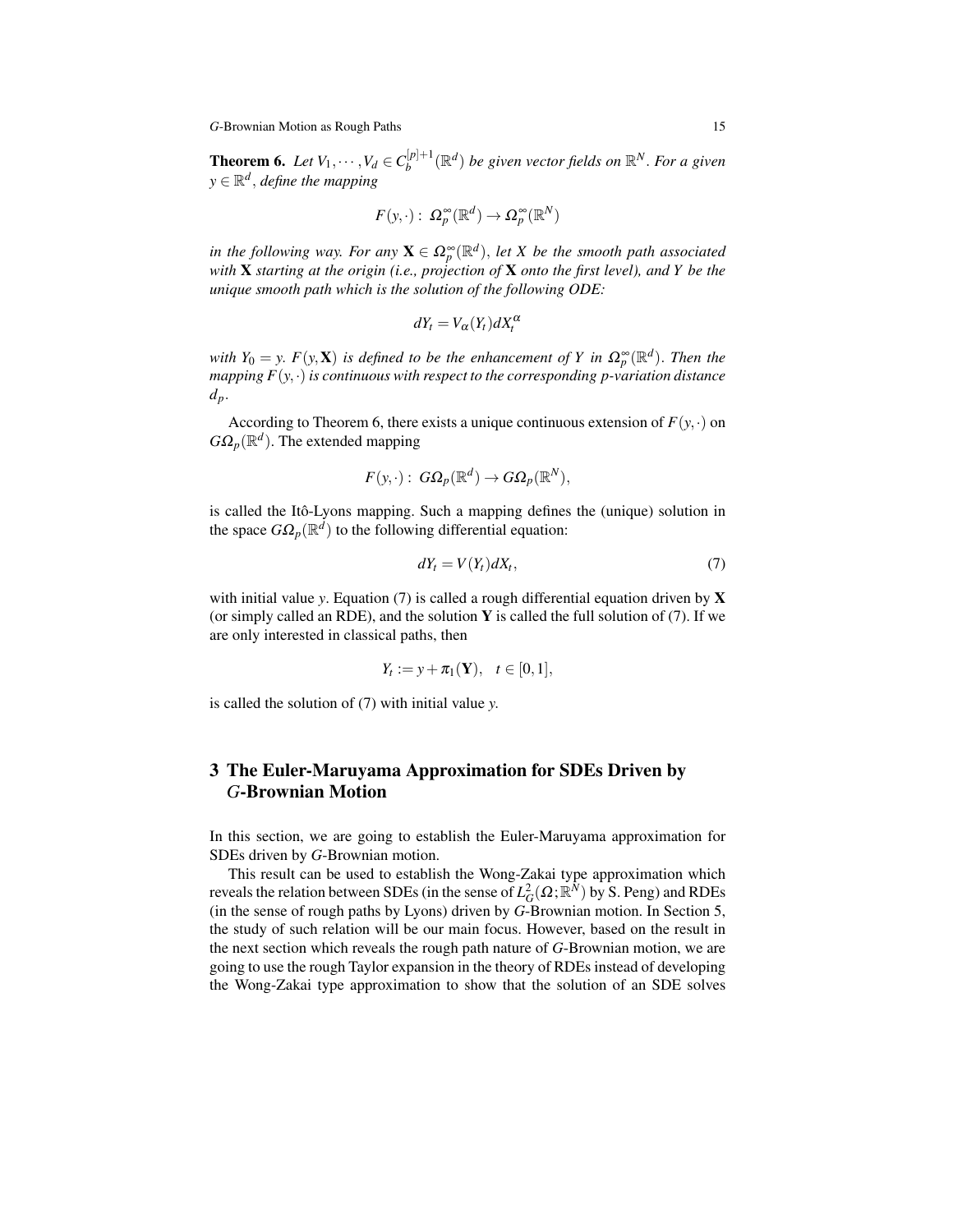some associated RDE with a correction term in terms of the cross variation process of multidimensional *G*-Brownian motion. Such approach reveals the natural of *G*-Brownian motion and differential equations in the sense of rough paths in a more fundamental way.

We also believe that there will be other interesting applications of the Euler-Maruyama approximation, such as in numerical analysis under *G*-expectation, and in mathematical finance under uncertainty.

Consider the following *N*-dimensional SDE driven by the canonical *d*-dimensional *G*-Brownian motion over [0, 1] on the sublinear expectation space  $(\Omega, L_G^2(\Omega), \mathbb{E}^G)$ which is the *L*<sub>*G*</sub>-completion of the canonical path space  $(\Omega, L_p(\Omega), \mathbb{E}^G)$ :

$$
dX_t = b(X_t)dt + h_{\alpha\beta}(X_t)d\langle B^{\alpha}, B^{\beta}\rangle_t + V_{\alpha}(X_t)dB_t^{\alpha},
$$
\n(8)

with initial condition  $X_0 = \xi \in \mathbb{R}^N$ , where the coefficients  $b^i, h^i_{\alpha\beta}, V^i_{\alpha}$  are bounded and uniformly Lipschitz. The existence and uniqueness of solution is studied by Peng [27].

The Euler-Maruyama approximation of the solution  $X_t$  of (8) is defined as follows.

For  $n \geq 1$ , consider the dyadic partition of the time interval [0, 1], i.e.,

$$
t_k^n = \frac{k}{2^n}, \ k = 0, 1, \cdots, 2^n.
$$

Define  $X_t^n$  to be the approximation of  $X_t$  in the following evolutive way:

$$
X_0^n=\xi,
$$

and for  $t \in [t_{k-1}^n, t_k^n]$ ,

$$
(X_t^n)^i = (X_{k-1}^n)^i + V_\alpha^i (X_{k-1}^n) \Delta_k^n B^\alpha + b^i (X_{k-1}^n) \Delta t^n + h^i_{\alpha\beta} (X_{k-1}^n) \Delta_k^n \langle B^\alpha, B^\beta \rangle,
$$

where

$$
X_{k-1}^n:=X_{t_{k-1}^n}^n,\ \Delta_k^n B^\alpha:=B_{t_k^n}^\alpha-B_{t_{k-1}^n}^\alpha,\ \Delta t^n:=\frac{1}{2^n},\\ \Delta_k^n\langle B^\alpha,B^\beta\rangle:=\langle B^\alpha,B^\beta\rangle_{t_{k}^n}-\langle B^\alpha,B^\beta\rangle_{t_{k-1}^n}.
$$

In this section, we are going to prove that  $X_t^n$  converges to the solution  $X_t$  of (8) in  $L_G^2(\Omega;\mathbb{R}^N)$  with convergence rate 0.5, which coincides with the classical case when  $B_t$  reduces to a classical Brownian motion.

First of all, the following lemmas is useful for us.

**Lemma 1.** Let  $\eta_t$  be a bounded process in  $M_G^2(0,1)$ . Then for any  $v \in \mathbb{R}^d$ ,  $0 \le s <$  $t \leqslant 1$ ,

$$
\mathbb{E}^G[(\int_s^t \eta_u d\langle B^\nu \rangle_u)^2] \leq \overline{\sigma}_\nu^2(t-s) \mathbb{E}^G[\int_s^t \eta_u^2 d\langle B^\nu \rangle_u],
$$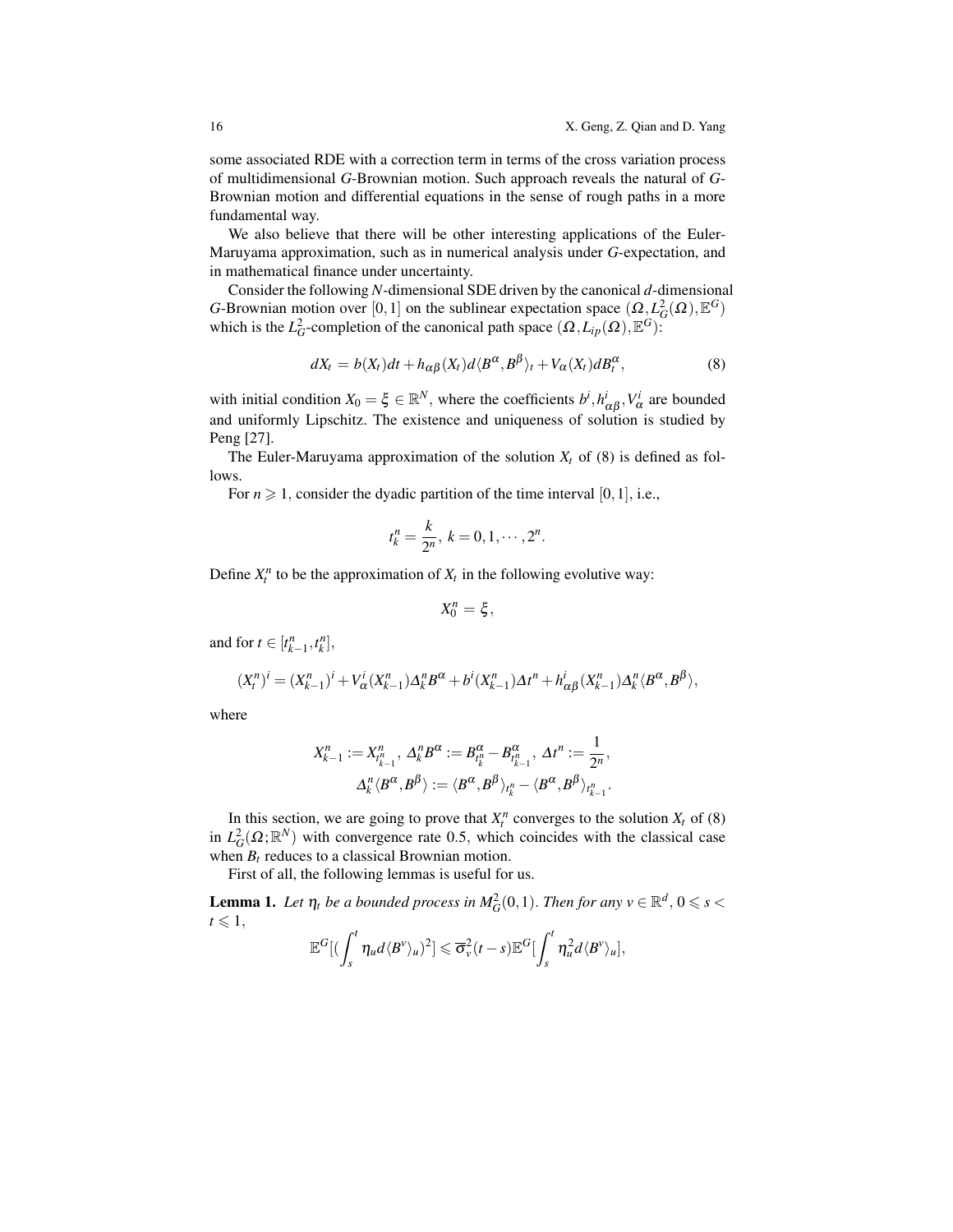where  $\overline{\sigma}_v^2 := 2 G(v \cdot v^T)$  and  $B^v := \langle v, B \rangle$ , *in which*  $\langle \cdot, \cdot \rangle$  denotes the Euclidean inner *product of* R *d* .

*Proof.* By approximation, it suffices to consider

$$
\eta_u = \sum_{j=1}^k \zeta_{j-1} 1_{[u_{j-1}, u_j)},
$$

where  $s = u_0 < u_1 < \cdots < u_k = t$  and  $\zeta_j \in L_{ip}(\Omega_{u_j})$  are bounded. In this case, by definition

$$
\int_{s}^{t} \eta_{u} d \langle B^{\nu} \rangle_{u} = \sum_{j=1}^{k} \zeta_{j-1} (\langle B^{\nu} \rangle_{u_{j}} - \langle B^{\nu} \rangle_{u_{j-1}}),
$$

and

$$
\int_s^t \eta_u^2 d\langle B^\nu \rangle_u = \sum_{j=1}^k \zeta_{j-1}^2 (\langle B^\nu \rangle_{u_j} - \langle B^\nu \rangle_{u_{j-1}}),
$$

which are both defined in the pathwise sense for step functions. Since  $\langle B^v \rangle$  is increasing, the Cauchy-Schwarz inequality yields that

$$
\left(\int_s^t \eta_u d\langle B^\nu \rangle_u\right)^2 \leqslant \left(\langle B^\nu \rangle_t - \langle B^\nu \rangle_s\right) \cdot \int_s^t \eta_u^2 d\langle B^\nu \rangle_u.
$$

Since  $\zeta_j$  are bounded, if we use *M* to denote an upper bound of  $\eta_u^2$ , it follows that for any  $c \geqslant \overline{\sigma}_{\nu}^2$ ,

$$
\begin{aligned} \left(\int_{s}^{t} \eta_{u} d \langle B^{\nu} \rangle_{u}\right)^{2} &\leq M(\langle B^{\nu} \rangle_{t} - \langle B^{\nu} \rangle_{s} - c(t-s))^{+}(\langle B^{\nu} \rangle_{t} - \langle B^{\nu} \rangle_{s}) \\ &+ c(t-s) \int_{s}^{t} \eta_{u}^{2} d \langle B^{\nu} \rangle_{u}. \end{aligned}
$$

Let  $\varphi(x) = (x - c(t - s))^+ x$ . Since  $\langle B^\nu \rangle_t - \langle B^\nu \rangle_s$  is  $N([\underline{\sigma}_\nu^2, \overline{\sigma}_\nu^2] \times \{0\})$ -distributed, it follows that

$$
\mathbb{E}^{G}[\varphi(\langle B^{\nu}\rangle_{t} - \langle B^{\nu}\rangle_{s})] = \sup_{\substack{\sigma_{\nu}^{2} \leq x \leq \overline{\sigma}_{\nu}^{2} \\ \leq t \leq \sigma_{\nu}^{2}}} \varphi(x(t-s))
$$

$$
= (t-s)^{2} \sup_{\substack{\sigma_{\nu}^{2} \leq x \leq \overline{\sigma}_{\nu}^{2} \\ \leq t}} (x-c)^{+}x
$$

$$
= 0.
$$

Therefore, by the sub-linearity of *G*, we have

$$
\mathbb{E}^G[(\int_s^t \eta_u d\langle B^\nu \rangle_u)^2] \leqslant c(t-s) \mathbb{E}^G[\int_s^t \eta_u^2 d\langle B^\nu \rangle_u], \quad c \geqslant \overline{\sigma}_\nu^2.
$$

Now the proof is complete.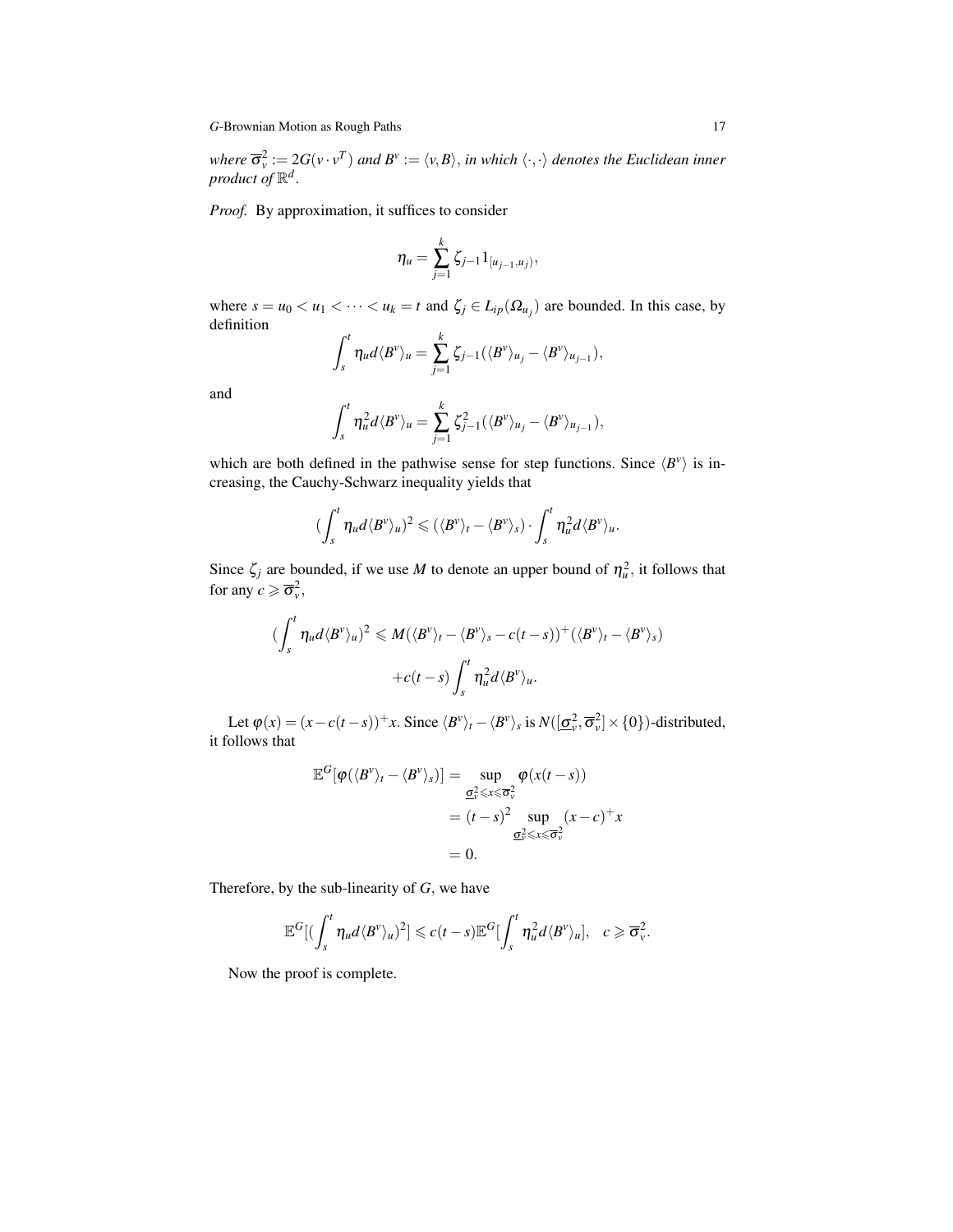Now we are in position to state and prove our main result of this section.

Theorem 7. *We have the following error estimate for the Euler-Maruyama approximation:*

$$
\sup_{t\in[0,1]}\mathbb{E}^G[|X_t^n - X_t|^2] \leqslant C\Delta t^n,
$$

*where C is some positive constant only depending on d*,*N*,*G and the coefficients of (8). In particular,*

$$
\lim_{n\to\infty}\sup_{t\in[0,1]}\mathbb{E}^G[|X_t^n-X_t|^2]=0.
$$

*Proof.* For  $t \in [t_{k-1}^n, t_k^n]$ , by construction we have

$$
X_t^i - (X_t^n)^i = I_1^i + J_1^i + K_1^i + I_2^i + J_2^i + K_2^i,
$$

where

$$
I_{1}^{i} = \sum_{l=1}^{k-1} \int_{t_{l-1}^{n}}^{t_{l}^{n}} (V_{\alpha}^{i}(X_{s}) - V_{\alpha}^{i}(X_{s}^{n}))dB_{s}^{\alpha} + \int_{t_{k-1}^{n}}^{t} (V_{\alpha}^{i}(X_{s}) - V_{\alpha}^{i}(X_{s}^{n}))dB_{s}^{\alpha},
$$
  
\n
$$
J_{1}^{i} = \sum_{l=1}^{k-1} \int_{t_{l-1}^{n}}^{t_{l}^{n}} (b^{i}(X_{s}) - b^{i}(X_{s}^{n}))ds + \int_{t_{k-1}^{n}}^{t} (b^{i}(X_{s}) - b^{i}(X_{s}^{n}))ds,
$$
  
\n
$$
K_{1}^{i} = \sum_{l=1}^{k-1} \int_{t_{l-1}^{n}}^{t_{l}^{n}} (h_{\alpha\beta}^{i}(X_{s}) - h_{\alpha\beta}^{i}(X_{s}^{n}))d\langle B^{\alpha}, B^{\beta} \rangle_{s}
$$
  
\n
$$
+ \int_{t_{k-1}^{n}}^{t} (h_{\alpha\beta}^{i}(X_{s}) - h_{\alpha\beta}^{i}(X_{s}^{n}))d\langle B^{\alpha}, B^{\beta} \rangle_{s},
$$
  
\n
$$
I_{2}^{i} = \sum_{l=1}^{k-1} \int_{t_{l-1}^{n}}^{t_{l}^{n}} (V_{\alpha}^{i}(X_{s}^{n}) - V_{\alpha}^{i}(X_{l-1}^{n}))dB_{s}^{\alpha} + \int_{t_{k-1}^{n}}^{t} (V_{\alpha}^{i}(X_{s}) - V_{\alpha}^{i}(X_{l-1}^{n}))dB_{s}^{\alpha},
$$
  
\n
$$
J_{2}^{i} = \sum_{l=1}^{k-1} \int_{t_{l-1}^{n}}^{t_{l}^{n}} (b^{i}(X_{s}^{n}) - b^{i}(X_{l-1}^{n}))ds + \int_{t_{k-1}^{n}}^{t} (b^{i}(X_{s}) - b^{i}(X_{l-1}^{n}))ds,
$$
  
\n
$$
K_{2}^{i} = \sum_{l=1}^{k-1} \int_{t_{l-1}^{n}}^{t_{l}^{n}} (h_{\alpha\beta}^{i}(X_{s}) -
$$

It follows that

$$
(X_t^i - (X_t^n)^i)^2 \le 6((I_1^i)^2 + (J_1^i)^2 + (K_1^i)^2 + (I_2^i)^2 + (J_2^i)^2 + (K_2^i)^2).
$$
 (9)

Throughout the rest of this section, we will always use the same notation *C* to denote constants only depending on *d*,*N*,*G* and the coefficients of (8), although they may be different from line to line.

Now the following estimates are important for further development.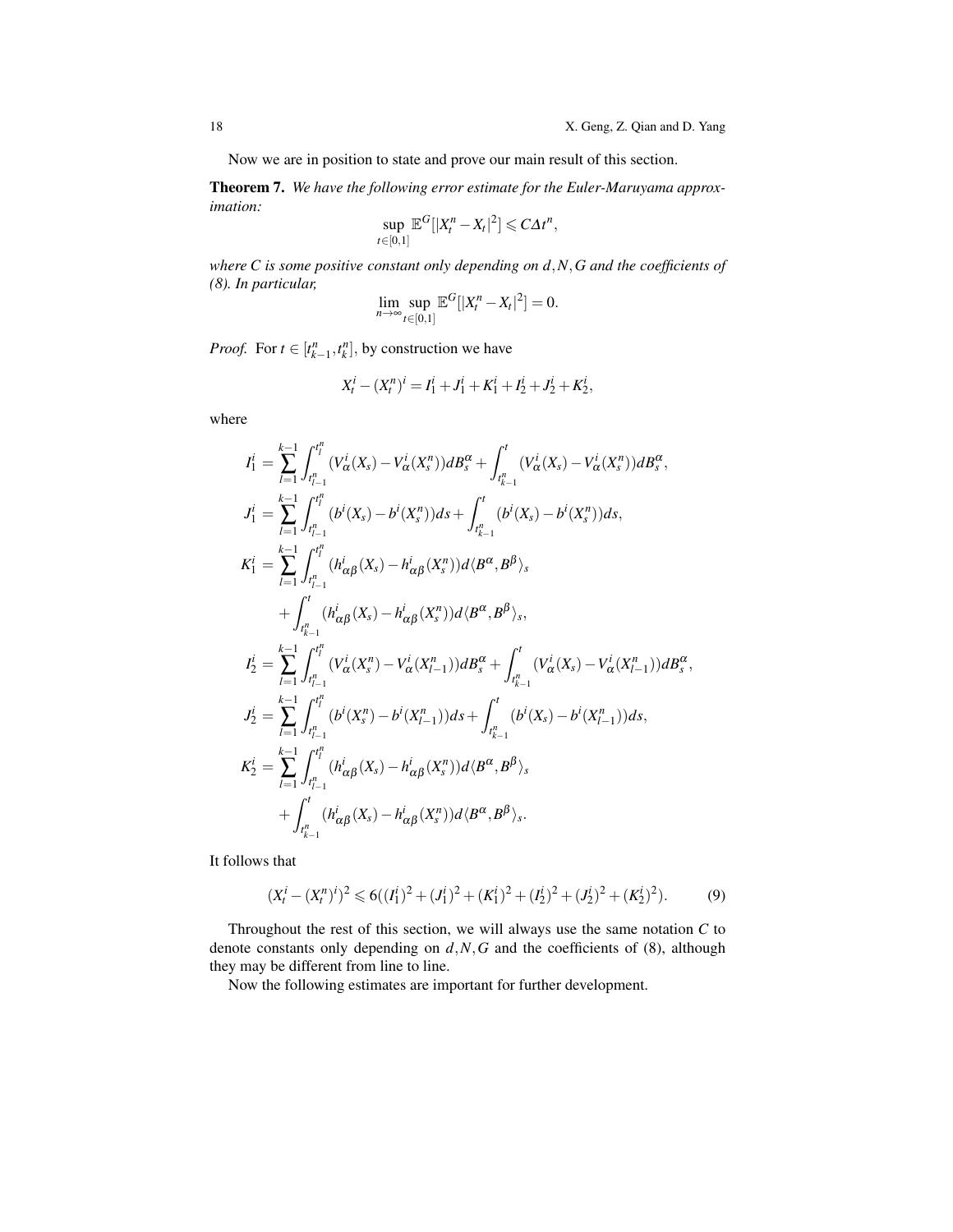(1) From the *G*-Itô isometry, the distribution of  $\langle B^{\alpha} \rangle$  and the Lipschitz property, we have,

$$
\mathbb{E}^{G}[(\int_{t_{l-1}^n}^{u} (V_{\alpha}^i(X_s) - V_{\alpha}^i(X_s^n))dB_s^{\alpha})^2] \leq C \int_{t_{l-1}^n}^{u} \mathbb{E}^{G}[|X_s - X_s^n|^2]ds, \ \forall u \in [t_{l-1}^n, t_l^n].
$$

(2) Similarly, by Cauchy-Schwarz inequality, we have

$$
\mathbb{E}^{G}[(\int_{t_{l-1}^n}^{u} (b^{i}(X_s)-b^{i}(X_s^n))ds)^2] \leq C(u-t_{l-1}^n) \int_{t_{l-1}^n}^{u} \mathbb{E}^{G}[|X_s-X_s^n|^2]ds, \,\forall u \in [t_{l-1}^n,t_l^n].
$$

By the definition of  $\langle B^{\alpha}, B^{\beta} \rangle$  and Lemma 1, we also have for any  $u \in [t_{l-1}^n, t_l^n]$ ,

$$
\mathbb{E}^G\big[\big(\int_{t_{l-1}^n}^u (h_{\alpha\beta}^i(X_s)-h_{\alpha\beta}^i(X_s^n))d\langle B^{\alpha},B^{\beta}\rangle_s)^2\big]\leqslant C(u-t_{l-1}^n)\int_{t_{l-1}^n}^u \mathbb{E}^G\big[|X_s-X_s^n|^2\big]ds.
$$

(3) By construction and similar arguments to  $(1)$ ,  $(2)$ , we have

$$
\mathbb{E}^{G}[(\int_{t_{l-1}^{n}}^{u} (V_{\alpha}^{i}(X_{s}^{n}) - V_{\alpha}^{i}(X_{l-1}^{n}))dB_{s}^{\alpha})^{2}] \leq C(u - t_{l-1}^{n})^{2},
$$
  

$$
\mathbb{E}^{G}[(\int_{t_{l-1}^{n}}^{u} (b^{i}(X_{s}^{n}) - b^{i}(X_{l-1}^{n}))ds)^{2}] \leq C(u - t_{l-1}^{n})^{3},
$$
  

$$
\mathbb{E}^{G}[(\int_{t_{l-1}^{n}}^{u} (h_{\alpha\beta}^{i}(X_{s}) - h_{\alpha\beta}^{i}(X_{s}^{n}))d\langle B^{\alpha}, B^{\beta}\rangle_{s})^{2}] \leq C(u - t_{l-1}^{n})^{3},
$$

for all  $u \in [t_{l-1}^n, t_l^n]$ .

(4) By conditioning and from the properties of Itô integral with respect to G-Brownian motion, we know that the *G*-expectation of each "cross term" in  $(I_1^i)^2$  and in  $(I_2^i)^2$  is zero.

Combining (1) to (4) and applying the following elementary inequality to  $(J_1^i)^2$ ,  $(J_2^i)^2$ ,  $(K_1^i)^2$  and  $(K_2^i)^2$ :

$$
(a_1+\cdots+a_m)^2\leqslant m(a_1^2+\cdots+a_m^2),
$$

it is not hard to obtain that

$$
\mathbb{E}^{G}[||X_{t}-X_{t}^{n}||^{2}] \leq C \int_{0}^{t} \mathbb{E}^{G}[||X_{s}-X_{s}^{n}||^{2}]ds + C(\Delta t^{n}), \ \forall t \in [0,1].
$$

By using Gronwall inequality, we arrive at

$$
\mathbb{E}^G[\|X_t - X_t^n\|^2] \leqslant C(\Delta t^n),
$$

which completes the proof of the theorem.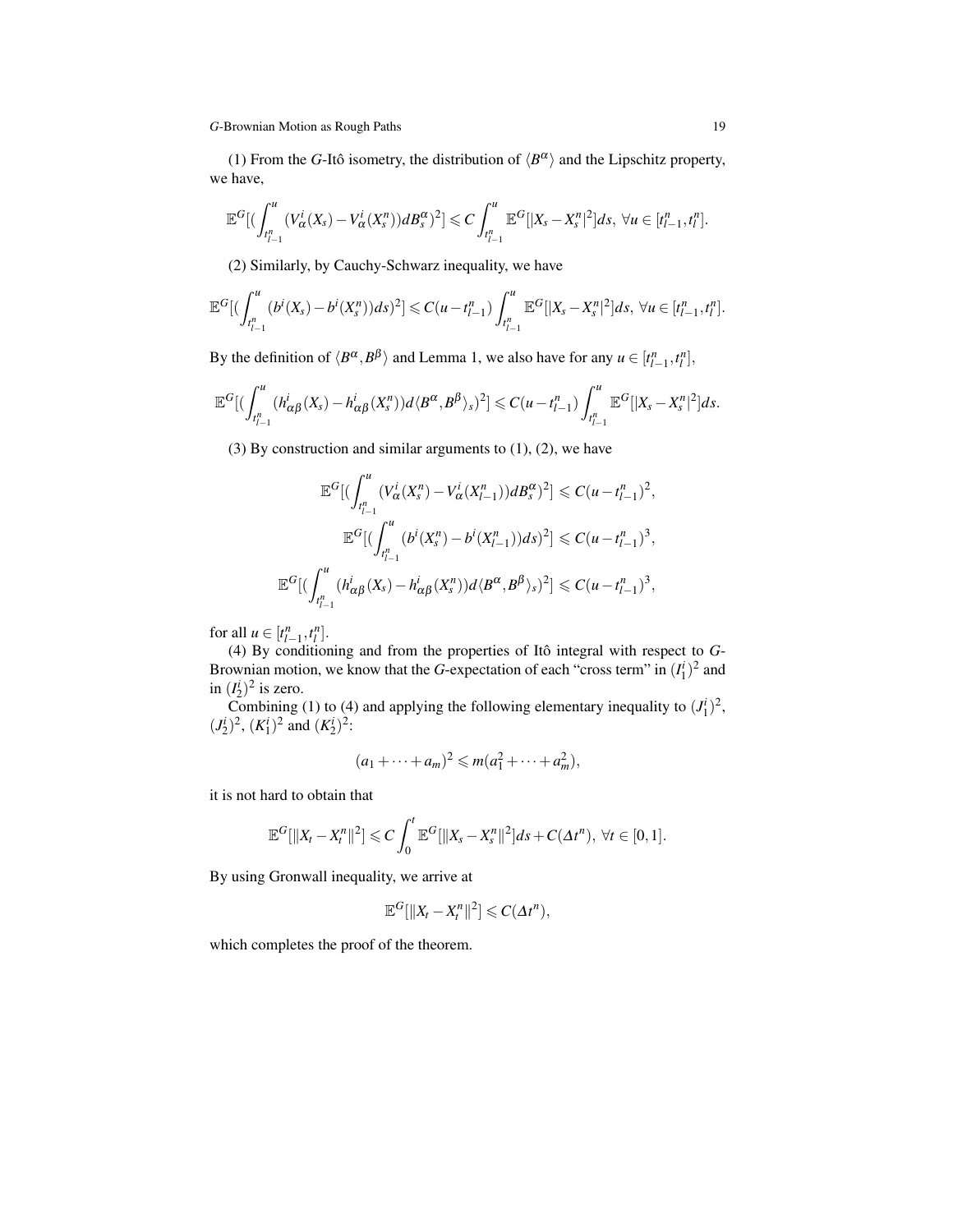# 4 *G*-Brownian Motion as Rough Paths and RDEs Driven by *G*-Brownian Motion

In this section, we are going to study the nature of sample paths of *G*-Brownian motion under the framework of rough path theory. More precisely, we are going to show that: on the canonical path space, outside a Borel-measurable set of capacity zero, the sample paths of *G*-Brownian motion can be enhanced to the second level in a canonical way so that they become geometric rough paths with roughness  $2 <$ *p* < 3. As pointed out before, such a result will enable us to establish RDEs driven by *G*-Brownian motion in the space of geometric rough paths.

Recall that  $(\Omega, L_{ip}(\Omega), \mathbb{E}^G)$  is the canonical path space associated with the function *G*, on which the coordinate process

$$
B_t(\boldsymbol{\omega}):=\boldsymbol{\omega}_t, t\in [0,1],
$$

is a *d*-dimensional *G*-Brownian motion with continuous sample paths.

By the following moment inequality for  $B_t$ :

$$
\mathbb{E}^G[|B_t - B_s|^{2q}] \leq C_q(t - s)^q, \,\forall 0 \leq s < t \leq 1, \, q > 1,\tag{10}
$$

and the generalized Kolmogorov criterion (see [27] for details), we know that for quasi-surely, the sample paths of  $B_t$  are  $\alpha$ -Hölder continuous for any  $\alpha \in (0, \frac{1}{2})$ . Therefore, if the sample paths of  $B_t$  can be regarded as objects in the space of geometric rough paths, the correct roughness should be  $2 < p < 3$  (so we should look for the enhancement of  $B_t$  to the second level); or in other words, the right topology we should work with is the *p*-variation topology induced by the *p*-variation distance *d<sup>p</sup>* on the space of geometric rough paths with roughness  $2 < p < 3$ . The situation here is the same as the classical Brownian motion, and the fundamental reason behind lies in the distribution of  $B_t$  (or more precisely, the moment inequality (10)), which yields the same kind of Hölder continuity for sample paths of  $B_t$  as the classical one.

From now on, we will assume that  $p \in (2,3)$  is some fixed constant.

As in the last section, for  $n \ge 1$ ,  $k = 0, 1, \dots, 2^n$ , let  $t_k^n = \frac{k}{2^n}$  be the dyadic partition of  $[0,1]$ , and let  $B_t^n$  be the piecewise linear approximation of  $B_t$  over the partition points  $\{t_0^n, t_1^n, \dots, t_{2^n}^n\}$ . Since the sample paths of  $B_t^n$  are smooth,  $B_t^n$  has a unique enhancement

$$
B^n_{s,t}=(1,B^{n,1}_{s,t},B^{n,2}_{s,t}),\ 0\leqslant s
$$

to the space  $G\Omega_p(\mathbb{R}^d)$  of geometric rough paths with roughness p (in fact, for any  $p \geq 1$ ) determined by iterated integrals.

Our goal is to show that for quasi-surely,  $B<sup>n</sup>$  is a Cauchy sequence under the *p*-variation distance  $d_p$ . It follows that for quasi-surely, the sample paths of  $B_t$  can be enhanced to the second level as geometric rough paths with roughness *p*, which are defined as limits of  $B<sup>n</sup>$  under  $d<sub>p</sub>$ . Such an enhancement can be regarded as a canonical lifting by using dyadic approximations.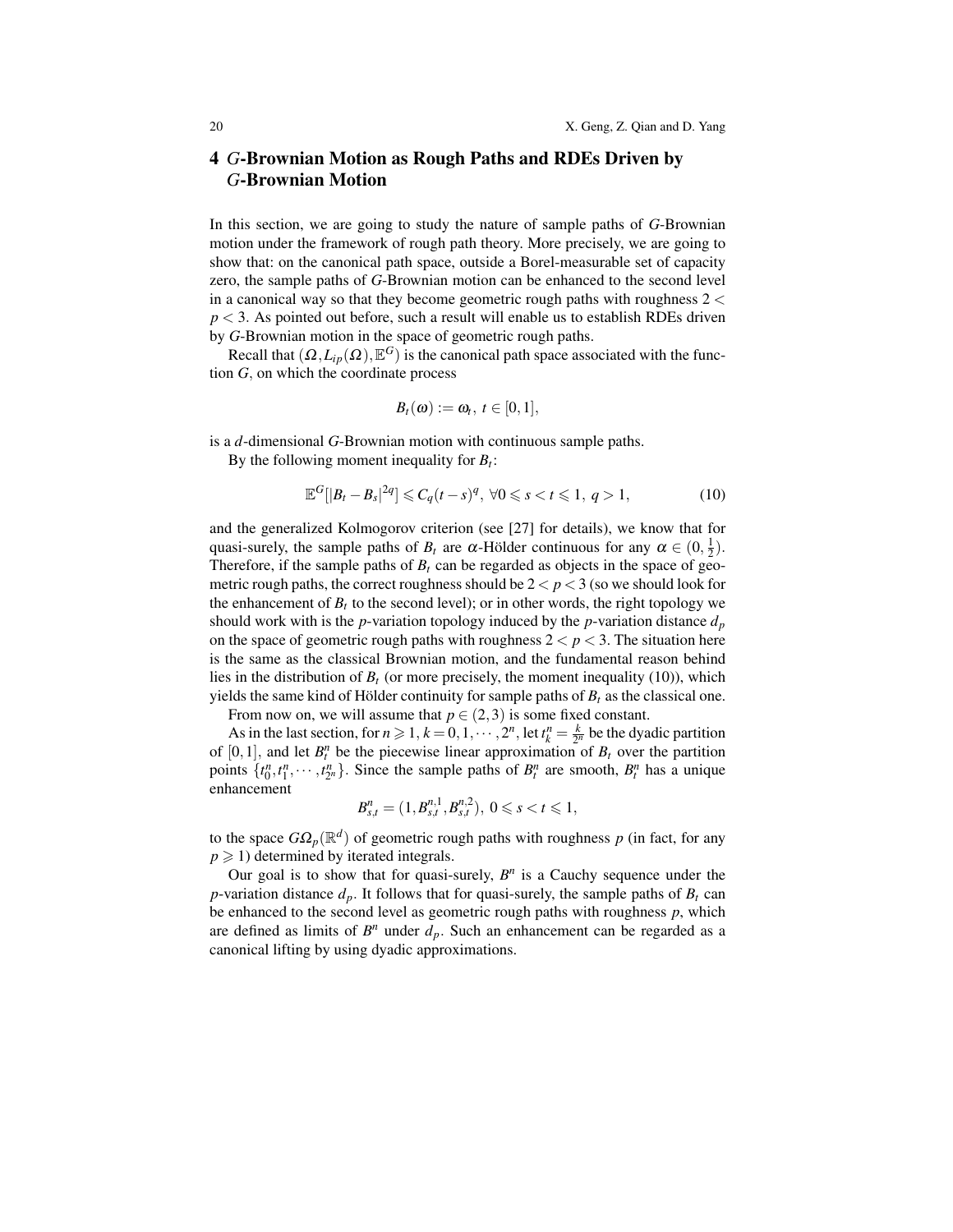Throughout the rest of this section, we will use  $\|\cdot\|_q$  to denote the  $L^q$ -norm under the *G*-expectation  $\mathbb{E}^G$ . Moreover, we will use the same notation *C* to denote constants only depending on  $d$ ,  $G$ ,  $p$ , although they may be different from line to line.

The following estimates are crucial for the proof of the main result of this section.

**Lemma 2.** *Let*  $m, n \ge 1$ , *and*  $k = 1, 2, \dots, 2^n$ . *Then (1)*  $\lambda$ 

$$
||B_{t_{k-1}^n,t_k^n}^{m,j}||_p \leqslant \begin{cases} C(\frac{1}{2^n})^j, & n \leqslant m; \\ C(\frac{2^n}{2^n})^j, & n > m, \end{cases}
$$

*where*  $j = 1, 2$ . *(2)*

$$
||B_{t_{k-1}^n,t_k^n}^{m+1,1}-B_{t_{k-1}^n,t_k^n}^{m,1}||_p\leq \begin{cases} 0, & n\leq m;\\ C\frac{2^{\frac{m}{2}}}{2^n}, & n>m, \end{cases}
$$
  

$$
||B_{t_{k-1}^n,t_k^n}^{m+1,2}-B_{t_{k-1}^n,t_k^n}^{m,2}||_p\leq \begin{cases} C\frac{1}{2^{\frac{m}{2}}2^{\frac{n}{2}}}, & n\leq m;\\ C\frac{2^{\frac{m}{2}}}{2^{2n}}, & n>m. \end{cases}
$$

Here  $\|\cdot\|_q$  denotes the L<sup>q</sup>-norm under the G-expectation  $\mathbb{E}^G$ , and C is some *positive constant not depending on m*,*n*, *k*.

*Proof.* (1) The first level.

If  $n \leq m$ , then

$$
B_{t_{k-1}^n,t_k^n}^{m,1}=B_{t_k^n}-B_{t_{k-1}^n}.
$$

It follows from the moment inequality (10) that

$$
\mathbb{E}^{G}[|B^{m,1}_{t_{k-1}^n,t_k^n}|^p] \leq C \frac{1}{2^{\frac{np}{2}}},
$$

and thus

$$
||B_{t_{k-1}^n,t_k^n}^{m,1}||_p \leqslant C \frac{1}{2^{\frac{n}{2}}}.
$$

Also it is trivial to see that

$$
B^{m+1,1}_{t_{k-1}^n,t_k^n}-B^{m,1}_{t_{k-1}^n,t_k^n}=(B_{t_k^n}-B_{t_{k-1}^n})-(B_{t_k^n}-B_{t_{k-1}^n})=0.
$$

If  $n > m$ , then by construction we know that

$$
B^{m,1}_{t_{k-1}^n,t_k^n}=\frac{2^m}{2^n}(B_{t_l^m}-B_{t_{l-1}^m}),
$$

where *l* is the unique integer such that  $[t_{k-1}^n, t_k^n] \subset [t_{l-1}^m, t_l^m]$ . Therefore,

$$
\|B^{m,1}_{t^{n}_{k-1},t^{n}_{k}}\|_{p}=\frac{2^{m}}{2^{n}}\|B_{t^{m}_{l}}-B_{t^{m}_{l-1}}\|_{p}\leqslant C\frac{2^{\frac{m}{2}}}{2^{n}}.
$$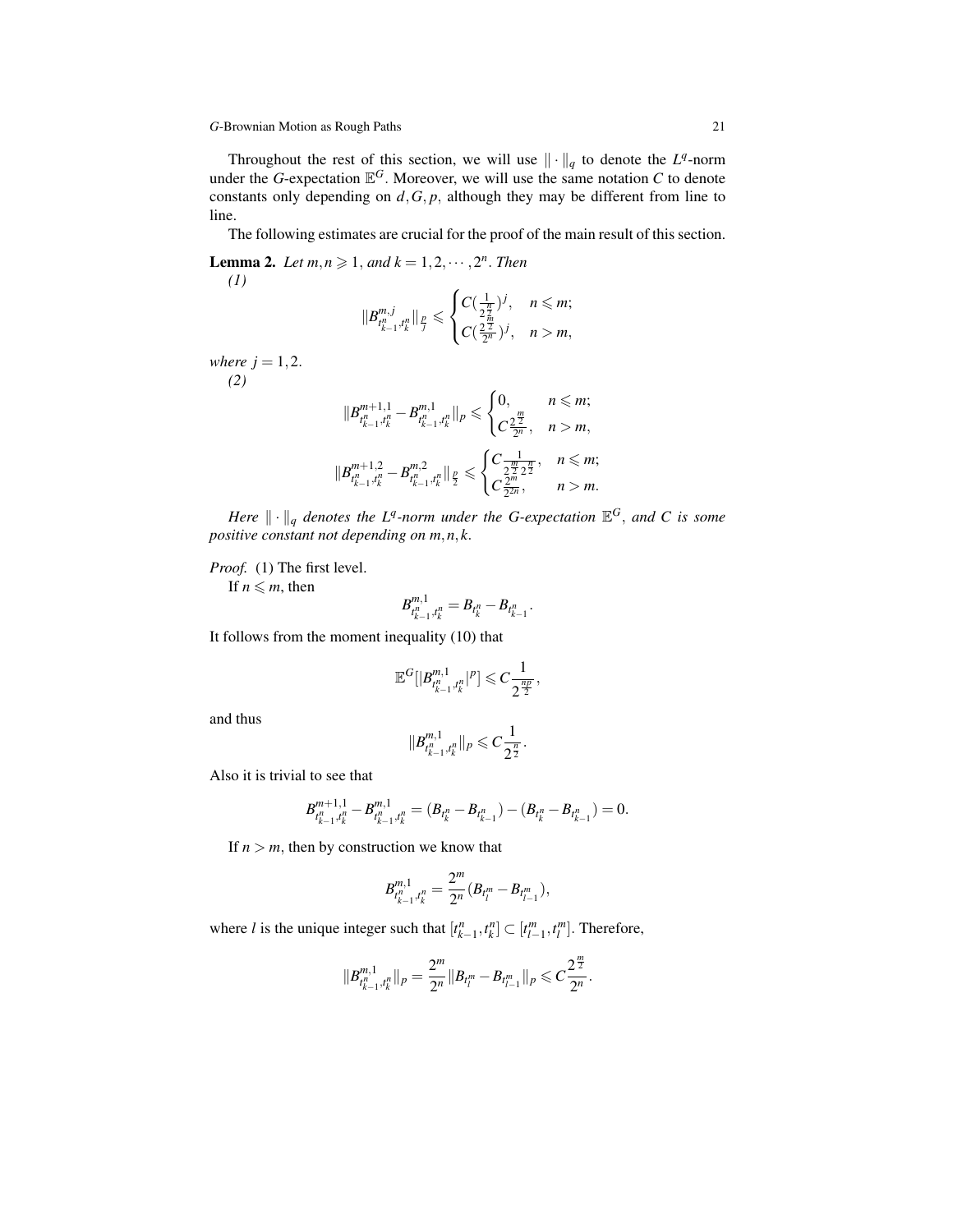On the other hand, if  $[t_{k-1}^n, t_k^n] \subset [t_{2l-2}^{m+1}, t_{2l-1}^{m+1}]$ , then

$$
\begin{aligned} B_{t_{k-1}^n,t_k^n}^{m+1,1}-B_{t_{k-1}^n,t_k^n}^{m,1} &= \frac{2^{m+1}}{2^n}(B_{t_{2l-1}^{m+1}}-B_{t_{2l-2}^{m+1}})-\frac{2^m}{2^n}(B_{t_l^m}-B_{t_{l-1}^m})\\ &= \frac{2^m}{2^n}((B_{\frac{2l-1}{2^{m+1}}}-B_{\frac{2l-2}{2^{m+1}}})-(B_{\frac{2l-1}{2^{m+1}}}-B_{\frac{2l-1}{2^{m+1}}})). \end{aligned}
$$

It follows that

$$
||B_{t_{k-1}^n,t_k^n}^{m+1,1}-B_{t_{k-1}^n,t_k^n}^{m,1}||_p\leqslant C\frac{2^{\frac{m}{2}}}{2^n}.
$$

Similarly, if  $[t_{k-1}^n, t_k^n] \subset [t_{2l-1}^{m+1}, t_{2l}^{m+1}]$ , we will obtain the same estimate. (2) The second level.

Since  $\frac{p}{2}$  < 2, by monotonicity it suffices to establish the desired estimates under the  $L^2$ -norm.

First consider the term  $B_{n}^{m+1,2}$  $t^{n}_{k-1}, t^{n}_{k} - B^{m,2}_{t^{n}_{k-1}}$  $t_{k-1}^n, t_k^n$ . If  $n \le m$ , by the construction of  $B^{m,2}_{s,t}$ , we have

$$
\begin{split} B_{t_{k-1}^n,t_k^n}^{m,2;\alpha,\beta} &= \int_{t_{k-1}^n < u < v < t_k^n} d B_u^\alpha d B_v^\beta \\ &= \int_{t_{k-1}^n}^{t_k^n} B_{t_{k-1}^n,v}^{m,1;\alpha} d B_v^{m,1;\beta} \\ &= \sum_{l=2^{(m-n)}(k-1)+1}^{2^{m-n_k}} \frac{\Delta_l^m B^\beta}{\Delta t^m} \int_{t_{l-1}^m}^{t_l^m} (\frac{v-t_{l-1}^m}{\Delta t^m} B_{t_l^m}^\alpha + \frac{t_l^m - v}{\Delta t^m} B_{t_{l-1}^m}^\alpha - B_{t_{k-1}^n}^\alpha) dv \\ &= \sum_{l=2^{(m-n)}(k-1)+1}^{2^{m-n_k}} (\frac{B_{t_{l-1}^m}^\alpha}{2} - B_{t_{k-1}^m}^\alpha) \Delta_l^m B^\beta. \end{split}
$$

Therefore,

$$
\begin{split} & B^{m+1,2;\alpha,\beta}_{t^{n}_{k-1},t^{n}_{k}}-B^{m,2;\alpha,\beta}_{t^{n}_{k-1},t^{n}_{k}} \\ &= \sum_{l=2^{(m+1-n)}(k-1)+1}^{2^{m+1-n_{k}}}(\frac{B^{\alpha}_{t^{m+1}}+B^{\alpha}_{t^{m+1}}}{2}-B^{\alpha}_{t^{n}_{k-1}})\Delta^{m}_{l}B^{\beta} \\ &-\sum_{l=2^{(m-n)}(k-1)+1}^{2^{m-n_{k}}}(\frac{B^{\alpha}_{t^{m}_{l-1}}+B^{\alpha}_{t^{m}_{l}}}{2}-B^{\alpha}_{t^{n}_{k-1}})\Delta^{m}_{l}B^{\beta} \\ &= \sum_{l=2^{(m-n)}(k-1)+1}^{2^{(m-n)}(k-1)+1}(\frac{B^{\alpha}_{t^{m+1}}+B^{\alpha}_{t^{m}_{k-1}}}{2}-B^{\alpha}_{t^{n}_{k-1}})\Delta^{m+1}_{2l-1}B^{\beta}+(\frac{B^{\alpha}_{t^{m+1}}+B^{\alpha}_{t^{m}_{k-1}}}{2}-B^{\alpha}_{t^{n}_{k-1}}) \\ &\cdot \Delta^{m+1}_{2l}B^{\beta}-(\frac{B^{\alpha}_{t^{m+1}}+B^{\alpha}_{t^{m}_{2l}}}{2}-B^{\alpha}_{t^{n}_{k-1}})(\Delta^{m+1}_{2l-1}B^{\beta}+\Delta^{m+1}_{2l}B^{\beta})) \end{split}
$$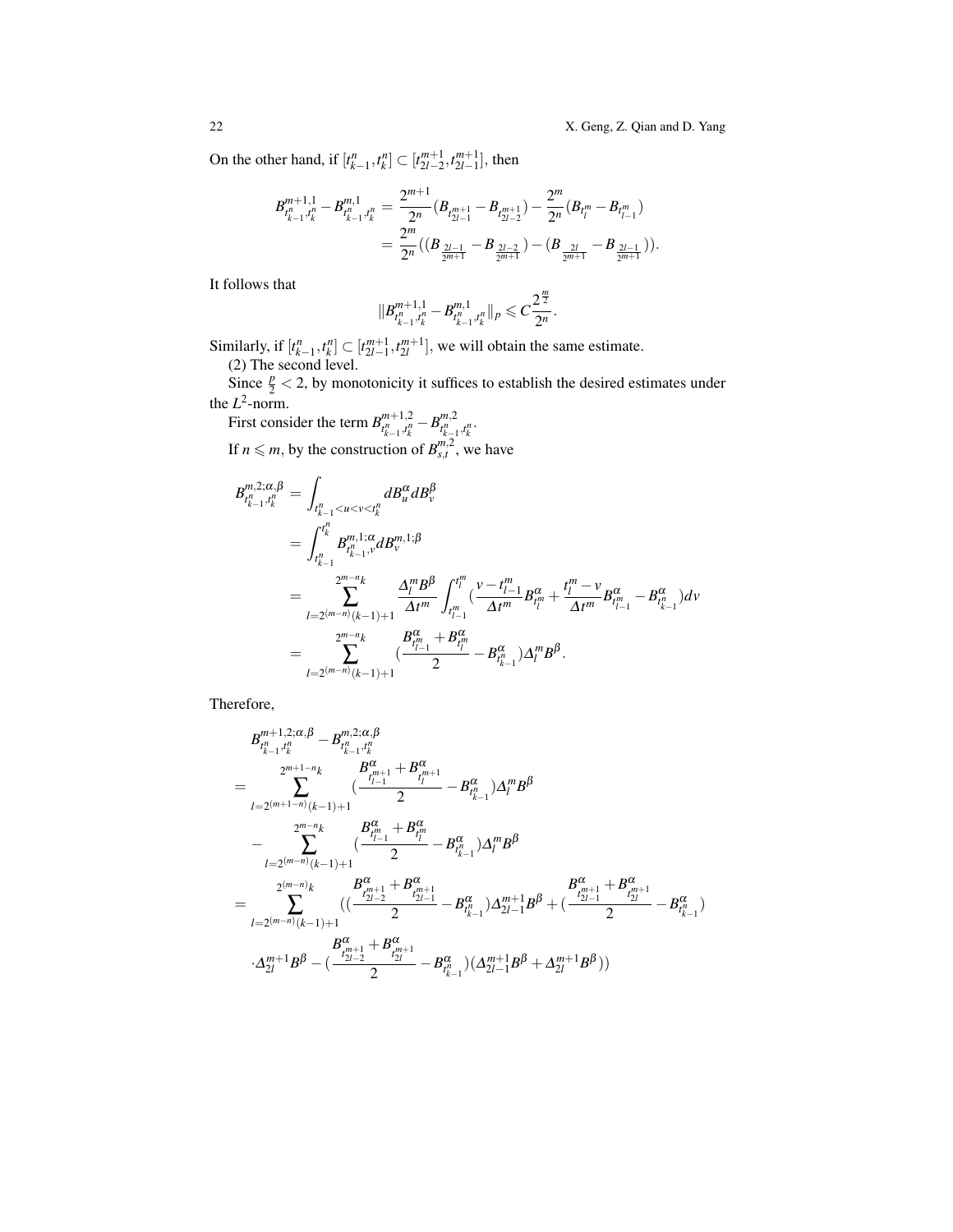$$
=\frac{1}{2}\sum_{l=2^{m-n}(k-1)+1}^{2^{m-n}k}(\Delta_{2l-1}^{m+1}B^{\alpha}\Delta_{2l}^{m+1}B^{\beta}-\Delta_{2l}^{m+1}B^{\alpha}\Delta_{2l-1}^{m+1}B^{\beta}).
$$

By using the notation of tensor products, we have

$$
B_{t_{k-1}^n,t_k^n}^{m+1,2}-B_{t_{k-1}^n,t_k^n}^{m,2}=\frac{1}{2}\sum_{l=2^{m-n}(k-1)+1}^{2^{m-n}k}(\varDelta_{2l-1}^{m+1}B\otimes\varDelta_{2l}^{m+1}B-\varDelta_{2l}^{m+1}B\otimes\varDelta_{2l-1}^{m+1}B).
$$

It follows that

$$
\begin{split} &\mathbb{E}^G[|B^{m+1,2}_{I^n_{k-1},I^n_{k}}-B^{m,2}_{I^n_{k-1},I^n_{k}}|^2]\\ &=\frac{1}{4}\mathbb{E}^G[|\sum_{l=2^{m-n}(k-1)+1}^{2^{m-n}k}(\Delta^{m+1}_{2l-1}B\otimes \Delta^{m+1}_{2l}B-\Delta^{m+1}_{2l}B\otimes \Delta^{m+1}_{2l-1}B)|^2]\\ &\leq C\sum_{\substack{\alpha\neq \beta\\ \alpha,\beta=1,\cdots,d}}\mathbb{E}^G[|\sum_{l}(\Delta^{m+1}_{2l-1}B^\alpha \Delta^{m+1}_{2l}B^\beta-\Delta^{m+1}_{2l}B^\alpha \Delta^{m+1}_{2l-1}B^\beta)|^2]\\ &\leq C\sum_{\substack{\alpha\neq \beta\\ \alpha\neq \beta}}\sum_{l,r}\mathbb{E}^G[(\Delta^{m+1}_{2l-1}B^\alpha \Delta^{m+1}_{2l}B^\beta-\Delta^{m+1}_{2l}B^\alpha \Delta^{m+1}_{2l-1}B^\beta)\\ &\cdot(\Delta^{m+1}_{2r-1}B^\alpha \Delta^{m+1}_{2r}B^\beta-\Delta^{m+1}_{2r}B^\alpha \Delta^{m+1}_{2r-1}B^\beta)]\\ &\leq C\sum_{\substack{\alpha\neq \beta\\ \alpha\neq \beta}}\sum_{l,r}(\mathbb{E}^G[\Delta^{m+1}_{2l-1}B^\alpha \Delta^{m+1}_{2r-1}B^\alpha \Delta^{m+1}_{2l}B^\beta \Delta^{m+1}_{2r}B^\beta]\\ &\quad+\mathbb{E}^G[\Delta^{m+1}_{2l}B^\alpha \Delta^{m+1}_{2r}B^\alpha \Delta^{m+1}_{2l-1}B^\beta \Delta^{m+1}_{2r-1}B^\beta]\\ &\quad+\mathbb{E}^G[-\Delta^{m+1}_{2l-1}B^\alpha \Delta^{m+1}_{2r}B^\alpha \Delta^{m+1}_{2l-1}B^\beta \Delta^{m+1}_{2r}B^\beta]\\ &\quad+\mathbb{E}^G[-\Delta^{m+1}_{2r-1}B^\alpha \Delta^{m+1}_{2r}B^\alpha \Delta^{m+1}_{2r-1}B^\beta \Delta^{m+1}_{2r}B^\beta],\\ \end{split}
$$

where the summation over *l* and *r* is taken from  $2^{m-n}(k-1) + 1$  to  $2^{m-n}k$ . Here we have used the sublinearity of  $E$ . Now we study every term separately. If  $l < r$ , by the properties of conditional *G*-expectation and the distribution of *B<sup>t</sup>* , we have

$$
\mathbb{E}^{G}[\Delta_{2l-1}^{m+1}B^{\alpha}\Delta_{2l}^{m+1}B^{\beta}\Delta_{2r-1}^{m+1}B^{\alpha}\Delta_{2r}^{m+1}B^{\beta}]
$$
\n
$$
= \mathbb{E}^{G}[\mathbb{E}[\Delta_{2l-1}^{m+1}B^{\alpha}\Delta_{2l}^{m+1}B^{\beta}\Delta_{2r-1}^{m+1}B^{\alpha}\Delta_{2r}^{m+1}B^{\beta}|\Omega_{t_{2r-1}^{m+1}}]]
$$
\n
$$
= \mathbb{E}^{G}[\eta^{+}\mathbb{E}[\Delta_{2r}^{m+1}B^{\beta}|\Omega_{t_{2r-1}^{m+1}}] + \eta^{-}\mathbb{E}[-\Delta_{2r}^{m+1}B^{\beta}|\Omega_{t_{2r-1}^{m+1}}]]
$$
\n
$$
= 0,
$$

where  $\eta = \Delta_{2l-1}^{m+1} B^{\alpha} \Delta_{2l}^{m+1} B^{\beta} \Delta_{2r-1}^{m+1} B^{\alpha}$ . Similarly, we can prove that for any  $l \neq r$ ,

$$
\begin{aligned} &\mathbb{E}^{G}[\varDelta_{2l-1}^{m+1}B^{\alpha}\varDelta_{2r-1}^{m+1}B^{\beta}\varDelta_{2l}^{m+1}B^{\beta}\varDelta_{2r}^{m+1}B^{\beta}]\\ =&\mathbb{E}^{G}[(\varDelta_{2l}^{m+1}B^{\alpha}\varDelta_{2r}^{m+1}B^{\alpha}\varDelta_{2l-1}^{m+1}B^{\beta}\varDelta_{2r-1}^{m+1}B^{\beta})]\end{aligned}
$$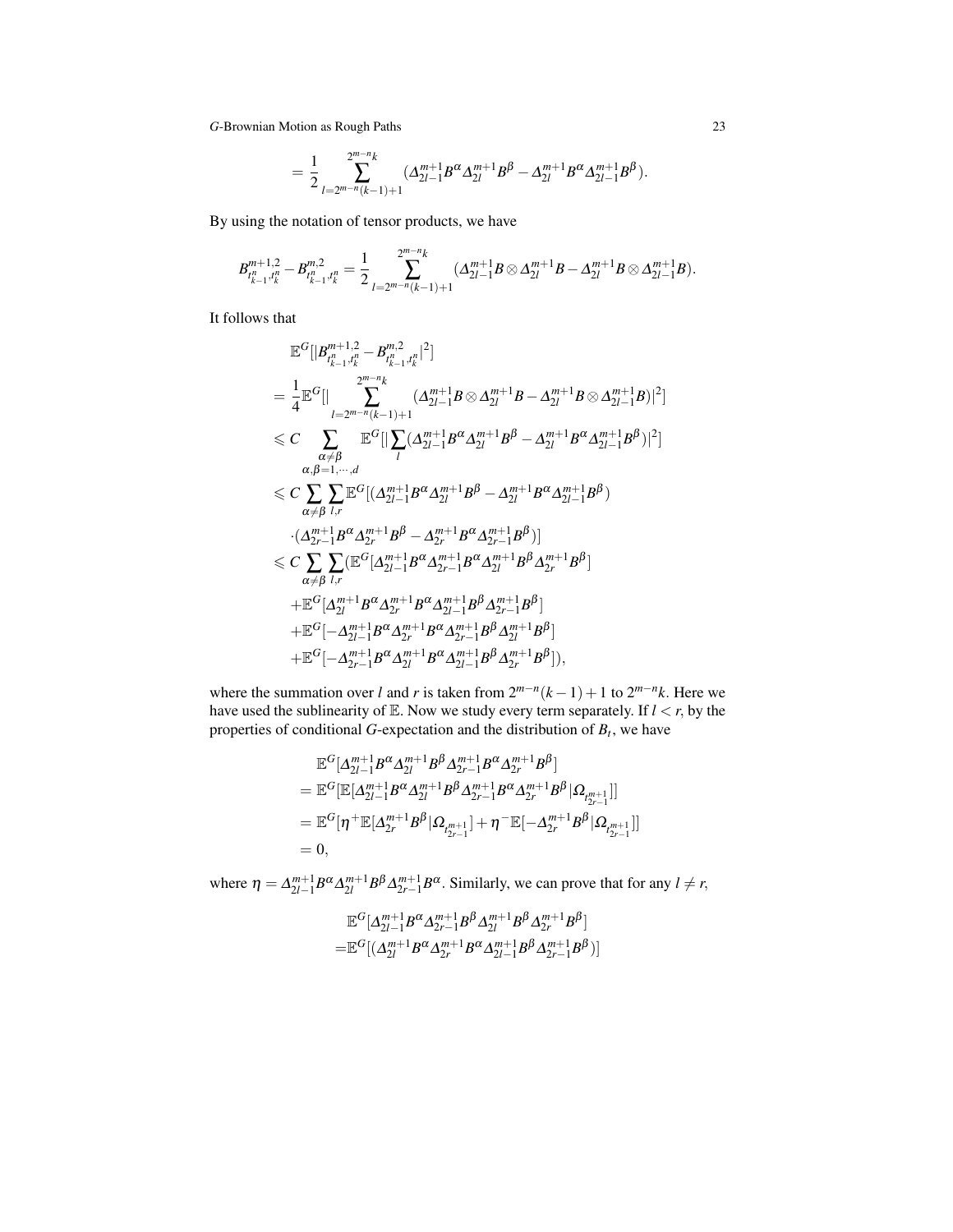24 X. Geng, Z. Qian and D. Yang

$$
= \mathbb{E}^{G} [(-\Delta_{2l-1}^{m+1} B^{\alpha} \Delta_{2r}^{m+1} B^{\alpha} \Delta_{2r-1}^{m+1} B^{\beta} \Delta_{2l}^{m+1} B^{\beta})]
$$
  
\n
$$
= \mathbb{E}^{G} [(-\Delta_{2r-1}^{m+1} B^{\alpha} \Delta_{2l}^{m+1} B^{\alpha} \Delta_{2l-1}^{m+1} B^{\beta} \Delta_{2r}^{m+1} B^{\beta})]
$$
  
\n=0.

On the other hand, if  $l = r$ , it is straight forward that

$$
\mathbb{E}^{G}[(\Delta_{2l-1}^{m+1}B^{\alpha})^{2}(\Delta_{2l}^{m+1}B^{\beta})^{2}] \leq \frac{1}{2}(\mathbb{E}^{G}[(\Delta_{2l-1}^{m+1}B^{\alpha})^{4}] + \mathbb{E}^{G}[(\Delta_{2l}^{m+1}B^{\beta})^{4}]) \leq C\frac{1}{2^{2m}},
$$

and similarly,

$$
\mathbb{E}^{G}(-\Delta_{2l-1}^{m+1}B^{\alpha}\Delta_{2l-1}^{m+1}B^{\beta}\Delta_{2l}^{m+1}B^{\alpha}\Delta_{2l}^{m+1}B^{\beta}) \leq \frac{1}{4}(\mathbb{E}^{G}[(\Delta_{2l-1}^{m+1}B^{\alpha})^{4}] + \mathbb{E}^{G}[(\Delta_{2l-1}^{m+1}B^{\beta})^{4}]
$$
  
 
$$
+ \mathbb{E}^{G}[(\Delta_{2l}^{m+1}B^{\alpha})^{4}] + \mathbb{E}^{G}[(\Delta_{2l}^{m+1}B^{\beta})^{4}])
$$
  
 
$$
\leq C\frac{1}{2^{2m}}.
$$

Combining all the estimates above, we arrive at

$$
\mathbb{E}^{G}[|B^{m+1,2}_{t^{n}_{k-1},t^{n}_{k}}-B^{m,2}_{t^{n}_{k-1},t^{n}_{k}}|^2] \leqslant C \sum_{\alpha\neq\beta}\sum_{l=2^{m-n}(k-1)+1}^{2^{m-n}k}\frac{1}{2^{2m}} \leqslant C\frac{1}{2^m2^n},
$$

and hence

$$
||B_{t_{k-1}^n,t_k^n}^{m+1,2}-B_{t_{k-1}^n,t_k^n}^{m,2}||_2 \leq C\frac{1}{2^{\frac{m}{2}}2^{\frac{n}{2}}}.
$$

If  $n > m$ , by construction we have

$$
B_{t_{k-1}^n, t_k^n}^{m, 2; \alpha, \beta} = \int_{t_{k-1}^n < u < v < t_k^n} d(B^m)_u^\alpha d(B^m)_v^\beta
$$
  
\n
$$
= \int_{t_{k-1}^n}^{t_k^n} B_{t_{k-1}^n, v}^{m, 1; \alpha} d(B^m)_v^\beta
$$
  
\n
$$
= \frac{\Delta_l^m B^\alpha \Delta_l^m B^\beta}{(\Delta t^m)^2} \int_{t_{k-1}^n}^{t_k^n} (v - t_{k-1}^n) dv
$$
  
\n
$$
= \frac{1}{2} 2^{2(m-n)} \Delta_l^m B^\alpha \Delta_l^m B^\beta,
$$

where *l* is the unique integer such that  $[t_{k-1}^n, t_k^n] \subset [t_{l-1}^m, t_l^m]$ . In other words, we have

$$
B_{t_{k-1}^n,t_k^n}^{m,2} = \frac{1}{2} 2^{2(m-n)} (\Delta_l^m B)^{\otimes 2},
$$

It follows that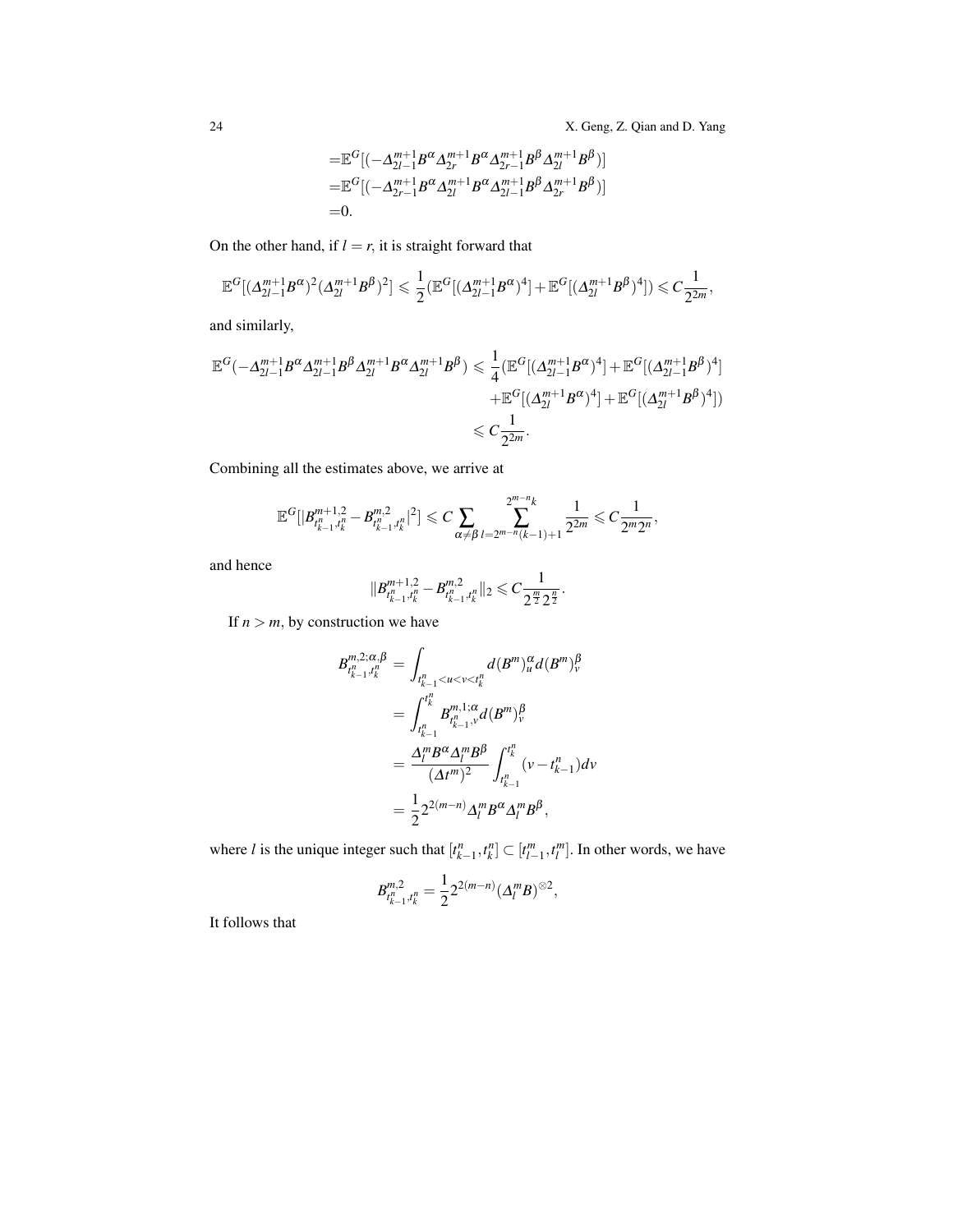$$
B^{m+1,2}_{t_{k-1}^n,t_k^n}-B^{m,2}_{t_{k-1}^n,t_k^n} =\begin{cases} 2^{2(m-n)+1}(\Delta_{2l-1}^{m+1}B)^{\otimes 2}-2^{2(m-n)-1}(\Delta_l^mB)^{\otimes 2}, & [t_{k-1}^n,t_k^n] \subset [t_{2l-2}^{m+1},t_{2l-1}^{m+1}] \\ 2^{2(m-n)+1}(\Delta_{2l}^{m+1}B)^{\otimes 2}-2^{2(m-n)-1}(\Delta_l^mB)^{\otimes 2}, & [t_{k-1}^n,t_k^n] \subset [t_{2l-1}^{m+1},t_{2l}^{m+1}]. \end{cases}
$$

By using the Minkowski inequality, the Cauchy-Schwarz inequality and the sublinearity of  $E$ , it is easy to obtain that

$$
\|B^{m+1,2}_{l_{k-1}^n, l_k^n}-B^{m,2}_{l_{k-1}^n, l_k^n}\|_2\leqslant C\tfrac{2^m}{2^{2n}}.
$$

Now consider the term  $B_{\mu}^{m,2}$  $t_{k-1}^n, t_k^n$ .

If  $n \ge m$ , by using

$$
B_{t_{k-1}^n,t_k^n}^{m,2}=2^{2(m-n)-1}(\Delta_l^m B)^{\otimes 2},
$$

we can proceed in the same way as before to obtain that

$$
||B_{t_{k-1}^n,t_k^n}^{m,2}||_2 \leqslant C \frac{2^m}{2^{2n}}.
$$

If  $n < m$ , then

$$
B_{t_{k-1}^n,t_k^n}^{m,2}=\sum_{l=n+1}^m (B_{t_{k-1}^n,t_k^n}^{l,2}-B_{t_{k-1}^n,t_k^n}^{l-1,2})+B_{t_{k-1}^n,t_k^n}^{n,2}.
$$

It follows that

$$
||B_{t_{k-1}^n,t_k^n}^{m,2}||_2 \leq \sum_{l=n+1}^m ||B_{t_{k-1}^n,t_k^n}^{l,2} - B_{t_{k-1}^n,t_k^n}^{l-1,2}||_2 + ||B_{t_{k-1}^n,t_k^n}^{n,2}||_2
$$
  

$$
\leq C(\frac{1}{2^{\frac{n}{2}}}\sum_{l=n+1}^{\infty}\frac{1}{2^{\frac{1}{2}}} + \frac{1}{2^n})
$$
  

$$
\leq C\frac{1}{2^n}.
$$

Now the proof is complete.

In order to study the behavior of  $B^m$  in the space  $G\Omega_p(\mathbb{R}^d)$ , we may need to control the *p*-variation distance  $d_p$  in a suitable way. For  $w, \widetilde{w} \in G\Omega(\mathbb{R}^d)$ , define

$$
\rho_j(w,\widetilde{w}) := \left(\sum_{n=1}^{\infty} n^{\gamma} \sum_{k=1}^{2^n} |w_{t_{k-1}^n,t_k^n}^j - \widetilde{w}_{t_{k-1}^n,t_k^n}^j|^{\frac{p}{j}}\right)^{\frac{j}{p}}, \ j = 1, 2, \tag{11}
$$

where  $\gamma > p - 1$  is some fixed universal constant. The functional  $\rho_j$  was initially introduced by Hambly and Lyons [11] to construct the stochastic area process associated with the Brownian motion on the Sierpinski gasket. We use  $\rho_i(w)$  to denote  $\rho_i(w, \widetilde{w})$  with  $\widetilde{w} = (1, 0, 0)$ .

The following result, which is important for us, is proved in [19].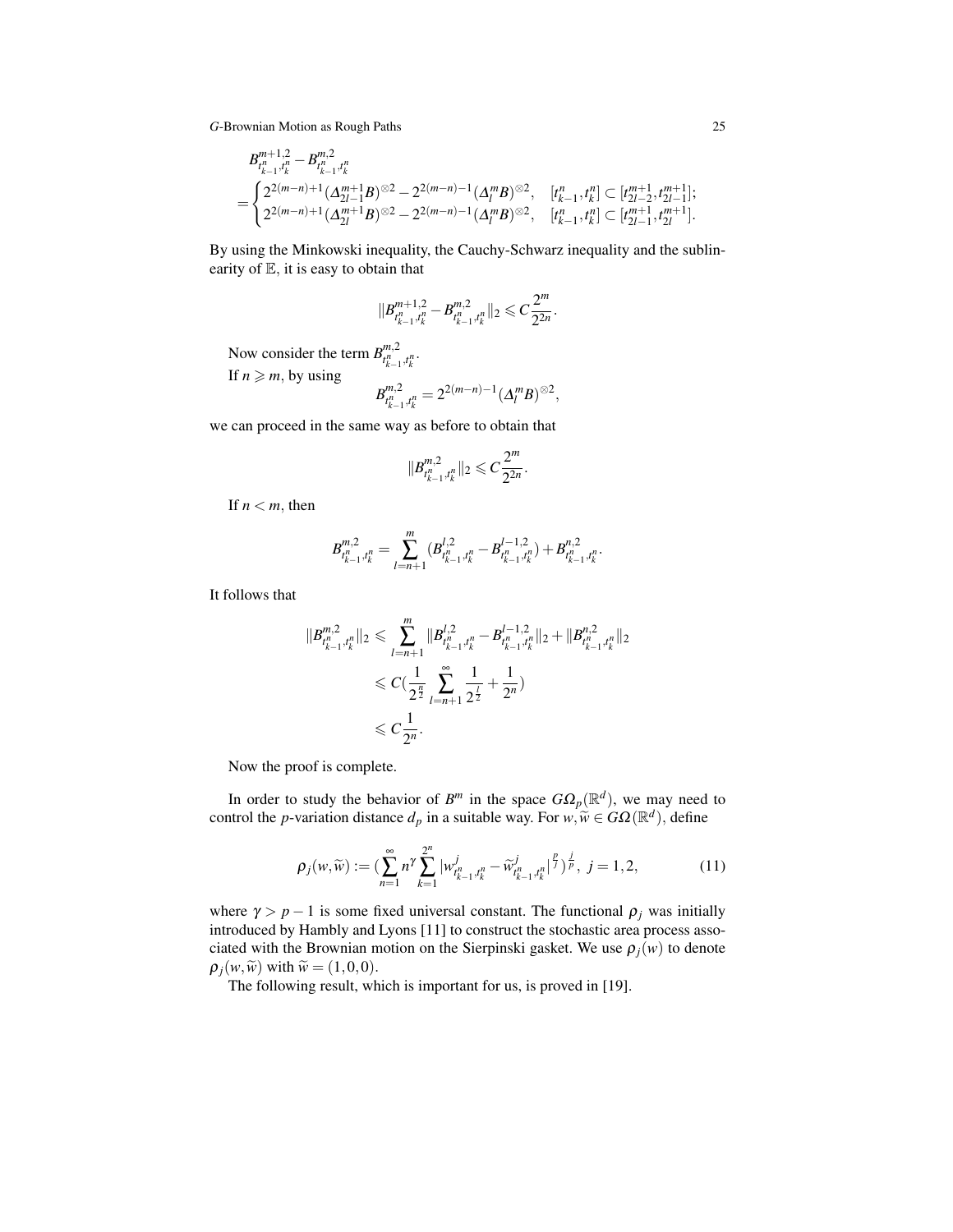**Proposition 4.** *There exists some positive constant*  $R = R(p, \gamma)$ *, such that for any*  $w, \widetilde{w} \in G\Omega(\mathbb{R}^d)$ ,

$$
d_p(w,\widetilde{w}) \leq Rmax\{p_1(w,\widetilde{w}),p_1(w,\widetilde{w})(p_1(w)+p_1(\widetilde{w})),p_2(w,\widetilde{w})\}.
$$

Now let

$$
I(w,\widetilde{w}) := \max\{\rho_1(w,\widetilde{w}),\rho_1(w,\widetilde{w})(\rho_1(w)+\rho_1(\widetilde{w})),\rho_2(w,\widetilde{w})\},\qquad(12)
$$

and observe that

$$
\{\omega : B^m \text{ is not Cauchy under } d_p\} \subset \{\omega : \sum_{m=1}^{\infty} d_p(B^m, B^{m+1}) = \infty\}
$$

$$
\subset \limsup_{m \to \infty} \{\omega : d_p(B^m, B^{m+1}) > \frac{R}{2^m \beta}\}
$$

$$
\subset \limsup_{m \to \infty} \{\omega : I(B^m, B^{m+1}) > \frac{1}{2^m \beta}\}.
$$
 (13)

where  $\beta$  is some positive constant to be chosen. Notice that the R.H.S. of (13) is  $\mathscr{B}(\Omega)$ -measurable so its capacity is well-defined. Therefore, in order to prove that for quasi-surely,  $B^m$  is a Cauchy sequence under  $d_p$ , it suffices to show that the R.H.S. of (13) has capacity zero. This can be shown by using the Borel-Cantelli lemma.

According to (12), we may first need to establish estimates for

$$
c(\rho_j(B^m,B^{m+1})>\lambda),\ j=1,2,
$$

and

$$
c(\rho_1(B^m)>\lambda),
$$

where  $m \ge 1$  and  $\lambda > 0$ . They are contained in the following lemma.

**Lemma 3.** *For m*  $\geq 1$ ,  $\lambda > 0$ *, we have the following estimates.* 

*(1)*

$$
c(\rho_1(B^m)>\lambda)\leqslant C\lambda^{-p}.
$$

(2) Let  $\theta \in (0, \frac{p}{2} - 1)$  be some constant such that

$$
n^{\gamma+1} \leqslant C \frac{2^{n(p-1)}}{2^{n(p-\theta-1)}}, \ \forall n \geqslant 1.
$$

Then we have

$$
c(\rho_j(B^m,B^{m+1})>\lambda)\leq C\lambda^{-\frac{p}{j}}\frac{1}{2^{m(\frac{p}{2}-\theta-1)}},\ j=1,2.
$$

*Proof.* First consider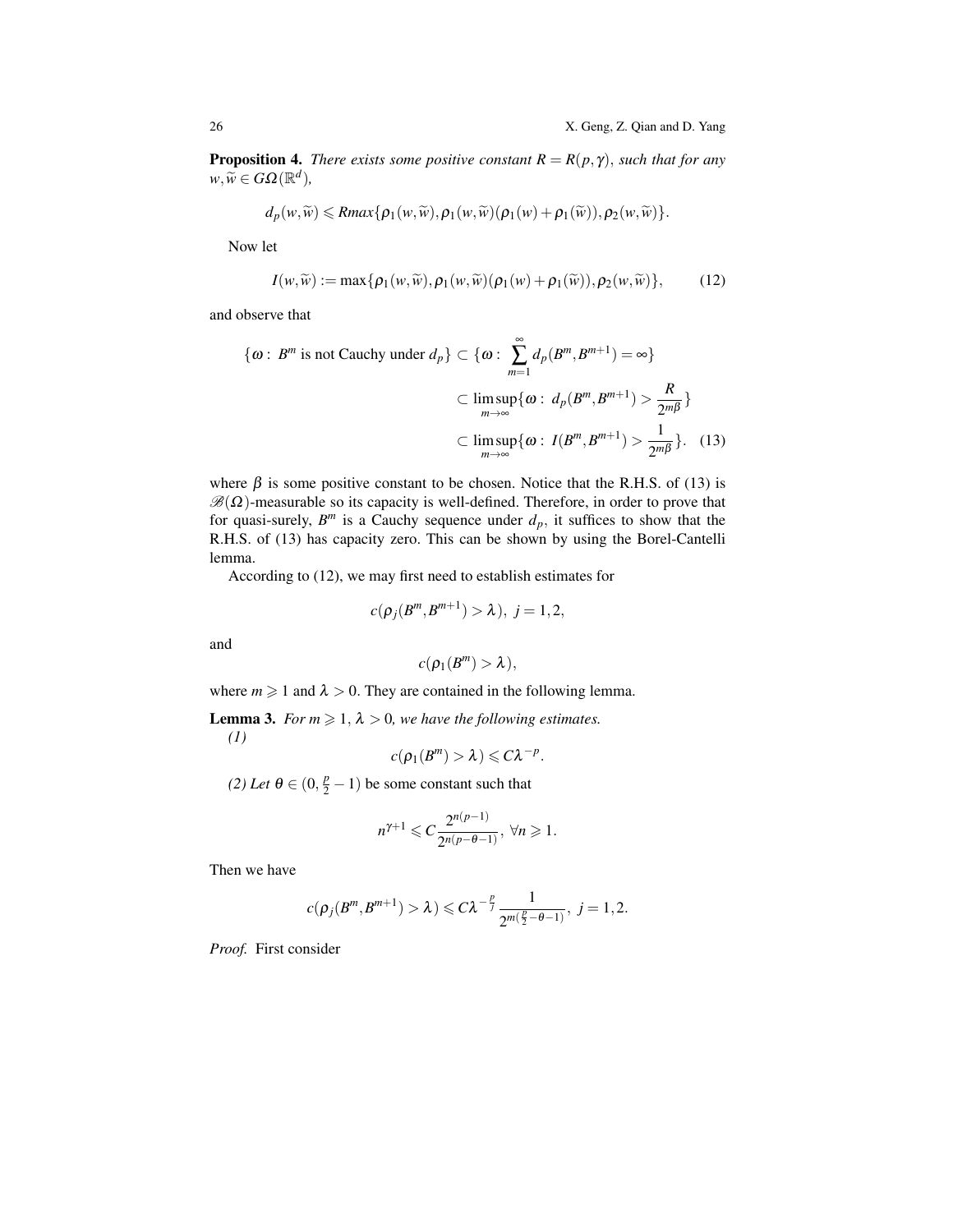$$
c(\rho_1(B^m) > \lambda) = c(\sum_{n=1}^{\infty} n^{\gamma} \sum_{k=1}^{2^n} |B^{m,1}_{t_k^n-1,t_k^n}|^p > \lambda^p).
$$

Define

$$
A_N = \{ \boldsymbol{\omega} : \sum_{n=1}^N n^{\gamma} \sum_{k=1}^{2^n} |B^{m,1}_{t_{k-1}^n,t_k^n}|^p > \lambda^p \} \in \mathscr{B}(\Omega),
$$

and

$$
A = \{ \boldsymbol{\omega} : \sum_{n=1}^{\infty} n^{\gamma} \sum_{k=1}^{2^n} |B_{t_{k-1}^n,t_k^n}^{m,1}|^p > \lambda^p \} \in \mathscr{B}(\Omega).
$$

It is obvious that  $A_N \uparrow A$ . By the properties of the capacity *c*, we have

*n*

$$
c(A) = \lim_{N \to \infty} c(A_N).
$$

On the other hand, by the sublinearity of  $\mathbb{E}^G$ , the Chebyshev inequality for the capacity *c* and Lemma 10, we have

$$
c(A_N) \le \lambda^{-p} \sum_{n=1}^N n^{\gamma} \sum_{k=1}^{2^n} \mathbb{E}[|B_{t_{k-1}^n, t_k^n}^{m,1}|^p]
$$
  
\n
$$
\le C\lambda^{-p} \Big[\sum_{n=1}^m n^{\gamma} 2^n \frac{1}{2^{\frac{np}{2}}} + \sum_{n=m+1}^{\infty} n^{\gamma} 2^n \frac{2^{\frac{mp}{2}}}{2^{np}}\Big]
$$
  
\n
$$
= C\lambda^{-p} \Big[\sum_{n=1}^m n^{\gamma} \frac{1}{2^{n(\frac{p}{2}-1)}} + 2^{\frac{mp}{2}} \sum_{n=m+1}^{\infty} n^{\gamma} \frac{1}{2^{n(p-1)}}\Big]
$$
  
\n
$$
\le C\lambda^{-p}.
$$

It follows that

$$
c(\rho_1(B^m) > \lambda) = c(A) \leqslant C\lambda^{-p}.
$$

Now consider

$$
c(\rho_1(B^m,B^{m+1})>\lambda)=c(\sum_{n=1}^\infty n^\gamma\sum_{k=1}^{2^n}|B^{(m+1),1}_{\frac{k-1}{2^n},\frac{k}{2^n}}-B^{(m),1}_{\frac{k-1}{2^n},\frac{k}{2^n}}|^p>\lambda^p).
$$

By similar reasons we will have

$$
c(\rho_1(B^m, B^{m+1}) > \lambda) \leq \lambda^{-p} \sum_{n=1}^{\infty} n^{\gamma} \sum_{k=1}^{2^n} \mathbb{E}[|B^{m+1,1}_{t_{k-1}^n, t_k^n} - B^{m,1}_{t_{k-1}^n, t_k^n}|^p]
$$
  

$$
\leq C\lambda^{-p} \Big(\sum_{n=m+1}^{\infty} n^{\gamma} 2^n \frac{2^{\frac{mp}{2}}}{2^{np}}\Big)
$$
  

$$
= C\lambda^{-p} 2^{\frac{mp}{2}} \sum_{n=m+1}^{\infty} n^{\gamma} \frac{1}{2^{n(p-1)}}.
$$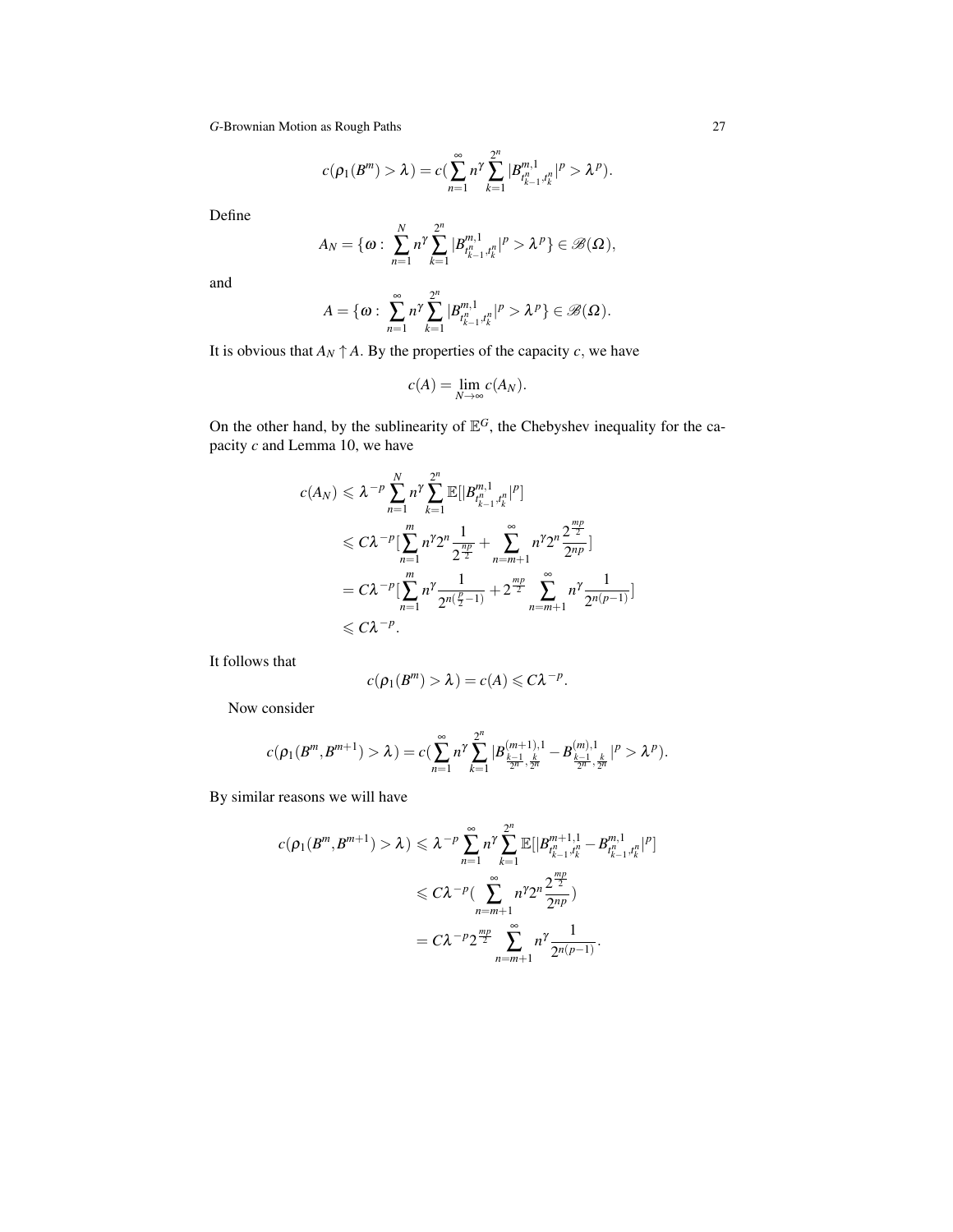Since  $\theta \in (0, \frac{p}{2} - 1)$  is such that

$$
n^{\gamma+1} \leqslant C \frac{2^{n(p-1)}}{2^{n(p-\theta-1)}}, \ \forall n \geqslant 1,
$$

we arrive at

$$
c(\rho_1(B^m,B^{m+1})>\lambda)\leqslant C\lambda^{-p}\frac{1}{2^{m(\frac{p}{2}-\theta-1)}}.
$$

Finally, consider the second level part. By similar reasons, we have

$$
c(\rho_2(B^m, B^{m+1}) > \lambda) \le C\lambda^{-\frac{p}{2}} \left[ \sum_{n=1}^m n^{\gamma} 2^n \frac{1}{2^{\frac{mp}{4}}} + 2^{\frac{mp}{2}} \sum_{n=m+1}^{\infty} n^{\gamma} 2^n \frac{1}{2^{np}} \right]
$$
  
=  $C\lambda^{-\frac{p}{2}} \left[ \frac{1}{2^{\frac{mp}{4}}} \sum_{n=1}^m n^{\gamma} 2^{n(1-\frac{p}{4})} + 2^{\frac{mp}{2}} \sum_{n=m+1}^{\infty} n^{\gamma} \frac{1}{2^{n(p-1)}} \right]$   
 $\le C\lambda^{-\frac{p}{2}} \left[ \frac{1}{2^{\frac{mp}{4}}} m^{\gamma+1} 2^{m(1-\frac{p}{4})} + 2^{\frac{mp}{2}} \frac{1}{2^{m(p-\theta-1)}} \right]$   
 $\le C\lambda^{-\frac{p}{2}} \frac{1}{2^{m(\frac{p}{2}-\theta-1)}}.$ 

Now we are in position to prove the main result of this section.

**Theorem 8.** *Outside a*  $\mathcal{B}(\Omega)$ -measurable set of capacity zero,  $B^m$  is a Cauchy se*quence under the p-variation distance dp*. *In particular, for quasi-surely, the sample paths of B<sup>t</sup> can be enhanced to be geometric rough paths*

$$
B_{s,t}=(1,B_{s,t}^1,B_{s,t}^2),\ 0\leqslant s
$$

*with roughness p*, *which are defined as the limit of sample (geometric rough) paths*  $\partial f B^m$  in  $G\Omega_p(\mathbb{R}^d)$  under the p-variation distance  $d_p$ .

*Proof.* By Lemma 3, we have

$$
c(I(B^m, B^{m+1}) > \frac{1}{2^{m\beta}}) \leq \sum_{j=1}^2 c(\rho_j(B^m, B^{m+1}) > \frac{1}{2^{m\beta}})
$$
  
+
$$
c(\rho_1(B^m, B^{m+1})(\rho_1(B^m) + \rho_1(B^{m+1})) > \frac{1}{2^{m\beta}})
$$
  

$$
\leq 2c(\rho_1(B^m, B^{m+1}) > \frac{1}{2^{2m\beta}}) + c(\rho_2(B^m, B^{m+1}) > \frac{1}{2^{m\beta}})
$$
  
+
$$
c(\rho_1(B^m) > \frac{2^{m\beta}}{2}) + c(\rho_1(B^{m+1}) > \frac{2^{m\beta}}{2})
$$
  

$$
\leq C[\frac{1}{2^{m\beta p}} + \frac{1}{2^{m(\frac{p}{2} - \theta - 2\beta p - 1)}} + \frac{1}{2^{m(\frac{p}{2} - \theta - \frac{\beta p}{2} - 1)}}],
$$

where  $\theta \in (0, \frac{p}{2} - 1)$  is some fixed constant. If we choose  $\beta$  such that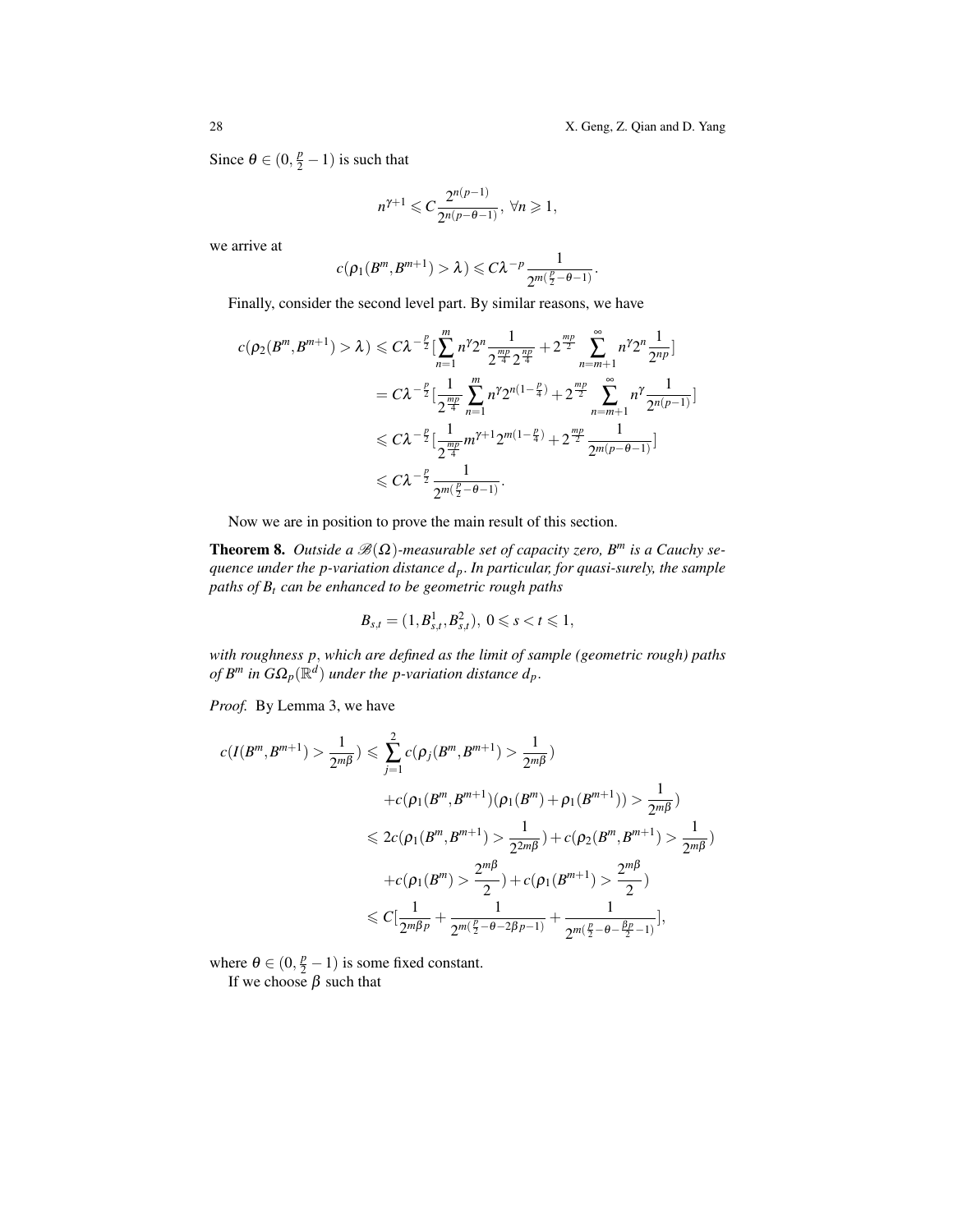$$
0<\beta<\frac{p-2\theta-2}{4p},
$$

then

$$
\sum_{m=1}^{\infty} c(I(B^m, B^{m+1}) > \frac{1}{2^m \beta}) < \infty.
$$

By the Borel-Cantelli lemma, we have

$$
c(\limsup_{m\to\infty}\{\omega: I(B^m,B^{m+1})>\frac{1}{2^{m\beta}}\})=0,
$$

and the result follows from the inclusion (13).

With the help of Theorem 8 and the smoothness of  $\langle B^{\alpha}, B^{\beta} \rangle_t$  (by definition the sample paths of  $\langle B^{\alpha}, B^{\beta} \rangle_t$  are smooth), we are able to apply the universal limit theorem in rough path theory to define RDEs driven by *G*-Brownian motion in the pathwise sense. More precisely, consider the following *N*-dimensional RDE in the sense of rough paths:

$$
dY_t = \widetilde{b}(Y_t)dt + \widetilde{h}_{\alpha\beta}(Y_t)d\langle B^{\alpha}, B^{\beta}\rangle_t + V_{\alpha}(Y_t)dB_t^{\alpha},\tag{14}
$$

with initial condition  $Y_0 = x$ , where  $\tilde{b}$ ,  $\tilde{h}_{\alpha\beta}$ ,  $V_{\alpha}$  are  $C_b^3$ -vector fields on  $\mathbb{R}^N$ . Then outside a  $\mathcal{B}(\Omega)$ -measurable set of capacity zero, (14) has a unique full solution *Y* in  $G\Omega_p(\mathbb{R}^N)$ . *Y* is constructed as the limit of the enhancement of  $Y_t^n$  in  $G\Omega_p(\mathbb{R}^N)$  under the *p*-variation distance, where  $Y_t^n$  is the unique classical solution of the following ordinary differential equation:

$$
dY_t^n = \widetilde{b}(Y_t^n)dt + \widetilde{h}_{\alpha\beta}(Y_t^n) d\langle B^\alpha, B^\beta \rangle_t + V_\alpha(Y_t^n) d(B^n)_t^\alpha, \tag{15}
$$

with  $Y_0^n = x$ , in which  $B_t^n$  is the dyadic piecewise linear approximation of  $B_t$ .

If we only consider solutions instead of full solutions (i.e., only consider the first level), then for quasi-surely, (14) has a unique solution  $Y_t \in C([0,1];\mathbb{R}^N)$ , which is constructed as the uniform limit of the solution of (15) with initial condition  $Y_0^n = x$ .

Before the end of this section, we are going to give an explicit description of the second level  $B_{s,t}^2$  of  $B_t$  defined in Theorem 8, which reveals the nature of  $B_{s,t}^2$  itself. Such result is fundamental to understand the relation between SDEs and RDEs driven by *G*-Brownian motion.

**Lemma 4.** Assume that  $X_n$  converges to  $X$  in  $L_G^2(\Omega)$  and converges to  $Y$  quasi*surely. Then for quasi-surely,*  $X = Y$ .

*Proof.* By the Chebyshev inequality for the capacity, we have

$$
c(|X_n-X|>\varepsilon)\leqslant \frac{1}{\varepsilon^2}\mathbb{E}^G[|X_n-X|^2], \ \forall \varepsilon>0.
$$

Since

$$
X_n \to X \quad \text{in } L^2_G(\Omega),
$$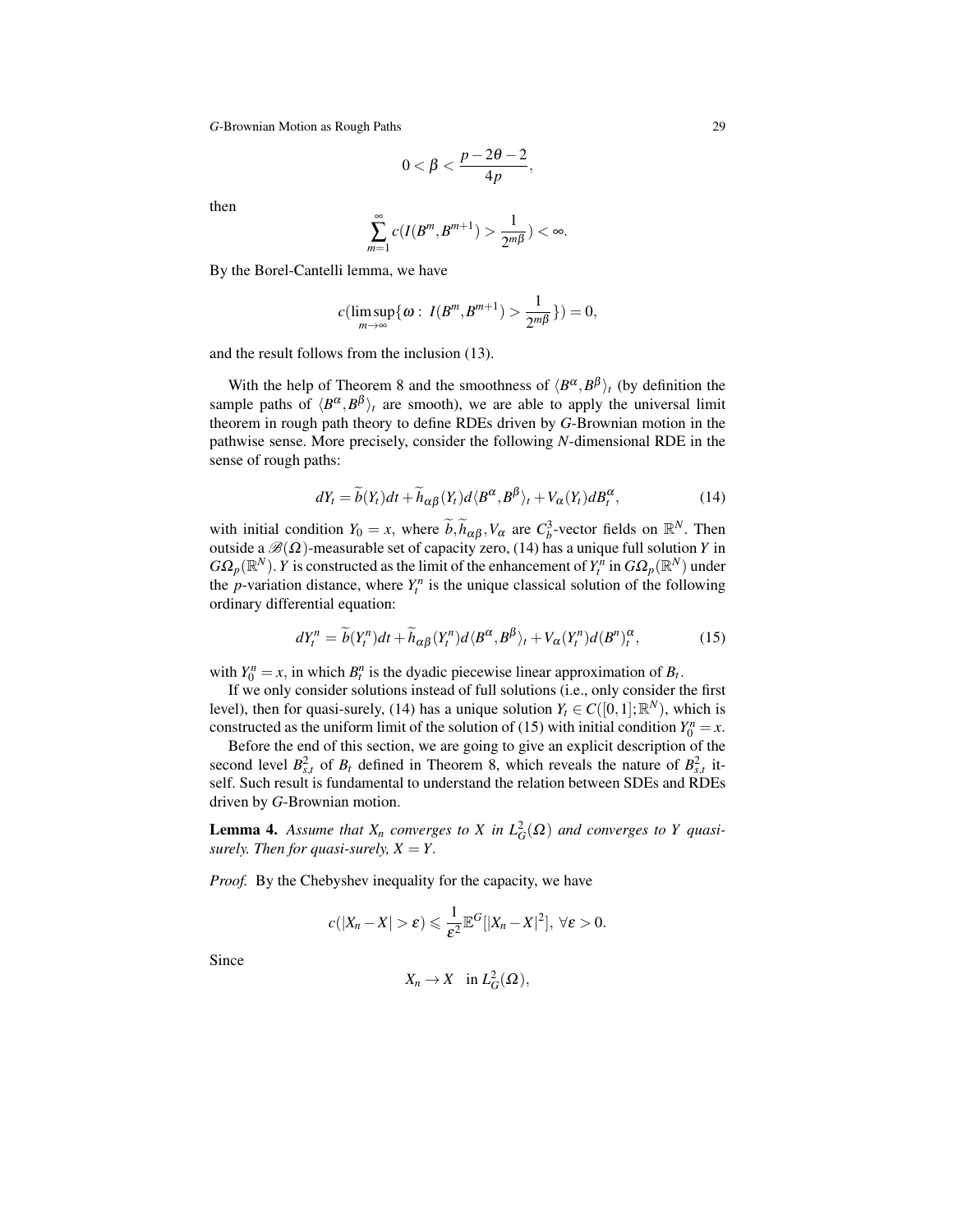we can extract a subsequence  $X_{n_k}$ , such that for any  $k \geq 1$ ,

$$
\mathbb{E}^G[|X_{n_k}-X|^2]\leq \frac{1}{k^4}.
$$

It follows that

$$
c(|X_{n_k}-X|>\frac{1}{k})\leqslant \frac{1}{k^2}, \quad \forall k\geqslant 1,
$$

and

$$
\sum_{k=1}^{\infty} c(|X_{n_k} - X| > \frac{1}{k}) < \infty.
$$

By the Borel-Cantelli lemma for the capacity, we arrive at for quasi-surely,  $X_{n_k}$ converges to *X*. By assumption it follows that for quasi-surely,  $X = Y$ .

The following result shows the nature of the second level of  $B_t$ . In the case when  $B_t$  reduces to the classical Brownian motion, it is essentially the relation between Stratonovich and Itô integrals.

**Proposition 5.** Let  $B_{s,t} = (1, B_{s,t}^1, B_{s,t}^2)$  be the quasi-surely defined enhancement of *B*<sub>t</sub> in Theorem 8. Then for any  $0 \le s < t \le 1$ , for quasi-surely, we have

$$
B_{s,t}^{2;\alpha,\beta} = \int_s^t B_{s,u}^{\alpha} dB_u^{\beta} + \frac{1}{2} \langle B^{\alpha}, B^{\beta} \rangle_{s,t}, \qquad (16)
$$

*where the integral on the R.H.S. of (16) is the Itô integral.* 

*Proof.* We know from Theorem 8 that for quasi-surely,

$$
\lim_{n\to\infty} d_p(B^n, B) = 0.
$$

From the definition of  $d_p$ , it is straight forward that for quasi-surely,  $B_{s,t}^{n,2}$  converges uniformly to  $B_{s,t}^2$ .

Without lost of generality, we assume that  $s$ ,  $t$  are both dyadic points in [0,1]. It follows that when *n* is large enough,

$$
B_{s,t}^{n,2;\alpha,\beta} = \int_{s < u < v < t} d(B^n)_{u}^{\alpha} d(B^n)_{v}^{\beta}
$$
\n
$$
= \int_{s}^{t} (B^n)_{s,v}^{\alpha} d(B^n)_{v}^{\beta}
$$
\n
$$
= \sum_{k: [t_{k-1}^n, t_k^n] \subset [s,t]} \frac{\Delta_k^n B^\beta}{\Delta t^n} \int_{t_{k-1}^n}^{t_k^n} (\frac{v - t_{k-1}^n}{\Delta t^n} B_k^{\alpha} + \frac{t_k^n - v}{\Delta t^n} B_{k-1}^{\alpha} - B_s^{\alpha}) dv
$$
\n
$$
= \sum_{k: [t_{k-1}^n, t_k^n] \subset [s,t]} (\frac{B_{k-1}^{\alpha} + B_k^{\alpha}}{2} - B_s^{\alpha}) \Delta_k^n B^\beta
$$
\n
$$
= \sum_{k: [t_{k-1}^n, t_k^n] \subset [s,t]} (B_{k-1}^{\alpha} - B_s^{\alpha}) \Delta_k^n B^\beta + \frac{1}{2} \sum_{k} \Delta_k^n B^\alpha \Delta_k^n B^\beta.
$$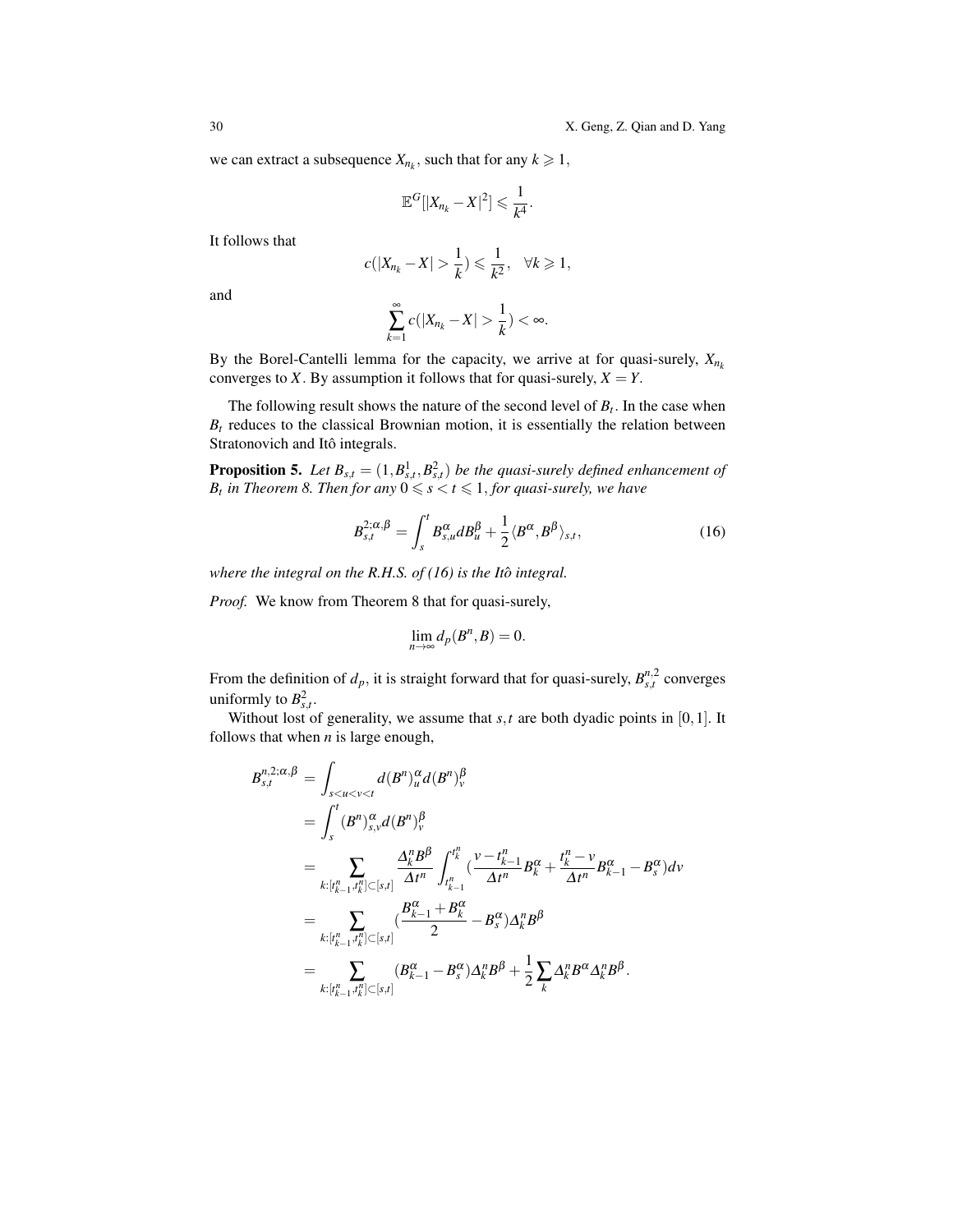From properties of Itô integral and the cross-variation  $\langle B^{\alpha}, B^{\beta} \rangle_t$ , we know that the R.H.S. of the above equality converges to  $\int_s^t B^{\alpha}_{s,u} dB^{\beta}_u + \frac{1}{2} \langle B^{\alpha}, B^{\beta} \rangle_{s,t}$  in  $L^2_G(\Omega)$ .

Consequently, by Lemma 4  $B_{s,t}^2$  must coincide with  $\int_s^t B_{s,u}^{\alpha} dB_u^{\beta} + \frac{1}{2} \langle B^{\alpha}, B^{\beta} \rangle_{s,t}$ quasi-surely.

# 5 The Fundamental Relation between SDEs and RDEs Driven by *G*-Brownian Motion

So far we already know that there are two types of well-defined differential equations driven by *G*-Brownian motion: SDEs which are defined in the  $L_G^2$ -sense with respect to the *G*-expectation  $\mathbb{E}^G$ , and RDEs which are quasi-surely defined in the pathwise sense. This section is devoted to the study of the fundamental relation between these two types of differential equations.

Consider the following *N*-dimensional SDE driven by *G*-Brownian motion on  $(\Omega, L^2_G(\Omega), \mathbb{E}):$ 

$$
dX_t = b(X_t)dt + h_{\alpha\beta}(X_t)d\langle B^{\alpha}, B^{\beta}\rangle_t + V_{\alpha}(X_t)dB_t^{\alpha}, \qquad (17)
$$

with initial condition  $X_0 = x \in \mathbb{R}^N$ . Here we assume that  $b, h_{\alpha\beta}, V_{\alpha}$  are  $C_b^3$ -vector fields on  $\mathbb{R}^N$ .

Our aim is to find the correct RDE of the form (14) whose strong solution coincides with  $X_t$  quasi-surely in the pathwise sense.

Let's first illustrate the idea in an informal way. We are going to use the rough Taylor expansion in the theory of RDEs (see Corollary 12.8 in [9]) and Proposition 5 to find the correct form of the RDE we are looking for.

Consider the following general RDE:

$$
dY_t = \widetilde{b}(Y_t)dt + \widetilde{h}_{\alpha\beta}(Y_t)d\langle B^{\alpha}, B^{\beta}\rangle_t + \widetilde{V}_{\alpha}(Y_t)dB_t^{\alpha},
$$
\n(18)

with initial condition  $Y_0 = x$ , where  $\tilde{b}$ ,  $\tilde{h}_{\alpha\beta}$ ,  $\tilde{V}_{\alpha}$  are  $C_b^3$ -vector fields on  $\mathbb{R}^N$ . By the smoothness of the cross variation process  $\langle B^{\alpha}, B^{\beta} \rangle$ , and the roughness of  $B_t$  studied in the last section, we know from the rough Taylor expansion theorem that for quasi-surely, for some control function  $\omega(s,t)$ , the solution  $Y_t$  of (18) satisfies, when  $\omega(s,t) \leq 1$ ,

$$
|Y_{s,t} - \widetilde{b}(Y_s)(t-s) - \widetilde{h}_{\alpha\beta}(Y_s)\langle B^{\alpha}, B^{\beta}\rangle_{s,t} - \widetilde{V}_{\alpha}(Y_s)B_{s,t}^{1;\alpha} - D\widetilde{V}_{\beta}(Y_s)\cdot \widetilde{V}_{\alpha}(Y_s)B_{s,t}^{2;\alpha,\beta}|
$$
  

$$
\leq C\omega(s,t)^{\theta},
$$
 (19)

where  $\omega(s,t)$  C and  $\theta > 1$  are two constants not depending on *s*,*t*. Note that inequality (19) reveals the local behavior of the solution  $Y_t$ . It follows from Proposition 5 that for quasi-surely,

$$
|Y_{s,t}-\widetilde{I}_{s,t}|\leqslant C\omega(s,t)^{\theta},
$$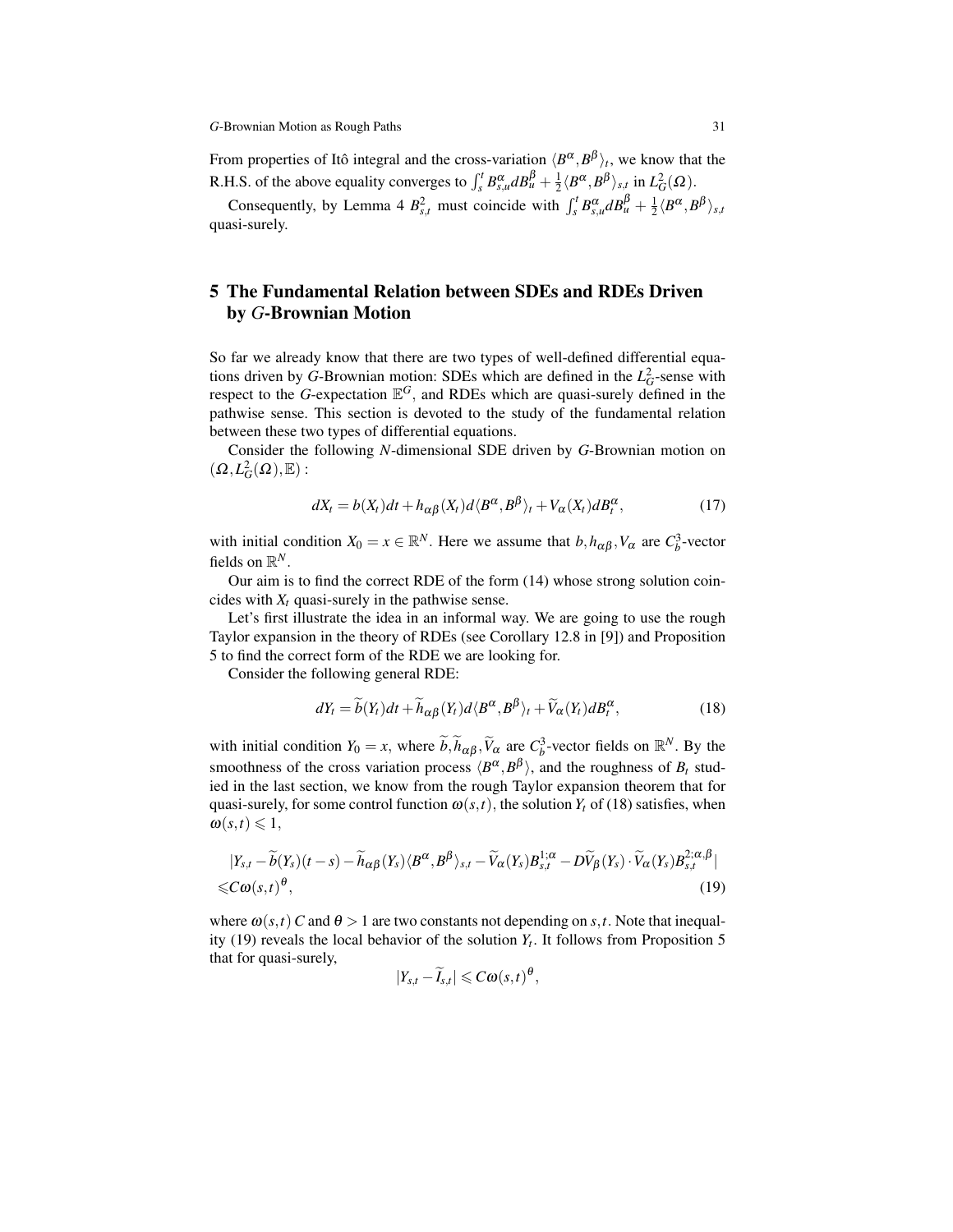where

$$
\widetilde{I}_{s,t} := \widetilde{b}(Y_s)(t-s) + (\widetilde{h}_{\alpha\beta}(Y_s) + \frac{1}{2}D\widetilde{V}_{\beta}(Y_s) \cdot \widetilde{V}_{\alpha}(Y_s))d\langle B^{\alpha}, B^{\beta}\rangle_t + \widetilde{V}_{\alpha}(Y_s)B_{s,t}^{1;\alpha} + D\widetilde{V}_{\beta}(Y_s) \cdot \widetilde{V}_{\alpha}(Y_s) \int_s^t B_{s,u}^{\alpha} dB_u^{\beta}.
$$
\n(20)

Now if we consider the global behavior of  $Y_t$ , we may sum up inequality (20) over dyadic intervals  $[t_{k-1}^n, t_k^n]$  and then take limit (in  $L_G^2(\Omega; \mathbb{R}^N)$ ) to obtain that for quasisurely,

$$
Y_{s,t} = \int_s^t \widetilde{b}(Y_u) du + \int_s^t (\widetilde{h}_{\alpha\beta}(Y_u) + \frac{1}{2} D \widetilde{V}_{\beta}(Y_u) \cdot \widetilde{V}_{\alpha}(Y_u)) d\langle B^{\alpha}, B^{\beta} \rangle_u + \int_s^t \widetilde{V}_{\alpha}(Y_u) dB_u^{\alpha} + (L_G^2 -) \lim_{n \to \infty} \sum_{k: [t_{k-1}^n, t_k^n] \subset [s,t]} D \widetilde{V}_{\alpha}(Y_{t_{k-1}^n}) \cdot \widetilde{V}_{\beta}(Y_{t_{k-1}^n}) \int_{t_{k-1}^n}^{t_k^n} B_{t_{k-1}^n, u}^{\alpha} dB_u^{\beta}, \tag{21}
$$

where the integrals with respect to  $B_t$  are interpreted as Itô integrals. On the other hand, by the distribution of  $B_t$  and properties of  $G$ -Itô integral, it is not hard to prove that the  $L_G^2$ -limit in the last term of the above identity is zero. Therefore, we know that  $Y_t$  solves the SDE

$$
dX_t = \widetilde{b}(X_t)dt + (\widetilde{h}_{\alpha\beta}(X_t) + \frac{1}{2}D\widetilde{V}_{\beta}(X_t)\cdot \widetilde{V}_{\alpha}(X_t))d\langle B^{\alpha}, B^{\beta}\rangle_t + \widetilde{V}_{\alpha}(X_t)dB_t^{\alpha}.
$$

In other words, if  $X_t$  is the solution of the SDE (17), it is natural to expect that for quasi-surely,  $X_t$  is the solution of the following RDE:

$$
dY_t = b(Y_t)dt + (h_{\alpha\beta}(Y_t) - \frac{1}{2}DV_{\beta}(Y_t)\cdot V_{\alpha}(Y_t))d\langle B^{\alpha}, B^{\beta}\rangle + V_{\alpha}(Y_t)dB_t^{\alpha}, \qquad (22)
$$

with the same initial condition.

In the remaining of this section, we are going to prove this claim in a rigorous way.

From now on, assume that  $X_t$  is the solution of the SDE (17) and  $Y_t$  is the solution of the RDE (22) with the same initial condition  $x \in \mathbb{R}^N$ , where the coefficients  $b, h_{\alpha\beta}, V_{\alpha}$  are  $C_b^3$ -vector fields on  $\mathbb{R}^N$ . For simplicity we will also use the same notation to denote constants only depending on  $d$ ,  $N$ ,  $G$ ,  $p$  and the coefficients of (17), although they may be different from line to line.

The following lemma enables us to show that the  $L_G^2$ -limit in the last term of the identity (21) is zero.

**Lemma 5.** Let  $f \in C_b(\mathbb{R}^N)$ , and  $s < t$  be two dyadic points in [0,1] *(i.e.,*  $s = t_k^m$  and  $t = t_l^m$  *for some m and*  $k < l$ *). Then for any*  $\alpha, \beta = 1, 2, \dots, d$ ,

$$
\lim_{n\to\infty} \mathbb{E}^{G}[(\sum_{k: [t_{k-1}^n,t_{k}^n]\subset [s,t]} f(Y_{t_{k-1}^n}) \int_{t_{k-1}^n}^{t_{k}^n} B^{\alpha}_{t_{k-1}^n,u} dB^{\beta}_{u})^2]=0.
$$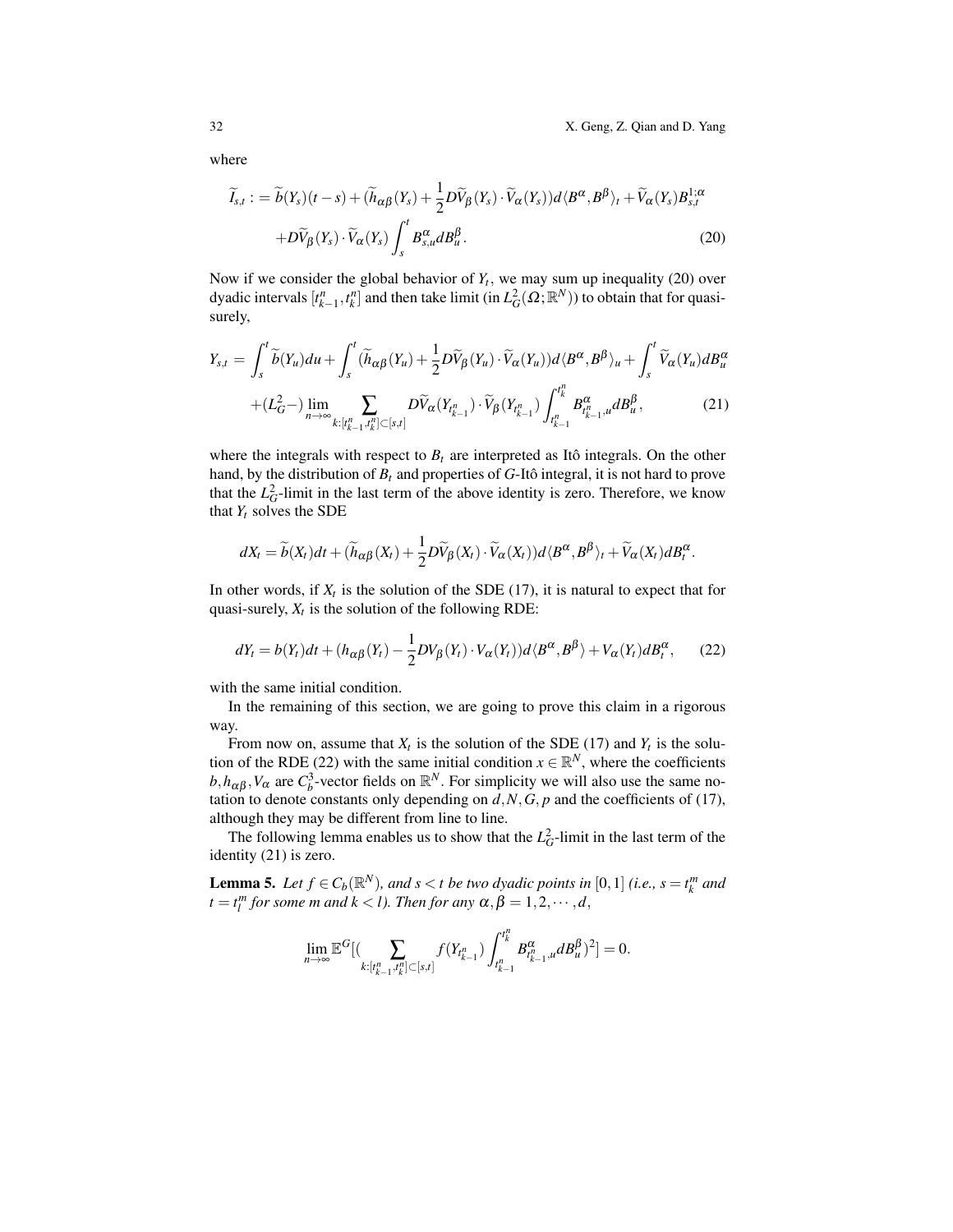*Proof.* From direct calculation, we have

$$
\label{eq:4.13} \begin{split} &\mathbb{E}^G[(\sum_{k: [t_{k-1}^n,t_k^n]\subset [s,t]}f(Y_{t_{k-1}^n})\int_{t_{k-1}^n}^{t_k^n}B_{t_{k-1}^n,u}^\alpha dB_u^\beta)^2]\\ &\leq \|f\|_\infty^2\sum_{k: [t_{k-1}^n,t_k^n]\subset [s,t]}\mathbb{E}^G[(\int_{t_{k-1}^n}^{t_k^n}B_{t_{k-1}^n,u}^\alpha dB_u^\beta)^2]\\ &+2\sum_{\substack{k
$$

and the result follows easily.

Now we are in position to prove our main result of this section.

Theorem 9. *For quasi-surely,*

$$
X_t = Y_t, \ \forall t \in [0,1].
$$

*Proof.* Since the coefficients of the RDE (22) are in  $C_b^3(\mathbb{R}^N)$ , for quasi-surely define the following pathwise control: for  $0 \le s < t \le 1$ ,

$$
\omega(s,t) := (\|V\|_{2,\infty} \|B\|_{p-var; [s,t]})^p + \|b\|_{1,\infty} (t-s)
$$

$$
+ \|h - \frac{1}{2}DV \cdot V\|_{1,\infty} \|\langle B,B\rangle\|_{1-var; [s,t]},
$$

where  $\|\cdot\|_{m,\infty}$  denotes the maximum of uniform norms of derivatives up to order *m*. It follows from the rough Taylor expansion (Corollary 12.8 [9]) that for quasisurely, there exists some positive constant  $\theta > 1$ , such that for  $0 \le s < t \le 1$ , when  $\omega(s,t) \leq 1$ , we have θ

$$
|Y_{s,t}-I_{s,t}|\leqslant C\omega(s,t)^{\theta},
$$

where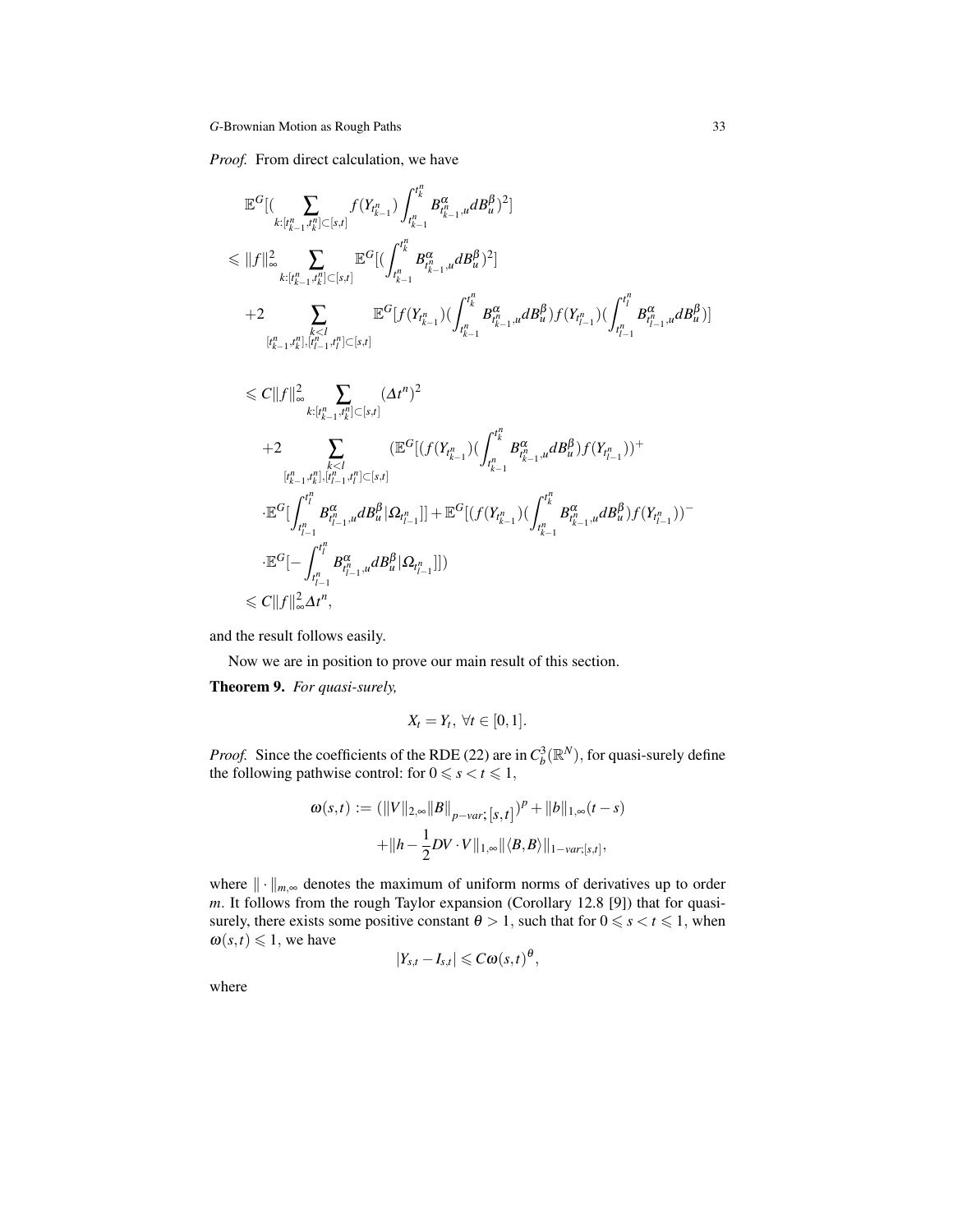34 X. Geng, Z. Qian and D. Yang

$$
I_{s,t} = b(Y_s)(t-s) + (h_{\alpha\beta}(Y_s) - \frac{1}{2}DV_{\beta}(Y_s)\cdot V_{\alpha}(Y_s))\langle B^{\alpha}, B^{\beta}\rangle_{s,t} + V_{\alpha}(Y_s)B_{s,t}^{1;\alpha} + DV_{\beta}(Y_s)\cdot V_{\alpha}(Y_s)B_{s,t}^{2;\alpha,\beta}
$$

By Proposition 5, we have for quasi-surely,

$$
\begin{split} |Y_{s,t} - b(Y_s)(t - s) - h_{\alpha\beta}(Y_s) \langle B^{\alpha}, B^{\beta} \rangle_{s,t} - V_{\alpha}(Y_s) B_{s,t}^{1;\alpha} \\ - D V_{\beta}(Y_s) \cdot V_{\alpha}(Y_s) \int_s^t B_{s,u}^{\alpha} dB_u^{\beta} | \leqslant C \omega(s,t)^{\theta}. \end{split} \tag{23}
$$

Now consider fixed  $s < t$  being two dyadic points in [0,1]. When *n* is large enough, by applying inequality (23) on each small dyadic interval  $[t_{k-1}^n, t_k^n] \subset [s, t]$ and summing up through the triangle inequality, we obtain that for quasi-surely,

$$
|Y_{s,t}-I_{s,t}^n| \leqslant C\sum \omega(t_{k-1}^n,t_k^n)^{\theta}
$$
  
\$\leqslant C\omega(s,t) \max\{\omega(t\_{k-1}^n,t\_k^n)^{\theta-1}: [t\_{k-1}^n,t\_k^n] \subset [s,t]\},\$

where

$$
I_{s,t}^n = \sum b(Y_{t_{k-1}^n}) \Delta t^n + \sum h_{\alpha\beta} (Y_{t_{k-1}^n}) \Delta_k^n \langle B^\alpha, B^\beta \rangle + \sum V_\alpha (Y_{t_{k-1}^n}) \Delta_k^n B^\alpha + \sum DV_\beta (Y_{t_{k-1}^n}) \cdot V_\alpha (Y_{t_{k-1}^n}) \int_{t_{k-1}^n}^{t_k^n} B_{t_{k-1}^n,u}^\alpha dB_u^\beta,
$$

and each sum is over all *k* such that  $[t_{k-1}^n, t_k^n] \subset [s, t]$ . It follows that for quasi-surely,

 $I_{s,t}^n \to Y_{s,t}, n \to \infty$ .

On the other hand, the following convergence in  $L_G^2(\Omega;\mathbb{R}^N)$  holds:

$$
\sum b(Y_{t_{k-1}^n})\Delta t^n \to \int_s^t b(Y_u)du,
$$
  

$$
\sum h_{\alpha\beta}(Y_{t_{k-1}^n})\Delta_k^n\langle B^\alpha, B^\beta \rangle \to \int_s^t h_{\alpha\beta}(Y_u)d\langle B^\alpha, B^\beta \rangle_u,
$$
  

$$
\sum V_{\alpha}(Y_{t_{k-1}^n})\Delta_k^nB^\alpha \to \int_s^t V_{\alpha}(Y_u)dB_u^\alpha,
$$

as  $n \to \infty$ .

The reason is the following. For simplicity we only consider the third one, as the first two are similar (and in fact easier). It is straight forward that

$$
\int_0^1 |V_\alpha(Y_t) - \sum_{k=1}^{2^n} V_\alpha(Y_{t_{k-1}^n}) \mathbf{1}_{[t_{k-1}^n, t_k^n)}(t)|^2 dt
$$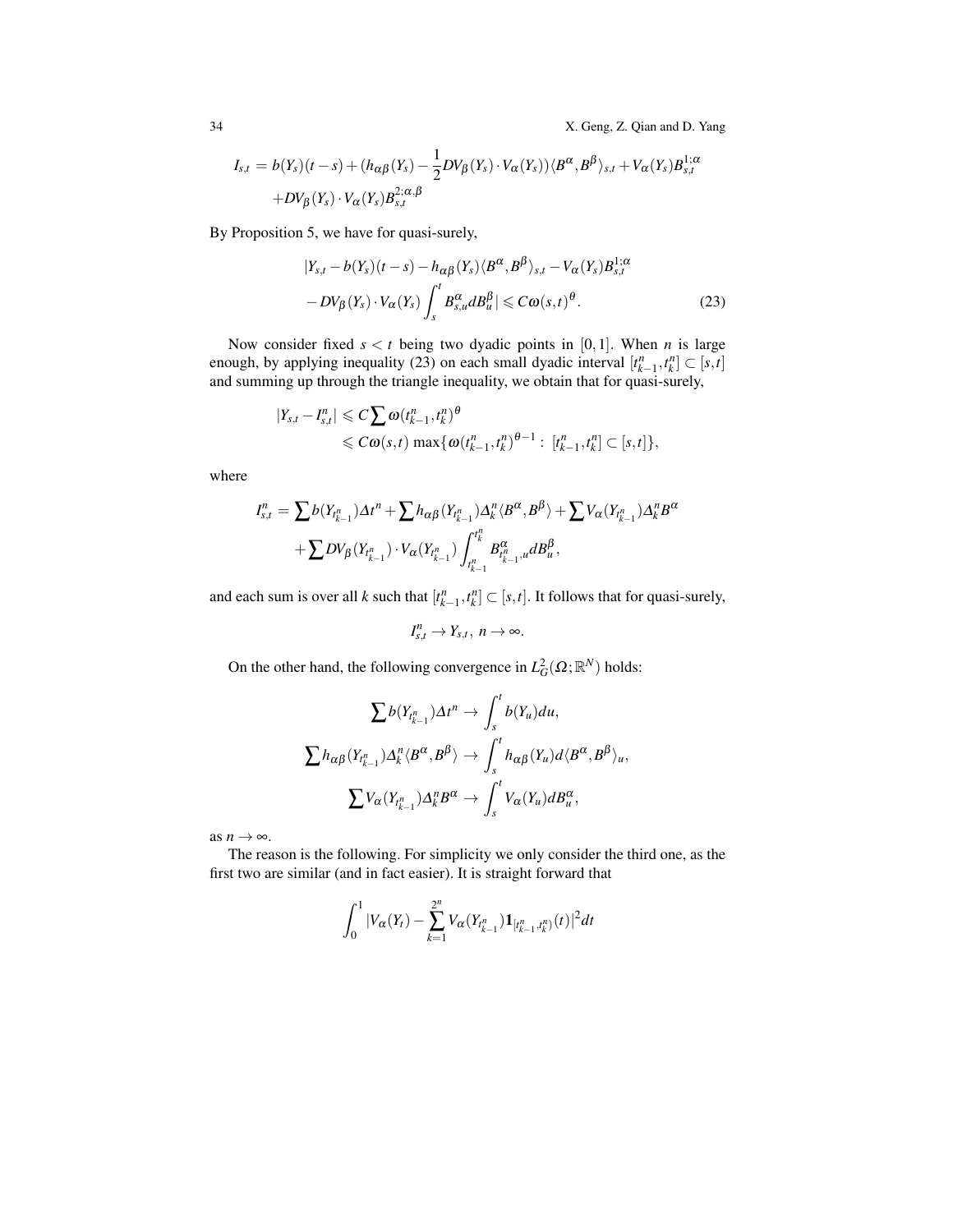$$
= \sum_{k=1}^{2^n} \int_{t_{k-1}^n}^{t_k^n} |V_\alpha(Y_t) - V_\alpha(Y_{t_{k-1}^n})|^2 dt
$$
  
\n
$$
\leq C \sum_{k=1}^{2^n} \int_{t_{k-1}^n}^{t_k^n} |Y_t - Y_{t_{k-1}^n}|^2 dt
$$
  
\n
$$
\leq C \sum_{k=1}^{2^n} ||Y||_{p-var; [t_{k-1}^n, t_k^n]}^2 \Delta t^n
$$
  
\n
$$
\leq C (\sum_{k=1}^{2^n} ||Y||_{p-var; [t_{k-1}^n, t_k^n]}^2 \Delta t^n)^{\frac{2}{p}}
$$
  
\n
$$
\leq C (\Delta t^n)^{\frac{2}{p}} ||Y||_{p-var; [0,1]}^2,
$$

where *C* depends only on  $V_\alpha$ . Therefore, it suffices to show that  $||Y||_{p-var;[0,1]} \in$  $L_G^2(\Omega)$ , as it will imply the *G*-Itô integrability of  $V_\alpha(Y_t)$  and the desired convergence in  $L_G^2(\Omega;\mathbb{R}^N)$  will hold. For simplicity we assume that  $Y_t$  is the solution of the following RDE

$$
dY_t = V_{\alpha}(Y_t)dB_t^{\alpha}
$$

with  $Y_0 = \xi$  (there is no substantial difference because *dt* and  $d\langle B^{\alpha}, B^{\beta} \rangle_t$  are more regular than  $dB_t$ ), then by Theorem 10.14 in [9], we know that

$$
||Y||_{p-var;[0,1]} \leq C||B||_{p-var;[0,1]} \vee ||B||_{p-var;[0,1]}^p.
$$

Therefore, we only need to show that  $||B||_p^p$ *p*<sup>−</sup>*var*;[0,1] ∈  $L_G^2(\Omega)$ . For this purpose, we use Proposition 4 to control the *p*-variation norm by the functions  $\rho_1, \rho_2$  defined in (11). It follows that

$$
||B||_{p-var} \leqslant C(1+\rho_1(B)^2+\rho_2(B)).
$$

Therefore, it remains to show that  $\rho_1(B)^{2p}$ ,  $\rho_2(B)^p \in L_G^1(\Omega)$ . First consider level one. By the distribution of  $B_t$ , we have

$$
\|\sum_{n=1}^{\infty} n^{\gamma} \sum_{k=1}^{2^n} |B_{t_{k-1}^n,t_k^n}^1|^p \|_2 \le \sum_{n=1}^{\infty} n^{\gamma} \sum_{k=1}^{2^n} \| |B_{t_{k-1}^n,t_k^n}^1|^p \|_2
$$
  

$$
\le \sum_{n=1}^{\infty} n^{\gamma} (\Delta t^n)^{\frac{p}{2}-1}
$$
  

$$
< \infty,
$$

and we know that  $\rho_1(B)^{2p} \in L_G^1(\Omega)$ . Now consider level two. By Proposition 5 and the distribution of  $B_t$  and  $\langle B, B \rangle_t$ , we have

$$
\|\sum_{n=1}^{\infty} n^{\gamma}\sum_{k=1}^{2^n} |B_{t_{k-1}^n,t_k^n}^2|^{\frac{p}{2}}\|_2 = \|\sum_{n=1}^{\infty} n^{\gamma}\sum_{k=1}^{2^n} |\int_{t_{k-1}^n}^{t_k^n} B_{t_{k-1}^n,u} \otimes dB_u + \frac{1}{2} \langle B,B\rangle_{t_{k-1}^n,t_k^n}|^{\frac{p}{2}}\|_2
$$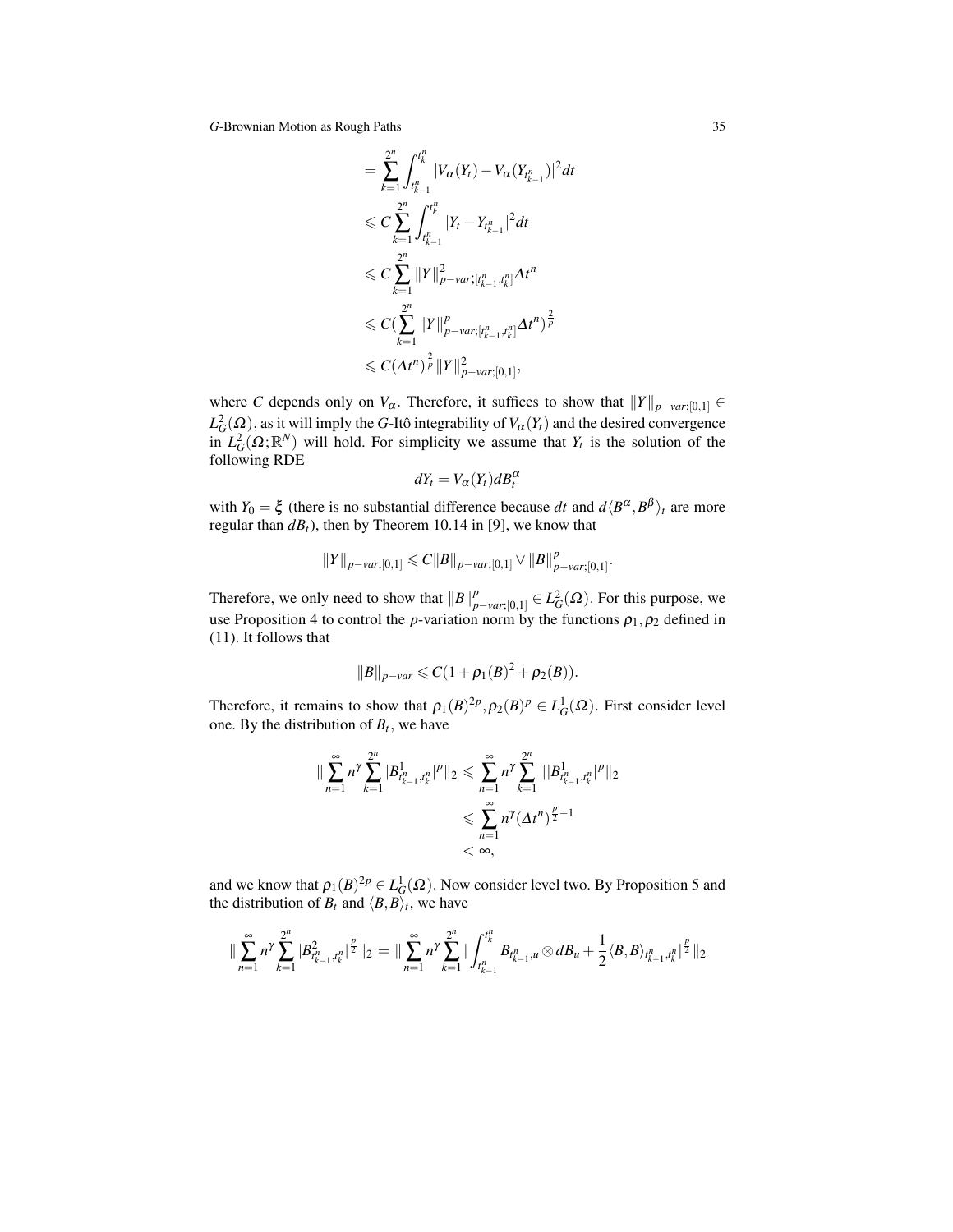36 X. Geng, Z. Qian and D. Yang

.

$$
\leqslant \sum_{n=1}^{\infty} n^{\gamma} \sum_{k=1}^{2^n} ||| \int_{t_{k-1}^n}^{t_k^n} B_{t_{k-1}^n,u} \otimes dB_u + \frac{1}{2} \langle B,B \rangle_{t_{k-1}^n,t_k^n} |^{\frac{p}{2}} ||_2
$$
  

$$
\leqslant C \sum_{n=1}^{\infty} n^{\gamma} (\Delta t^n)^{\frac{p}{2}-1}
$$
  

$$
< \infty.
$$

It follows that  $\rho_2(B)^p \in L_G^1(\Omega)$ . Therefore, the desired  $L_G^2$ -convergence holds. In addition, by Lemma 5 we also have the following  $L_G^2$ -convergence:

$$
\sum DV_{\beta}(Y_{t_{k-1}^n})\cdot V_{\alpha}(Y_{t_{k-1}^n})\int_{t_{k-1}^n}^{t_k^n}B_{t_{k-1}^n,u}^{\alpha}dB_{u}^{\beta}\to 0,\ n\to\infty.
$$

Consequently, in  $L_G^2(\Omega;\mathbb{R}^N)$ ,

$$
I_{s,t}^n \to \int_s^t b(Y_u) du + \int_s^t h_{\alpha\beta}(Y_u) d\langle B^{\alpha}, B^{\beta} \rangle_u + \int_s^t V_{\alpha}(Y_u) dB_u^{\alpha},
$$

as  $n \to \infty$ .

From Lemma 4, we conclude that for quasi-surely,

$$
Y_{s,t} = \int_s^t b(Y_u)du + \int_s^t h_{\alpha\beta}(Y_u)d\langle B^{\alpha}, B^{\beta}\rangle_u + \int_s^t V_{\alpha}(Y_u)dB_u^{\alpha}
$$

Since  $X_t$  and  $Y_t$  are both quasi-surely continuous, it follows that  $X$  coincides with  $Y$ quasi-surely.

*Remark* 2*.* As we mentioned at the beginning of Section 2, it is possible to prove Theorem 9 by establishing the Wong-Zakai type approximation. More precisely, if we let  $X_t^n$  to be the Euler-Maruyama approximation of the SDE (17) and let  $Y_t^n$  to be the unique classical solution of the following ODE:

$$
dY_t^n = b(Y_t^n)dt + (h_{\alpha\beta}(Y_t^n) - \frac{1}{2}DV_{\beta}(Y_t^n)\cdot V_{\alpha}(Y_t^n))d\langle B^{\alpha}, B^{\beta}\rangle_t + V_{\alpha}(Y_t^n)d(B^n)_{t}^{\alpha}
$$

with  $X_0^n = Y_0^n = \xi$ , where  $B_t^n$  is the dyadic piecewise linear approximation of  $B_t$ , then by using our main result in Section 2 and establishing related  $L_G^2$ -estimates, we can prove that

$$
\sup_{t\in[0,1]}\mathbb{E}^{G}[|X_{t}^{n}-Y_{t}^{n}|^{2}]\leqslant C\sqrt{1+\xi^{2}}(\Delta t^{n})^{\frac{1}{2}}.
$$

In other words,  $Y_t^n$  converges to the solution  $X_t$  of the SDE (17) in the  $L_G^2$ -sense. However, we know that for quasi-surely,  $Y_t^n$  converges uniformly to the solution  $Y_t$ of the RDE(22). Again by Lemma 4 and continuity, we conclude that for quasi-sure, *X* coincides with *Y*.

From the above discussion, if we forget about the RDE (22) and only consider the  $L_G^2$ -limit of  $Y_t^n$ , it seems that there is nothing to do with rough paths at all as everything is well-defined in the classical sense. However, the fundamental point of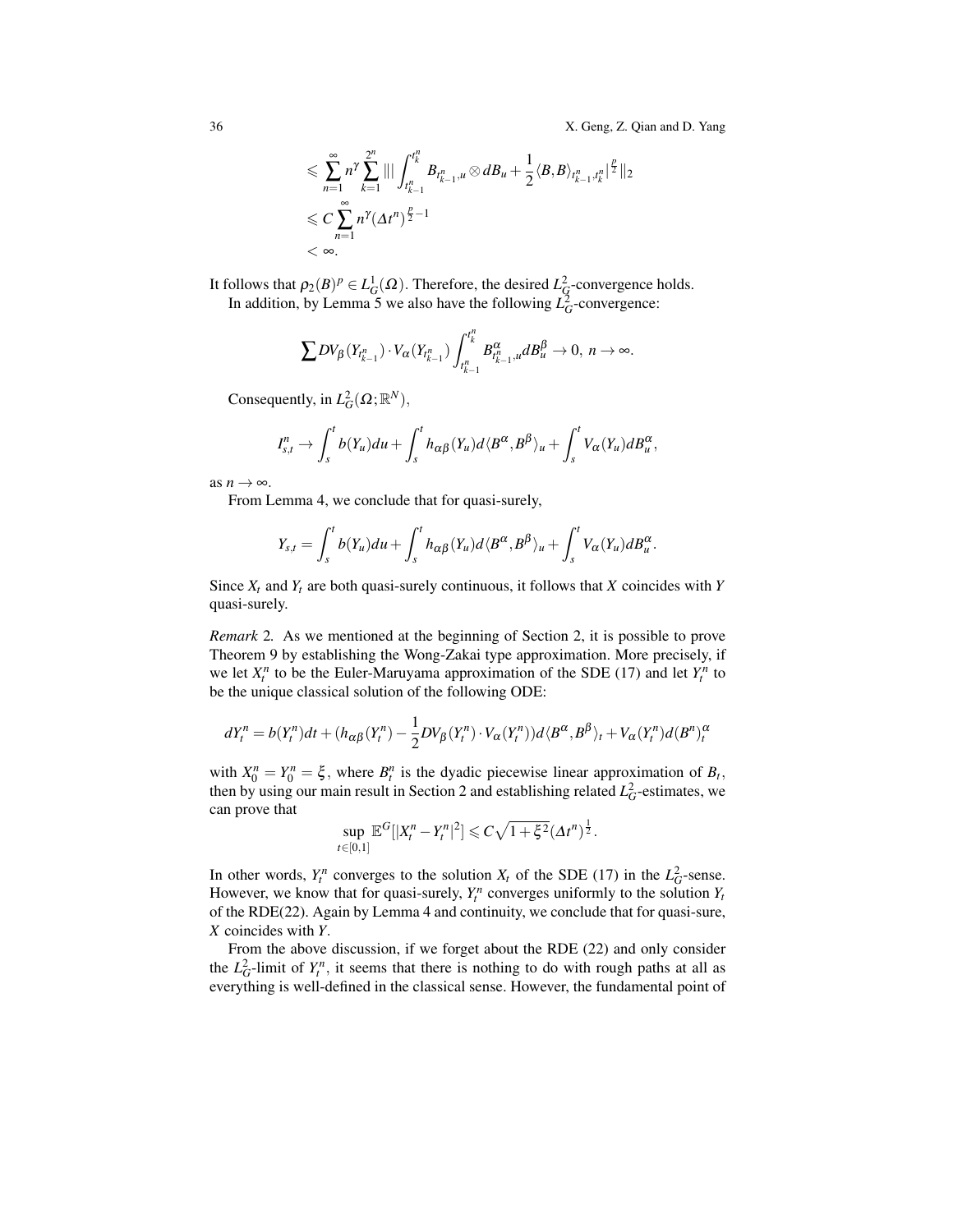understanding the convergence of  $Y_t^n$  in the pathwise sense lies in the crucial fact that  $B_t$  can be regarded as geometric rough paths (i.e., the enhancement defined in Section 3) with approximating sequence in  $\widehat{G}\Omega_p(\mathbb{R}^d)$  being the enhancement of the natural dyadic piecewise linear approximation  $B_t^n$ . This is exactly what the universal limit theorem tells us.

*Remark* 3*.* From the RDE point of view, it is possible to reduce the regularity assumptions on the coefficients. In particular, since the regularity of *t* and  $\langle B^{\alpha}, B^{\beta} \rangle_t$ are both "better" than *B<sup>t</sup>* , the regularity assumptions on the coefficients of *dt* and  $d\langle B^{\alpha}, B^{\beta} \rangle_t$  can be weaker than the one imposed on the coefficient of  $dB_t$ . However, we are not going to present the results under such generality. Please refer to [9] for general existence and uniqueness results of RDEs.

# 6 SDEs on a Differentiable Manifold Driven by *G*-Brownian Motion

Our main result in Section 5 can be used to establish SDEs on a differentiable manifold driven by *G*-Brownian motion, which will be the main focus of this section. The development is based on the idea in the classical case, for which one may refer to [8], [12], [13]. This part is the foundation of developing *G*-Brownian motion on a Riemannina manifold in the next section.

In classical stochastic analysis, SDEs on a manifold is established under the Stratonovich type formulation, which can be regarded as a pathwise approach. The reason of using Stratonovich type formulation instead of the Itô type one is the following. First of all, the notion of SDE can be introduced by using test functions on the manifold from an intrinsic point of view, which is consistent with ordinary differential calculus and invariant under diffeomorphisms. Moreover, when we construct solutions extrinsically, we can prove that for almost surely, the solution of the extended SDE which starts from the manifold will always live on it. This reveals the intrinsic nature of ordinary differential equations.

In the setting of *G*-expectation, we will adopt the same idea for the development. However, there is a major difficulty here. The method of constructing solutions in the classical case from the extrinsic point of view depends heavily on the localization technique, which is not available in the setting of *G*-expectation, mainly due to the reason that concepts of information flows and stopping times are not well understood. To get around with this difficulty, we will use our main result in Section 5 to obtain a pathwise construction. The advantage of such approach is that we can still use localization arguments but don't need to care about measurability and integrability under *G*-expectation.

Now assume that *M* is a differentiable manifold. For technical reasons we further assume that *M* is compact (it is not necessary if we impose more restrictive regularity assumptions on the generating vector fields). Let  $\{b, h_{\alpha\beta}, V_{\alpha} : \alpha, \beta = 1, 2, \dots, d\}$ be a family of  $C^3$ -vector fields on *M*, and let  $B_t$  be the canonical *d*-dimensional *G*-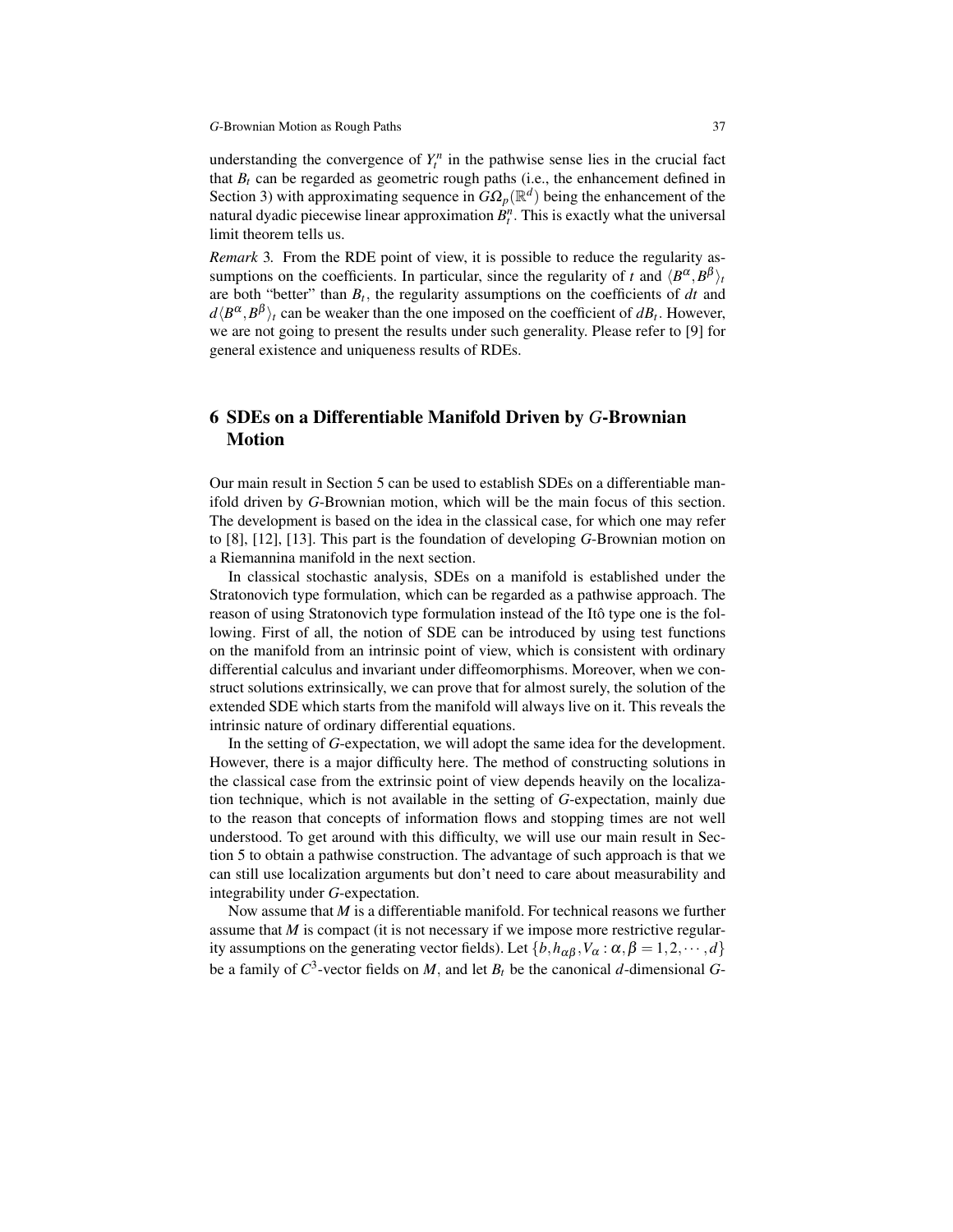Brownian motion on the path space  $(\Omega, L_G^2(\Omega), \mathbb{E}^G)$ , where *G* is a function given by (2).

Consider the following symbolic Stratonovich type SDE over [0,1]:

$$
\begin{cases} dX_t &= b(X_t)dt + h_{\alpha\beta}(X_t)d\langle B^{\alpha}, B^{\beta}\rangle_t + V_{\alpha}(X_t)\circ dB_t^{\alpha}, \\ X_0 &= \xi \in M, \end{cases}
$$
 (24)

on *M*.

**Definition 6.** A solution  $X_t$  of the SDE (24) is an *M*-valued continuous stochastic process such that for any  $f \in C^{\infty}(M)$ , and any  $\alpha, \beta = 1, 2, \dots, d$ ,

$$
\{h_{\alpha\beta}f(X_t):t\in[0,1]\}\in M_G^1(0,1),\ \{V_{\alpha}f(X_t):t\in[0,1]\}\in M_G^2(0,1),
$$

and the following equality holds on  $[0,1]$ :

$$
f(X_t) = f(\xi) + \int_0^t b f(X_s) ds + \int_0^t h_{\alpha\beta} f(X_s) d\langle B^{\alpha}, B^{\beta} \rangle_s + \int_0^t V_{\alpha} f(X_s) \circ dB_s^{\alpha}, \tag{25}
$$

where the last term is defined as

$$
\int_0^t V_{\alpha}f(X_s)\circ dB_s^{\alpha}:=\int_0^t V_{\alpha}f(X_s)dB_s^{\alpha}+\frac{1}{2}\int_0^t V_{\beta}V_{\alpha}f(X_s)d\langle B^{\alpha},B^{\beta}\rangle_s.
$$

*Remark* 4*.* Definition 6 is intrinsic. It is easy to see that Definition 6 is consistent with the Euclidean case.

Now we are going to construct the solution of (24) from the extrinsic point of view.

According to the Whitney embedding theorem (see [5]), *M* can be embedded into some ambient Euclidean space  $\mathbb{R}^N$  as a submanifold such that the image  $i(M)$  of M is closed in  $\mathbb{R}^N$ . We simply regard *M* as a subset of  $\mathbb{R}^N$ .

Let  $F^1, \dots, F^N \in C^{\infty}(M)$  be the coordinate functions on *M*. The following result is easy to prove. It is similar to the classical case.

**Proposition 6.**  $X_t$  is a solution of (24) if and only if for any  $i = 1, 2, \dots, N$ ,  $\alpha, \beta =$  $1, 2, \cdots, d,$ 

$$
\{h_{\alpha\beta}F^i(X_t):t\in[0,1]\}\in M_G^1(0,1),\ \{V_{\alpha}F^i(X_t):t\in[0,1]\}\in M_G^2(0,1),
$$

*and for any t*  $\in$  [0, 1]*,* 

$$
F^{i}(X_{t})=F^{i}(\xi)+\int_{0}^{t}bF^{i}(X_{s})ds+\int_{0}^{t}h_{\alpha\beta}F^{i}(X_{s})d\langle B^{\alpha},B^{\beta}\rangle_{s}+\int_{0}^{t}V_{\alpha}F^{i}(X_{s})\circ dB_{s}^{\alpha}.
$$
\n(26)

*Proof.* Necessity is obvious since  $F^i \in C^\infty(M)$  for any  $i = 1, 2, \dots, N$ .

Now consider sufficiency. Let  $f \in C^{\infty}(M)$ , and choose a  $C^{\infty}$ -extension  $\hat{f}$  of  $f$ with compact support in  $\mathbb{R}^N$  (it is possible since *M* is compact). Then for any  $x \in M$ ,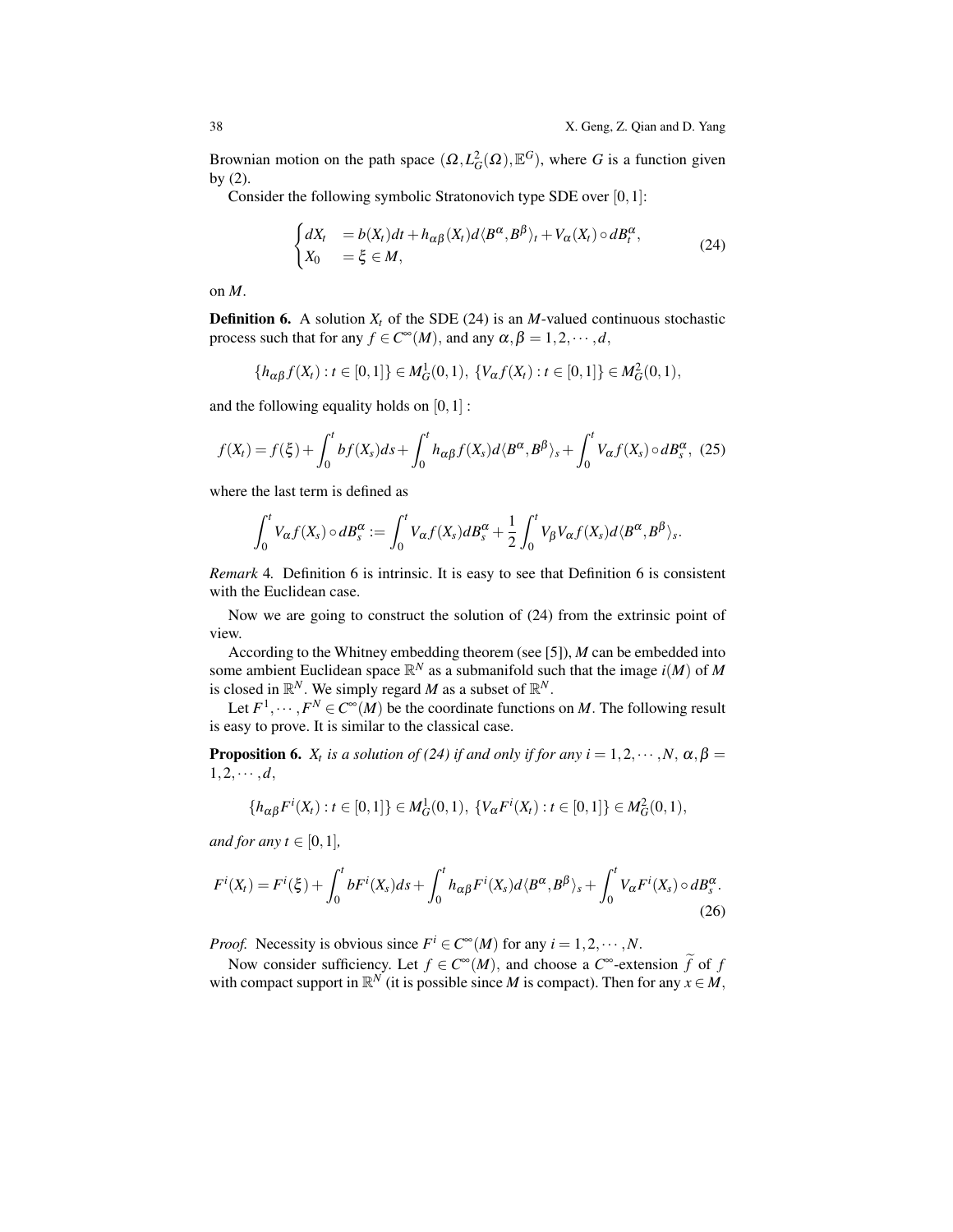$$
f(x) = \widetilde{f}(F^1(x), \cdots, F^N(x)),
$$

and thus

$$
f(X_t) = \widetilde{f}(F^1(X_t), \cdots, F^N(X_t)), \ \forall t \in [0,1].
$$

Since *M* is compact and  $\tilde{f}$  is smooth with compact support, it follows from the *G*-Itô formula that for  $t \in [0,1]$ ,

$$
\widetilde{f}(F^1(X_t), \cdots, F^N(X_t)) = f(\xi) + \int_0^t \frac{\partial \widetilde{f}}{\partial y^i} (bF^i(X_s)ds + h_{\alpha\beta}F^i(X_s)d\langle B^{\alpha}, B^{\beta} \rangle_s \n+ V_{\alpha}F^i(X_s) \circ dB_s^{\alpha}) \n= f(\xi) + \int_0^t (b f(X_s)ds + h_{\alpha\beta}f(X_s)d\langle B^{\alpha}, B^{\beta} \rangle_s \n+ V_{\alpha}f(X_s) \circ dB_s^{\alpha}),
$$

where we have used the simple fact that for any  $C^1$ -vector field *V* on *M*,

$$
Vf = \sum_{i=1}^{N} \frac{\partial \widetilde{f}}{\partial y^{i}} V F^{i}.
$$

By Definition 6, we know that  $X_t$  is a solution of the SDE (24).

 $\mathbf{L}$ 

Now we are going to prove the existence and uniqueness of (24) by using the main result of Section 5, namely, a pathwise approach based on the associated RDE.

Let  $\tilde{b}$ ,  $\tilde{h}_{\alpha\beta}$ ,  $\tilde{V}_{\alpha}$  be  $C_b^3$ -extensions (not unique) of the vector fields  $b$ ,  $h_{\alpha\beta}$ ,  $V_{\alpha}$ . Consider the following Stratonovich type SDE in the ambient space  $\mathbb{R}^N$  :

$$
dX_t = \tilde{b}(X_t)dt + \tilde{h}_{\alpha\beta}(X_t)d\langle B^{\alpha}, B^{\beta}\rangle_t + \tilde{V}_{\alpha}(X_t) \circ dB_t^{\alpha}
$$
 (27)

with  $X_0 = x \in \mathbb{R}^N$ , which is interpreted as the following Itô type SDE:

$$
dX_t = \widetilde{b}(X_t)dt + (\widetilde{h}_{\alpha\beta}(X_t) + \frac{1}{2}D\widetilde{V}_{\alpha}(X_t)\cdot \widetilde{V}_{\beta}(X_t))d\langle B^{\alpha}, B^{\beta}\rangle_t + \widetilde{V}_{\alpha}(X_t)dB_t^{\alpha}.
$$

According to Section 5, we can alternatively interpret (27) as an RDE which is pathwisely defined. Both the SDE and the RDE has a unique solution, and according to Theorem 9 they coincide quasi-surely. Our aim is to show that for quasi-surely, the solution  $X_t$  of (27) never leaves  $M$  and it is the unique solution of (24).

The following result is important to prove the existence and uniqueness of the SDE (24) on the manifold *M*.

**Proposition 7.** Let  $x_t$  be a path of bounded variation in  $\mathbb{R}^d$ . Let  $W_1, \dots, W_d$  be *a family of C*<sup>1</sup>-vector fields on *M* and  $\widetilde{W}_1, \cdots, \widetilde{W}_d$  be their  $C^1_b$ -extensions to  $\mathbb{R}^N$ . *Consider the following ODE in the ambient space*  $\mathbb{R}^N$  *over*  $[0,1]$ :

$$
dy_t = \widetilde{W}_\alpha(y_t) dx_t^\alpha \tag{28}
$$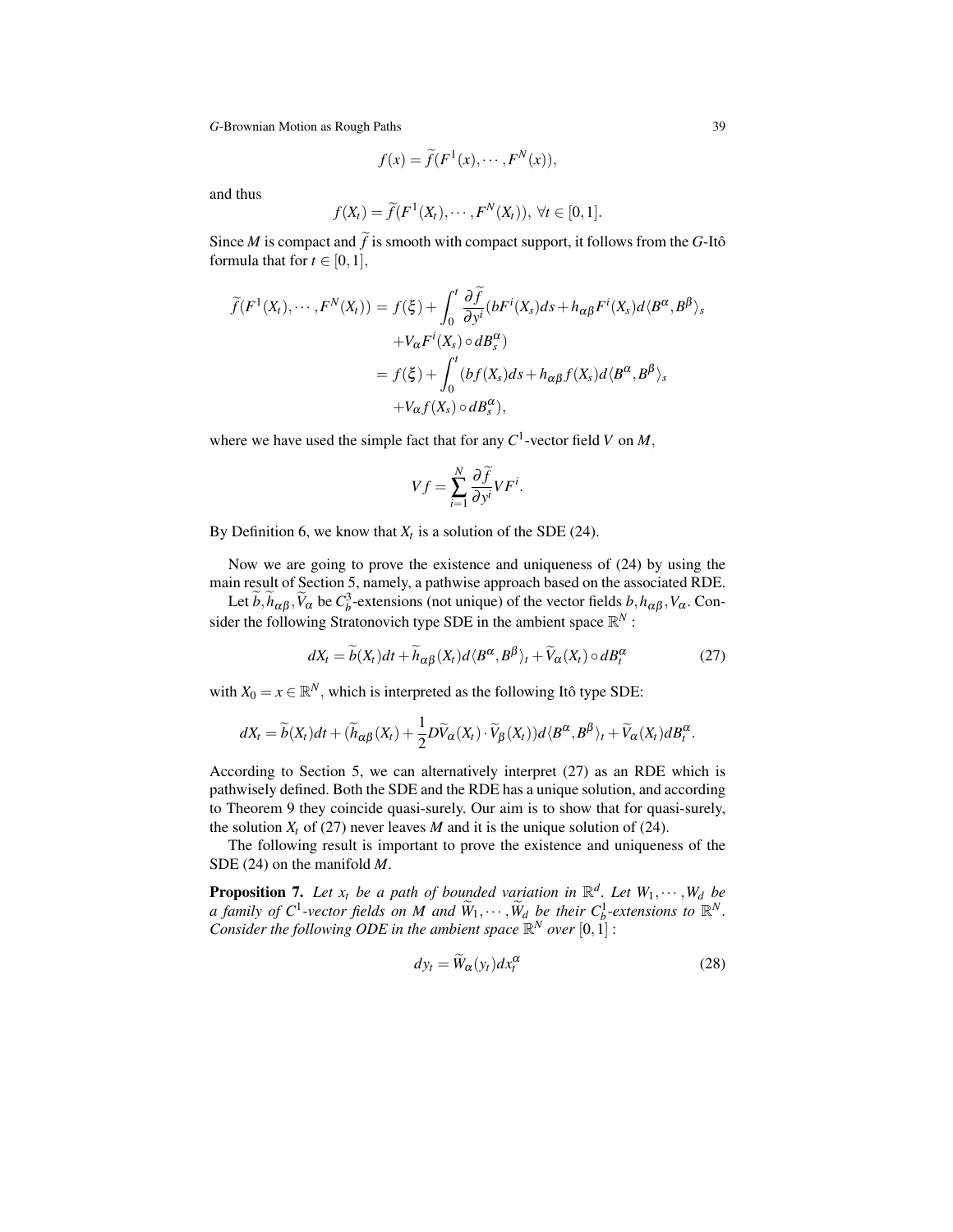*with*  $y_0 = x \in M$ . Then the solution  $y_t \in M$  for all  $t \in [0,1]$ . Moreover,  $y_t$  does not *depend on extensions of the vector fields.*

*Proof.* Let  $F(x) := d(x,M)^2$  be the squared distance function to the submanifold *M*. It follows that *F* is smooth in an open neighborhood of *M*. By using the cutoff function we may assume that  $F \in C_b^{\infty}(M)$ . Now we are able to choose an open neighborhood *U* of *M*, such that for any  $x \in U$ ,  $F(x) = 0$  if and only if  $x \in M$ . Moreover, since  $\widetilde{W}_{\alpha}$  ( $\alpha = 1, 2, \cdots, d$ ) are tangent vector fields of *M* when restricted on *M*, *U* can be chosen such that for any  $x \in U$  and  $\alpha = 1, 2, \dots, d$ ,

$$
|\widetilde{W}_{\alpha}F(x)| \leqslant CF(x),\tag{29}
$$

for some positive constant *C* depending on *U*. The function  $F(x)$  was used in [12] to construct SDEs on *M* driven by classical Brownian motion.

Since  $x_t$  is a path of bounded variation and  $y_0 = \xi \in M$ , by the change of variables formula in ordinary calculus, we have

$$
F(y_t) = \int_0^t \widetilde{W}_{\alpha} F(y_s) dx_s^{\alpha}, \ \forall t \in [0,1].
$$

Define  $\tau := \inf\{t \in [0,1]: y_t \notin U\}$ . It follows from (29) that

$$
F(y_t) \leqslant C \int_0^t F(y_s) d|x|_s, \ \forall t \in [0, \tau],
$$

where  $|x|_t$  is the total variation of the path  $x_t$ .

By iteration and Fubini theorem, on  $[0, \tau]$  we have

$$
F(y_t) \leq C^2 \int_0^t \left( \int_0^s F(y_u) d|x|_u \right) d|x|_s
$$
  
= 
$$
C^2 \int_0^t (|x|_t - |x|_s) F(y_s) d|x|_s.
$$

By induction, it is easy to see that for any  $k \ge 1$ ,

$$
F(y_t) \leq C^k \int_0^t \frac{(|x|_t - |x|_s)^{k-1}}{(k-1)!} F(y_s) d|x|_s, \ \forall t \in [0, \tau].
$$

Since *F* is bounded, we obtain further that for any  $k \ge 1$ ,

$$
F(y_t) \leq ||F||_{\infty} \frac{C^k(|x|_t - |x|_0)^k}{k!}, \ \forall t \in [0, \tau].
$$

By letting  $k \to \infty$ , it follows that  $F(y_t) \equiv 0$  on [0,  $\tau$ ], which implies that  $y_t \in M$  for any  $t \in [0, \tau]$ . Since  $y_t$  is continuous, the only possibility is that  $y_t$  never leaves M on  $[0,1]$ .

If we rewrite the ODE (28) in its integral form: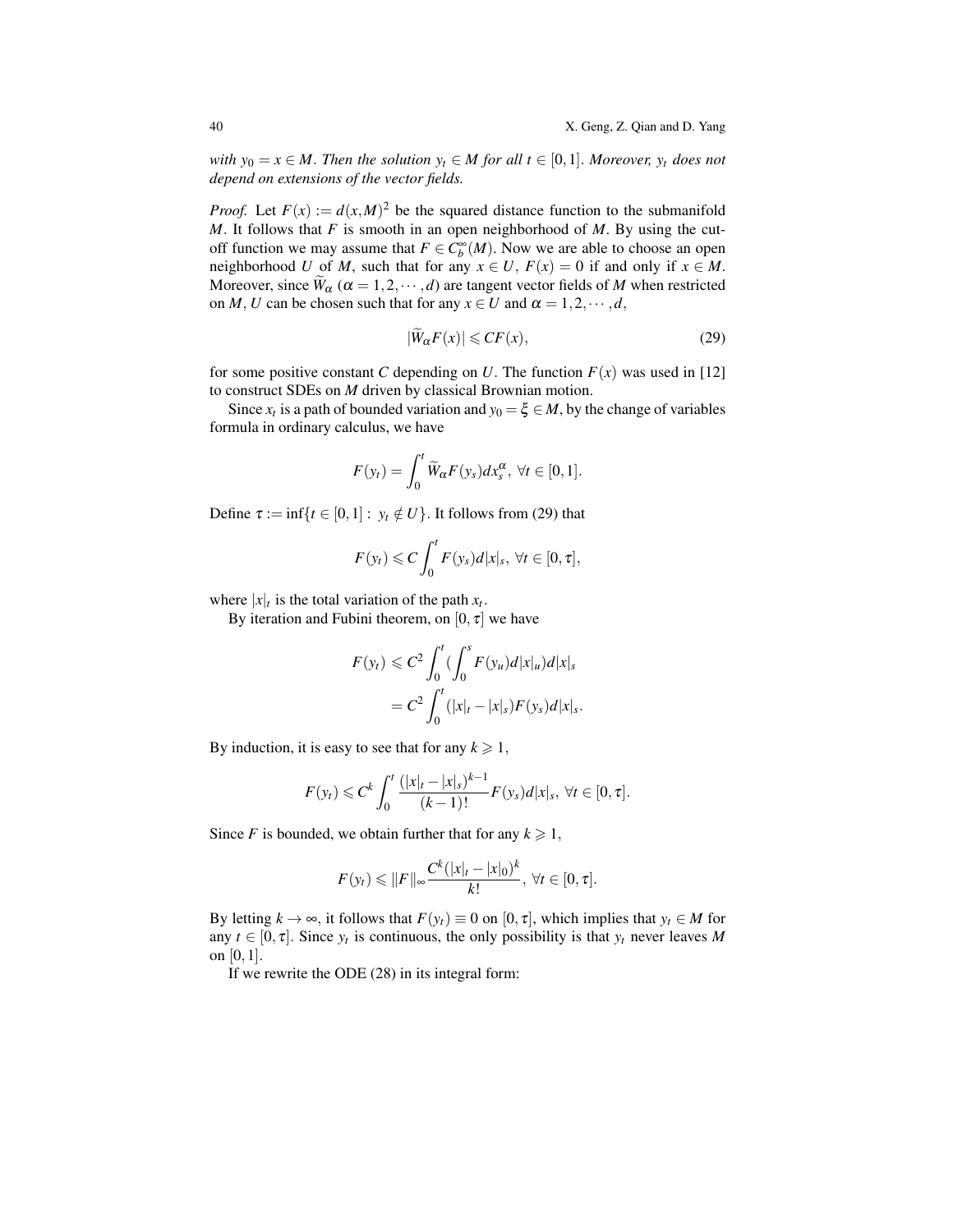$$
y_t = \xi + \int_0^t \widetilde{W}_\alpha(y_s) dx_s^\alpha, \ t \in [0, 1], \tag{30}
$$

we know from previous discussion that equation (30) depends only on the values of  $W_{\alpha}$  on *M*, that is, of  $W_{\alpha}$  ( $\alpha = 1, 2, \cdots, d$ ). In other words, if  $\hat{W}_{\alpha}$  is another extension of  $W_\alpha$  and  $\hat{y}_t$  is the solution of the corresponding ODE with the same initial condition  $\hat{y}_t$  is also a solution of (28). By uniquances, we have  $y = \hat{y}_t$ . Therefore, y does tion,  $\hat{y}_t$  is also a solution of (28). By uniqueness, we have  $y = \hat{y}$ . Therefore,  $y_t$  does not depend on extensions of the vector fields.

With the help of Proposition 7, we can prove the following existence and uniqueness result.

**Theorem 10.** Let  $b, h_{\alpha\beta}, V_{\alpha}$  be  $C^3$ -vector fields on M. Then the Stratonovich type *SDE (24) has a solution X<sup>t</sup> which is unique quasi-surely.*

*Proof.* Fix  $C_b^3$ -extensions  $b, h_{\alpha\beta}, V_{\alpha}$  of  $b, h_{\alpha\beta}, V_{\alpha}$ , and let  $X_t$  be the solution of the Stratonovich type SDE (27) in  $\mathbb{R}^N$  over [0,1]. By Theorem 9, for quasi-surely  $X_t$ coincides with the solution of (27) when it is interpreted as an RDE. Since *M* is closed in  $\mathbb{R}^N$ , it follows from Proposition 7 and Theorem 6 (the universal limit theorem) that for quasi-surely,  $X_t$  never leaves *M* over [0,1]. In this case, (27) is equivalent to  $(26)$ , which implies from Proposition 6 that  $X_t$  is a solution of  $(24)$ . On the other hand, if  $Y_t$  is another solution of (24), then it is a solution of (27) (interpreted as an SDE or an RDE). By the uniqueness of RDEs, we know that  $X = Y$  quasi-surely.

*Remark* 5. It is possible to formulate uniqueness in the  $L_G^2$ -sense when *M* is regarded as a closed submanifold of  $\mathbb{R}^N$ . However, we use the quasi-sure formulation because the notion itself is intrinsic although the proof is developed from the extrinsic point of view.

# 7 *G*-Brownian Motion on a Compact Riemannian Manfold and the Generating Nonlinear Heat Equation

In this section, we are going to introduce the notion of *G*-Brownian motion on a Riemannian manifold for a wide and interesting class of *G*-functions, based on Eells-Elworthy-Malliavin's horizontal lifting construction (see [8], [12], [13] for the construction of Brownian motion on a Riemannian manifold and related topics). Roughly speaking, we will "roll" an Euclidean *G*-Brownian motion up to a Riemannian manifold "without slipping" via a proper frame bundle (for the class of *G*-functions we are interested in, such bundle is the orthonormal frame bundle).

In the classical case, we know that the law of a *d*-dimensional Brownian motion  $B_t$  is invariant under orthogonal transformations on  $\mathbb{R}^d$ . This is a crucial point to obtain a linear parabolic PDE (in fact, the standard heat equation associated with the Bochner horizontal Laplacian  $\Delta_{\mathcal{O}(M)}$  on the orthonormal frame bundle  $\mathcal{O}(M)$ over a Riemannian manifold *M* governing the law of the horizontal lifting ξ*<sup>t</sup>* of *B<sup>t</sup>* to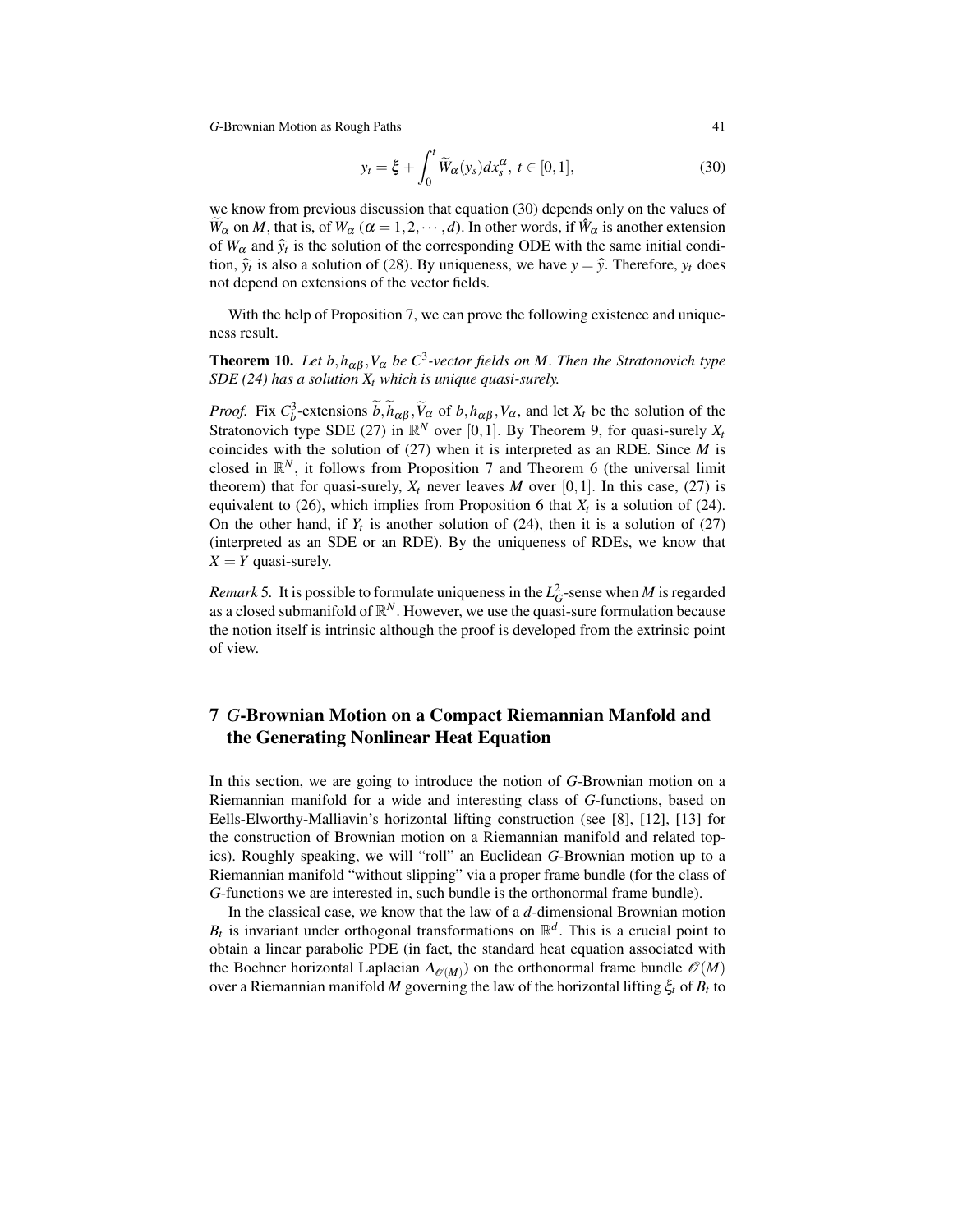$\mathcal{O}(M)$ , which is invariant under orthogonal transformations along fibers. It is such an invariance that enables us to "project" the PDE onto the base manifold *M* and obtain the standard heat equation associated with the Laplace-Beltrami operator ∆*<sup>M</sup>* on *M*. This heat equation governs the law of the development  $X_t = \pi(\xi_t)$  of  $B_t$  to the Riemannian manifold *M* via the horizontal lifting ξ*<sup>t</sup>* . As a stochastic process on *M*, although  $X_t$  depends on the initial orthonormal frame  $\xi$  at *x* as well as the initial position  $x \in M$ , the law of  $X_t$  depends only on the initial position x, and it is characterized by the Laplace-Beltrami operator  $\Delta_M$  via the heat equation. Equivalently, it can be shown that the law of  $X_t$  is the unique solution of the martingale problem on *M* associated with ∆*<sup>M</sup>* starting at *x*. *X<sup>t</sup>* is called the Brownian motion on *M* starting at *x* in the sense of Eells-Elworthy-Malliavin.

It is quite natural to expect that the Brownian sample paths *X<sup>t</sup>* on *M* will depend on the initial orthonormal frame  $\xi$  at *x* if we look back into the Euclidean case, in which we actually fix the standard orthonormal basis in advance and define Brownian motion in the corresponding coordinate system. If we use another orthonormal basis, we obtain a process (still a Brownian motion) which is an orthogonal transformation of the original Brownian motion. Therefore, it is the law, which is characterized by the Laplace operator on  $\mathbb{R}^d$ , rather than the sample paths that captures the intrinsic nature of the Brownian motion, and such nature can be developed in a Riemannian geometric setting.

It should be remarked that in a pathwise manner, we can lift  $B_t$  horizontally to the total frame bundle  $\mathcal{F}(M)$  instead of  $\mathcal{O}(M)$  by solving the same SDE generating by the horizontal vector fields but using a general frame instead of an orthonormal one as initial condition. Moreover, we can write down the generating heat equation on  $\mathscr{F}(M)$  which takes the same form of the one on  $\mathscr{O}(M)$ . The key difference here is that although the horizontal lifting of  $B_t$  can be projected onto  $M$ , the heat equation on  $\mathcal{F}(M)$  cannot. In other words, the heat equation is not invariant under nondegenerate linear transformations along fibers. This becomes uninteresting to us, as we are not able to obtain an intrinsic law of the development of  $B_t$  on M which is independent of initial frames. The fundamental reason of using the orthonormal frame bundle is that the Laplace operator on  $\mathbb{R}^d$  is invariant exactly under orthogonal transformations.

The case of *G*-Brownian motion can be understood in a similar manner. From the last section we are able to solve SDEs on a differentiable manifold (in particular, on  $\mathscr{F}(M)$ ) driven by an Euclidean *G*-Brownian motion  $B_t$ . By projection we obtain the development  $X_t$  of  $B_t$  to  $M$ . As we've pointed out before, such development is of no interest unless we are able to prove that the law of  $X_t$  depends only on the initial position *x* rather than the initial frame. In fact, if the law of  $X_t$  depends on the initial frame, we might not be able to write down the generating PDE of  $X_t$  intrinsically on *M* although it is possible on  $\mathcal{F}(M)$ . Therefore, for a given *G*-function, it is crucial to identify a proper frame bundle over *M* with a specific structure group such that parallel transport preserves fibers and the generating PDE (associated with *G*) of the horizontal lifting  $\xi_t$  of  $B_t$  to such frame bundle is invariant under actions by the structure group along fibers. From this, the law of  $X_t$  will be independent of initial frames in the fibre over  $x$  ( $x$  is the starting point of  $X_t$ ) and we might be able to obtain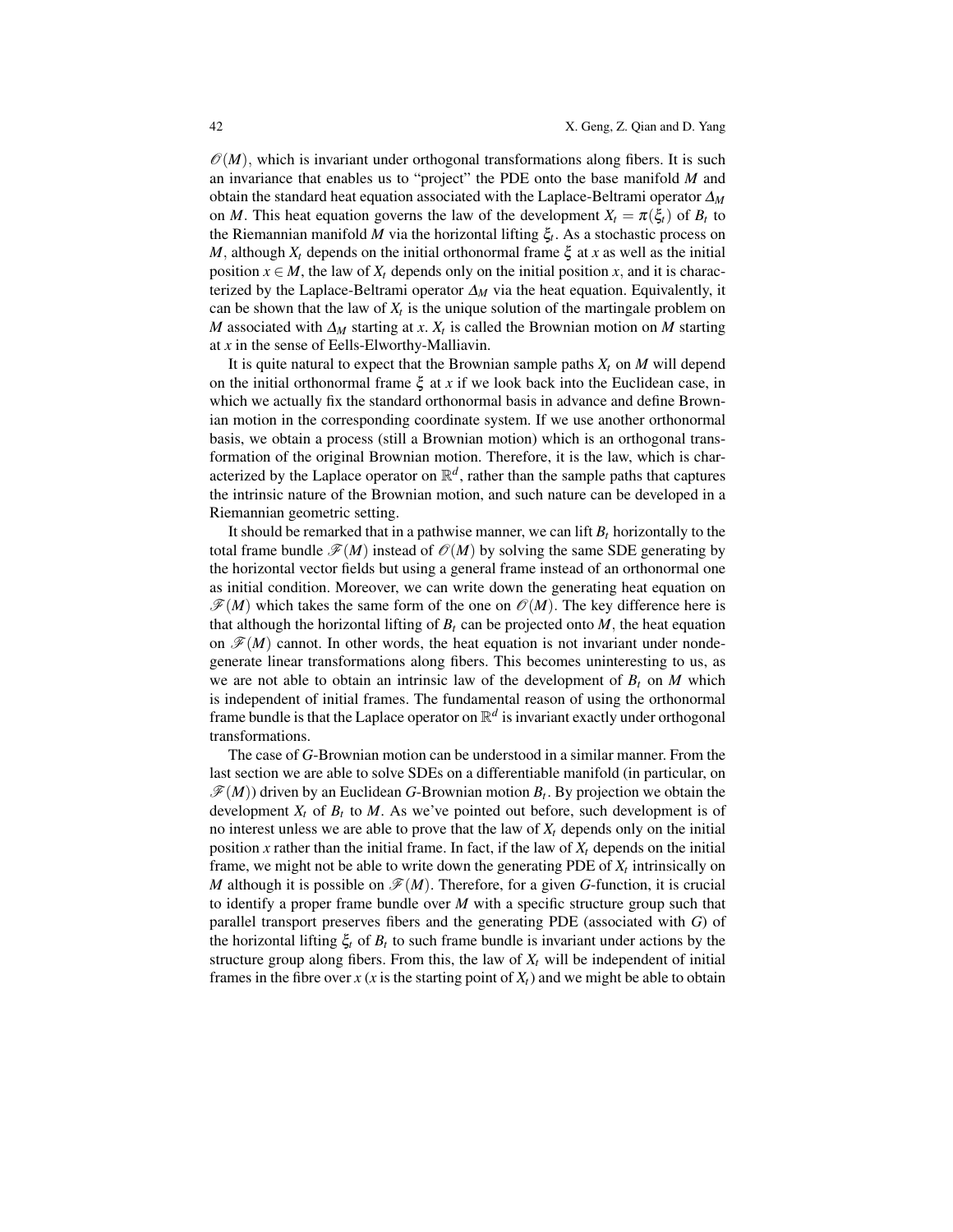the generating PDE of  $X_t$ , which is associated with  $G$  and intrinsically defined on *M*.

As we shall see, such idea depends on a crucial algebraic quantity associated with the *G*-function called the invariant group  $I(G)$  of *G*, which will be defined later on. In this article, we are interested in the case when  $I(G)$  is the orthogonal group. We will see that it contains a wide class of *G*-functions. In particular, one example is the generalization of the one-dimensional Barenblatt equation to higher dimensions.

The concept of the invariant group of *G* is motivated from the study of infinitesimal diffusive nature of SDEs driven by *G*-Brownian motion and their generating PDEs, which will be discussed below.

We first consider the Euclidean case.

From now on, we always assume that  $G: S(d) \to \mathbb{R}$  is a given continuous, sublinear and monotonic function. Equivalently, from Section 2 we know that *G* is represented by

$$
G(A) = \frac{1}{2} \sup_{B \in \Sigma} \text{tr}(AB), \ \forall A \in S(d), \tag{31}
$$

where  $\Sigma$  is some bounded, closed and convex subset of  $S_+(d)$ . Let  $B_t$  be the standard *d*-dimensional *G*-Brownian motion on the path space.

Assume that  $V_1, \dots, V_d$  are  $C_b^3$  -vector fields on  $\mathbb{R}^N$ . Consider the following Ndimensional Stratonovich type SDE over [0,1]:

$$
\begin{cases} dX_{t,x} = V_{\alpha}(X_{t,x}) \circ dB_t^{\alpha}, \\ X_{0,x} = x, \end{cases}
$$
\n(32)

which is either interpreted as an RDE or the associated Itô type SDE

$$
\begin{cases} dX_{t,x} = V_{\alpha}(X_{t,x})dB_t^{\alpha} + \frac{1}{2}DV_{\alpha}(X_{t,x})V_{\beta}(X_{t,x})\langle B^{\alpha}, B^{\beta}\rangle_t, \\ X_{t,x} = x, \end{cases}
$$

according to the main result of Section 5.

The following result characterizes the generator of the SDE (32) in terms of *G*. It describes the infinitesimal diffusive nature of (32). One might compare it with the case of linear diffusion processes.

**Proposition 8.** *For any*  $p \in \mathbb{R}^N$ ,  $A \in S(N)$ ,

$$
\lim_{\delta \to 0^+} \frac{1}{\delta} \mathbb{E}^G[\langle p, X_{\delta,x} - x \rangle + \frac{1}{2} \langle A(X_{\delta,x} - x), X_{\delta,x} - x \rangle] \n= G((\frac{1}{2} \langle p, DV_{\alpha}(x)V_{\beta}(x) + DV_{\beta}(x)V_{\alpha}(x)) + \langle AV_{\alpha}(x), V_{\beta}(x) \rangle)_{1 \leq \alpha, \beta \leq d}).
$$
\n(33)

*Proof.* From the distribution of  $B_t$  we know that

$$
G(A) = \frac{1}{2} \mathbb{E}^G[\langle AB_1, B_1 \rangle] = \frac{1}{2t} \mathbb{E}^G[\langle AB_t, B_t \rangle], \ \forall t > 0.
$$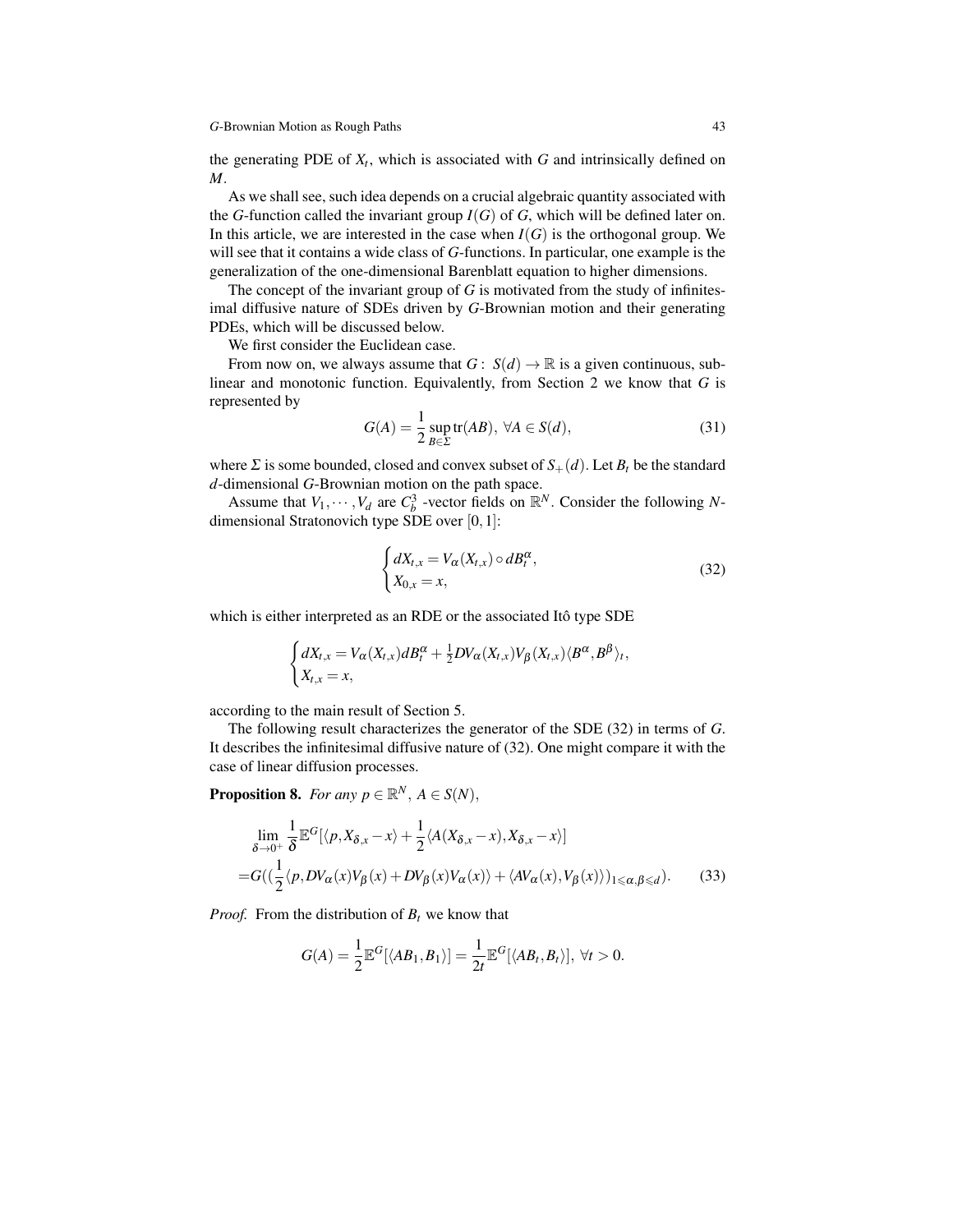Therefore, the R.H.S. of (33) is equal to

$$
I_{\delta} = \frac{1}{2\delta} \mathbb{E}^{G} [ (\langle p, DV_{\alpha}(x)V_{\beta}(x) \rangle + \langle AV_{\alpha}(x), V_{\beta}(x) \rangle) B_{\delta}^{\alpha} B_{\delta}^{\beta} ],
$$

for any  $\delta > 0$ .

Since

$$
X_{\delta,x}-x=\int_0^\delta V_\alpha(X_{s,x})dB_s^\alpha+\frac{1}{2}\int_0^\delta DV_\alpha(X_{s,x})V_\beta(X_{s,x})d\langle B^\alpha,B^\beta\rangle_s,
$$

by the properties of  $\mathbb{E}^G$  and the distribution of  $B_t$ , we have

$$
\begin{split}\n&|\frac{1}{\delta}\mathbb{E}^{G}[\langle p, X_{\delta,x}-x\rangle+\frac{1}{2}\langle A(X_{\delta,x}-x), X_{\delta,x}-x\rangle]-I_{\delta}| \\
&\leqslant|\frac{1}{2\delta}\mathbb{E}^{G}[\int_{0}^{\delta}\langle p, DV_{\alpha}(X_{s,x})\cdot V_{\beta}(X_{s,x})\rangle d\langle B^{\alpha}, B^{\beta}\rangle_{s} \\
&+\langle A\int_{0}^{\delta}V_{\alpha}(X_{s,x})dB_{s}^{\alpha}, \int_{0}^{\delta}V_{\beta}(X_{s,x})dB_{s}^{\beta}\rangle]-\frac{1}{2\delta}\mathbb{E}^{G}[\langle p, DV_{\alpha}(x)\cdot V_{\beta}(x)\rangle\langle B^{\alpha}, B^{\beta}\rangle_{\delta} \\
&+\langle AV_{\alpha}(x)B_{\delta}^{\alpha}, V_{\beta}(x)B_{\delta}^{\beta}\rangle]|+C\delta^{\frac{1}{2}}+C\delta \\
&\leqslant\frac{1}{2\delta}(C\int_{0}^{\delta}\sqrt{\mathbb{E}^{G}[|X_{s,x}-x|^{2}]}ds+C\int_{0}^{\delta}\mathbb{E}^{G}[|X_{s,x}-x|^{2}]ds+\\C\delta^{\frac{1}{2}}\sqrt{\int_{0}^{\delta}\mathbb{E}^{G}[|X_{s,x}-x|^{2}]ds}+C\delta^{\frac{1}{2}}+C\delta,\n\end{split}
$$

where we've also used the fact that *G*-Itô integrals and  $B_{\delta}^{\alpha}B_{\delta}^{\beta} - \langle B^{\alpha}, B^{\beta} \rangle_{\delta}$  have zero mean uncertainty. Here  $C$  always denotes positive constants independent of  $\delta$ .

Now the result follows easily from the fact that

$$
\mathbb{E}^{G}[|X_{t,x}-x|^2] \leqslant Ct, \ \forall t \in [0,1].
$$

The infinitesimal diffusive nature of (32) characterized by Proposition 8 enables us to establish the generating PDE of (32) in terms of viscosity solutions. The understanding of this PDE, especially its intrinsic nature, is essential for the development in a geometric setting.

**Theorem 11.** Let  $\varphi \in C_b^{\infty}(\mathbb{R}^N)$ , and define

$$
u(t,x)=\mathbb{E}^G[\varphi(X_{t,x})],\ (t,x)\in[0,1]\times\mathbb{R}^N.
$$

*Then*  $u(t, x)$  *is the unique viscosity solution of the following nonlinear parabolic PDE:*

$$
\begin{cases} \frac{\partial u}{\partial t} - G((\widehat{V_{\alpha}V_{\beta}}u)_{1 \leq \alpha, \beta \leq d}) = 0, \\ u(0, x) = \varphi(x), \end{cases}
$$
 (34)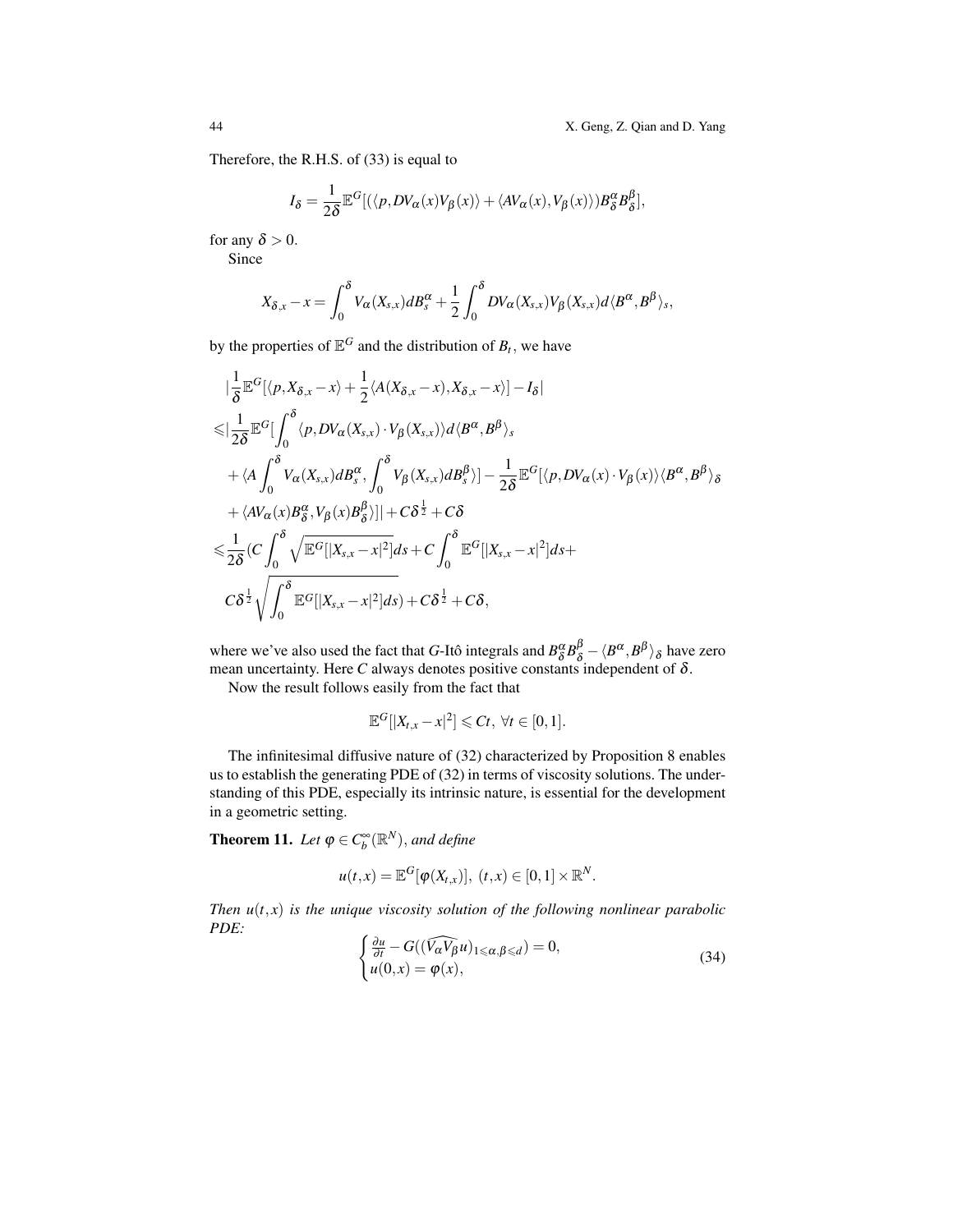*where*  $\widehat{V_{\alpha}V_{\beta}}$  *denotes the symmetrization of the second order differential operator V*α*V*<sup>β</sup> , *that is,*

$$
\widehat{V_{\alpha}V_{\beta}} = \frac{1}{2}(V_{\alpha}V_{\beta} + V_{\beta}V_{\alpha}).
$$

*Proof.* The continuity of *u* in *t* and *x* can be shown in a standard way by using the Lipschitz continuity of  $\varphi$  (in fact, *u* is Lipchitz in *x* and  $\frac{1}{2}$ -Hölder continuous in *t*). Here the proof is omitted.

Fix  $(t_0, x_0) \in (0, 1) \times \mathbb{R}^N$ . Let  $v(t, x) \in C_b^{2,3}([0, 1] \times \mathbb{R}^N)$  be a test function such that

$$
u(t_0, x_0) = v(t_0, x_0)
$$

and

$$
u(t,x) \leq v(t,x), \ \forall (t,x) \in [0,1] \times \mathbb{R}^N.
$$

For  $0 < \delta < t_0,$  by the uniqueness of the SDE (32) and the fact that  $B_t$  and  $\langle B^\alpha, B^\beta \rangle_t$ have independent and identically distributed increments, we know that

$$
\mathbb{E}^{G}[\varphi(X_{t_0,x_0})|\Omega_{\delta}] = \mathbb{E}^{G}[\varphi(X_{\delta,x_0} + \int_{\delta}^{t_0} V_{\alpha}(X_{s,x_0})d B^{\alpha}_{s} \n+ \frac{1}{2}\int_{\delta}^{t_0} DV_{\alpha}(X_{s,x_0})\cdot V_{\beta}(X_{s,x_0})d\langle B^{\alpha}, B^{\beta}\rangle_{s})|\Omega_{\delta}] \n= \mathbb{E}^{G}[\varphi(X_{t_0-\delta,y})]|_{y=X_{\delta,x_0}}.
$$

Therefore,

$$
\nu(t_0, x_0) = \mathbb{E}^{G}[\varphi(X_{t_0, x_0})]
$$
  
= 
$$
\mathbb{E}^{G}[\mathbb{E}^{G}[\varphi(X_{t_0, x_0})|\Omega_{\delta}]]
$$
  
= 
$$
\mathbb{E}^{G}[u(t_0 - \delta, X_{\delta, x_0})]
$$
  

$$
\leq \mathbb{E}^{G}[v(t_0 - \delta, X_{\delta, x_0})].
$$

It follows that

$$
0 \leq \mathbb{E}^{G}[v(t_{0}-\delta, X_{\delta,x_{0}})-v(t_{0},x_{0})]
$$
  
\n
$$
= \mathbb{E}^{G}[v(t_{0}-\delta, X_{\delta,x_{0}})-v(t_{0},X_{\delta,x_{0}})+v(t_{0},X_{\delta,x_{0}})-v(t_{0},x_{0})]
$$
  
\n
$$
= \mathbb{E}^{G}[-\delta\int_{0}^{1}\frac{\partial v}{\partial t}(t_{0}-(1-\alpha)\delta,X_{\delta,x_{0}})d\alpha+\langle\nabla v(t_{0},x_{0}),X_{\delta,x_{0}}-x_{0}\rangle
$$
  
\n
$$
+\int_{0}^{1}\int_{0}^{1}\langle\nabla^{2}v(t_{0},x_{0}+\alpha\beta(X_{\delta,x_{0}}-x_{0}))(X_{\delta,x_{0}}-x_{0}),X_{\delta,x_{0}}-x_{0}\rangle\alpha d\alpha d\beta]
$$

$$
\leqslant -\delta \frac{\partial v}{\partial t}(t_0, x_0) + \mathbb{E}^G[\langle \nabla v(t_0, x_0), X_{\delta, x_0} - x_0 \rangle + \frac{1}{2} \langle \nabla^2 v(t_0, x_0) (X_{\delta, x_0} - x_0), X_{\delta, x_0} - x_0 \rangle] + \mathbb{E}^G[|I_{\delta}|] + \mathbb{E}^G[|J_{\delta}|],
$$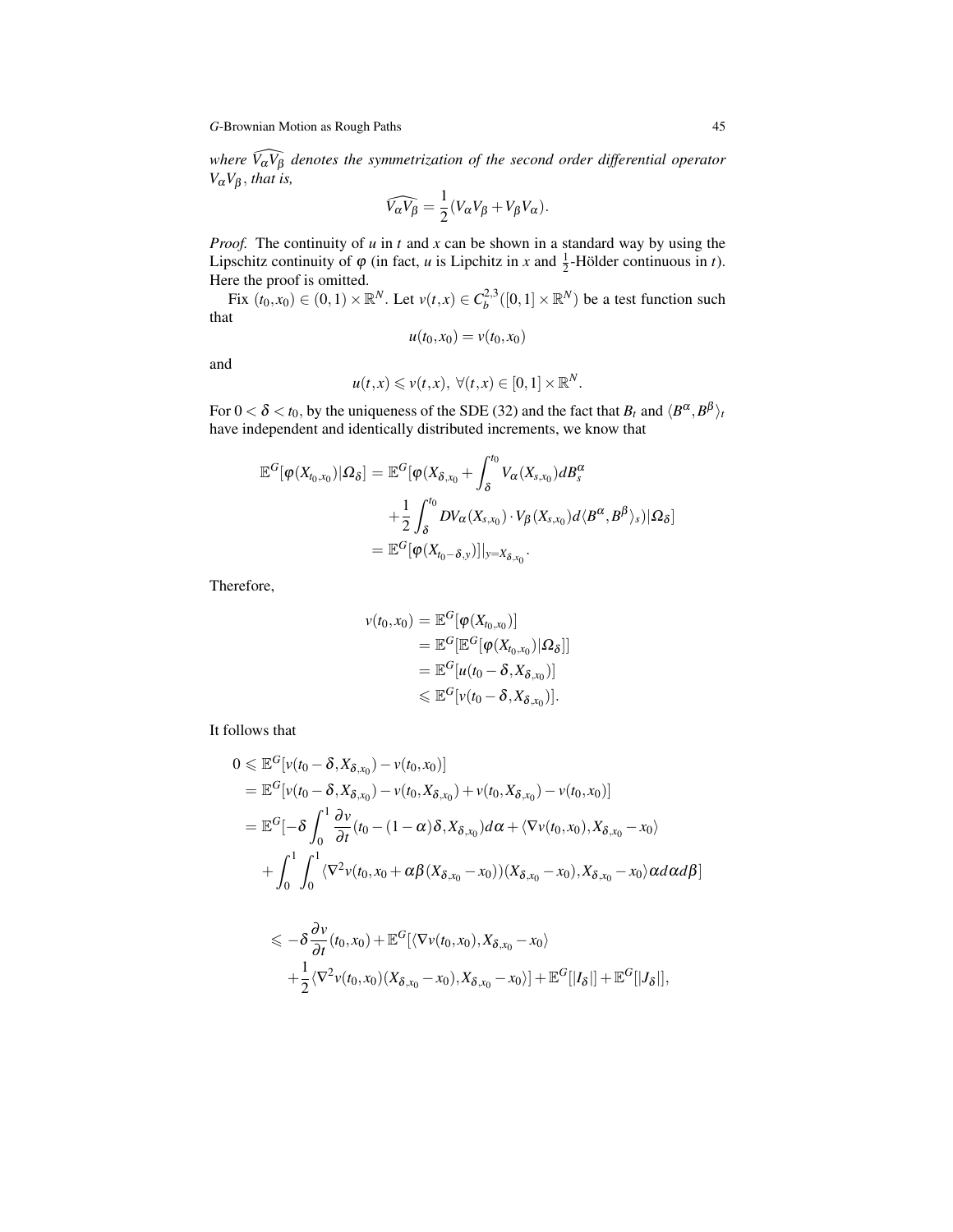where

$$
I_{\delta} = -\delta \int_0^1 (\frac{\partial v}{\partial t}(t_0 - (1 - \alpha)\delta, X_{\delta, x_0}) - \frac{\partial v}{\partial t}(t_0, x_0))d\alpha,
$$
  
\n
$$
J_{\delta} = \int_0^1 \int_0^1 \langle (\nabla^2 v(t_0, x_0 + \alpha\beta(X_{\delta, x_0} - x_0)) -\nabla^2 v(t_0, x_0))(X_{\delta, x_0} - x_0), X_{\delta, x_0} - x_0 \rangle \alpha d\alpha d\beta.
$$

By a standard argument one can easily show that

$$
\mathbb{E}^G[|I_{\delta}|]+\mathbb{E}^G[|J_{\delta}|]\leqslant C\delta^{\frac{3}{2}},
$$

where *C* is a positive constant independent of  $\delta$ . On the other hand, the R.H.S. of (33) applying to

$$
p = \nabla v(t_0, x_0), A = \nabla^2 v(t_0, x_0),
$$

is exactly the same as  $G((\widehat{V_{\alpha}V_{\beta}}v(t_0,x_0))_{1\leq \alpha,\beta\leq d})$ . Therefore, by Proposition 8, we arrive at

$$
\frac{\partial v}{\partial t}(t_0,x_0)-G((\widehat{V_{\alpha}V_{\beta}v}(t_0,x_0))_{1\leq \alpha,\beta\leq d})\leq 0.
$$

Consequently,  $u(t, x)$  is a viscosity subsolution of (34).

Similarly, one can show that  $u(t, x)$  is a viscosity supersolution of (34). Therefore,  $u(t, x)$  is a viscosity solution of (34).

The reason of uniqueness is the following. Define a function  $F: \mathbb{R}^N \times \mathbb{R}^N \times$  $S(N) \rightarrow \mathbb{R}$  by the R.H.S. of (33), that is,

$$
F(x, p, A) = G\left(\left(\frac{1}{2}\langle p, DV_{\alpha}(x) \cdot V_{\beta}(x) + DV_{\beta}(x) \cdot V_{\alpha}(x)\rangle + \langle AV_{\alpha}(x), V_{\beta}(x)\rangle\right)\right)_{1 \leq \alpha, \beta \leq d},
$$

for  $(x, p, A) \in \mathbb{R}^N \times \mathbb{R}^N \times S(N)$ . It is easy to prove that *F* is sublinear in  $(p, A)$  and monotonically increasing in *S*(*N*), due to the same properties held by *G*. Moreover, *F* satisfies the continuity condition (Assumption (G) in Appendix C of [27]) for the uniqueness of the associated nonlinear PDE, due to the regularity of the given vector fields  $V_\alpha$ . In other words, all properties of *G* to ensure uniqueness are preserved in *F*, and the space dependence of *F* coming out are uniformly controlled. Therefore, according to the uniqueness results (see [4], [27]), the parabolic PDE has a unique viscosity solution, which is given by  $u(t, x)$ .

*Example 1.* An example which motivates the study of *G*-Brownian motion on a Riemannian manifold is the following.

Let  $Q \in GL(d, \mathbb{R})$ , where  $GL(d, \mathbb{R})$  is the group of  $d \times d$  real invertible matrices. Define  $B_t^Q = QB_t$ , and for  $\varphi \in C_b^{\infty}(\mathbb{R}^d)$ , define

$$
u(t,x) = \mathbb{E}^G[\varphi(x+B_t^Q)], (t,x) \in [0,1] \times \mathbb{R}^d.
$$

Then  $u(t, x)$  is the unique viscosity solution of the PDE: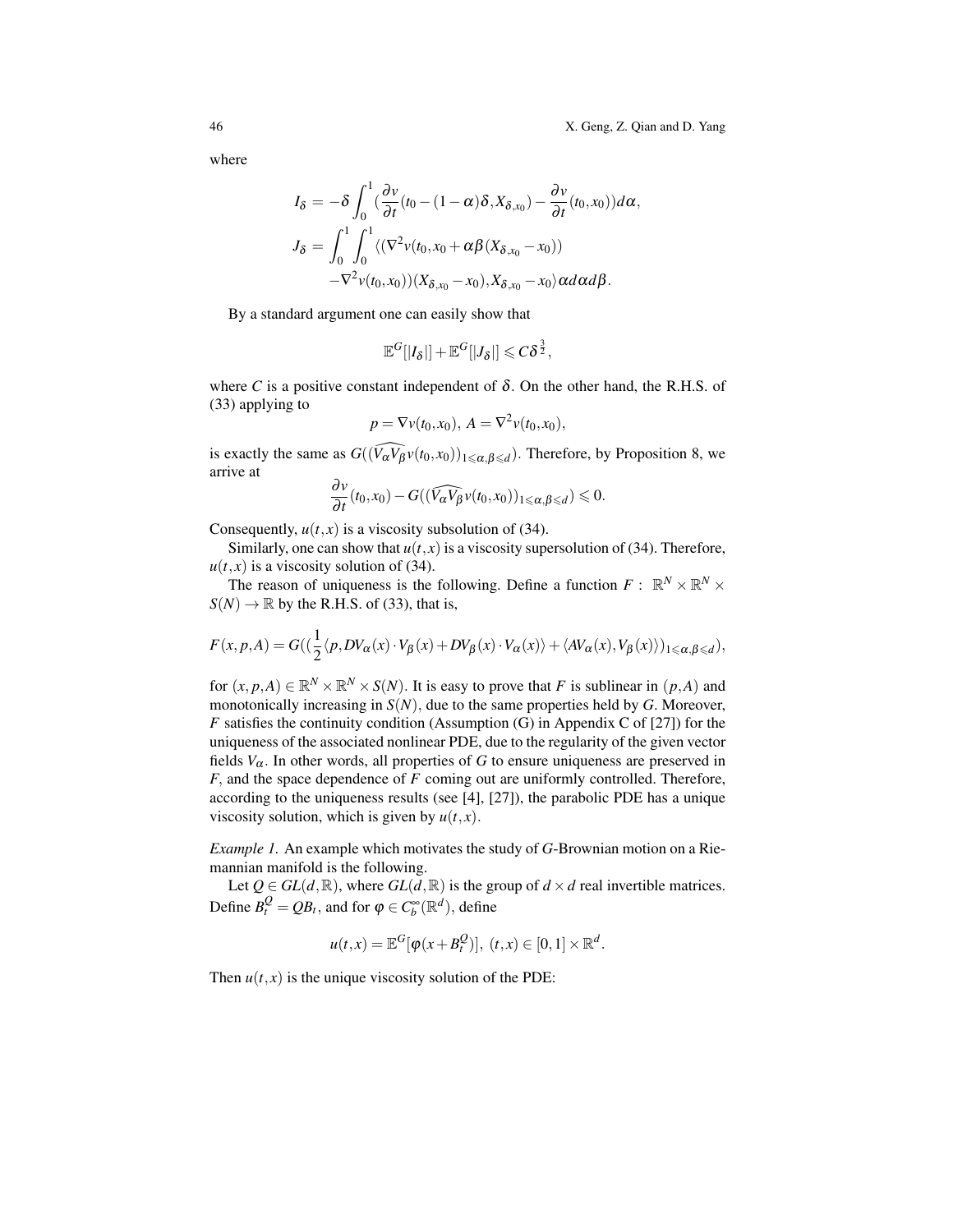$$
\begin{cases} \frac{\partial u}{\partial t} - G(Q^T \cdot \nabla^2 u \cdot Q) = 0, \\ u(0, x) = \varphi(x). \end{cases}
$$

In fact, it follows directly from Theorem 11 if we regard  $x + B_t^Q$  as the solution of the SDE over  $[0,1]$ :

$$
\begin{cases} dX_{t,x} = Q_{\alpha} \circ dB_t^{\alpha}, \\ X_{0,x} = x, \end{cases}
$$
 (35)

where  $Q = (Q_1, \dots, Q_d)$ , and each  $Q_\alpha$  is a constant vector field on  $\mathbb{R}^d$  (so the SDE  $(35)$  coincides exactly with the Itô type one).

The result of Theorem 34 is similar to the discussion of nonlinear Feynman-Kac formula in [27], in which the solution of a forward-backward SDE is used to represent the viscosity solution of an associated nonlinear backward parabolic PDE. In our case, the intrinsic nature of (34) is fundamental and should be emphasized below in order to develop *G*-Brownian motion on a Riemannian manifold.

It is not hard to see that the nonlinear second order differential operator

$$
G((\widehat{V_{\alpha}V_{\beta}}\cdot)_{1\leqslant\alpha,\beta\leqslant d})
$$

is intrinsically defined on  $\mathbb{R}^N$ , since  $V_1, \dots, V_d$  are vector fields independent of coordinates. Moreover, in local coordinates it preserves the same properties of the *G*function which is defined under the standard coordinate system of  $\mathbb{R}^d$ . In particular, it shares the same ellipticity as *G*. Therefore, when the vector fields  $V_\alpha$  are regular enough, from our results in Section 6, we are able to establish the generating PDE of a nonlinear diffusion process on a differentiable manifold. As in the last section, for technical simplicity we restrict ourselves to compact manifolds.

Assume that *M* is a compact manifold, and  $V_1, \dots, V_d$  are  $C^3$ -vector fields on *M*. According to Section 6, the Stratonovich type SDE over [0,1]

$$
\begin{cases} dX_{t,x} = V_{\alpha}(X_{t,x}) \circ dB_t^{\alpha}, \\ X_{0,x} = x \in M, \end{cases}
$$
\n(36)

has a unique solution. The following result is immediate from Theorem 11.

**Theorem 12.** Let  $\varphi \in C^{\infty}(M)$ , and define

$$
u(t,x)=\mathbb{E}^G[\varphi(X_{t,x})],\ (t,x)\in[0,1]\times M,
$$

*then*  $u(t, x)$  *is the unique viscosity solution of the following nonlinear parabolic PDE on M:*

$$
\begin{cases} \frac{\partial u}{\partial t} - G((\widehat{V_{\alpha}V_{\beta}}u)_{1 \leq \alpha, \beta \leq d}) = 0, \\ u(0, x) = \varphi(x), \end{cases}
$$
(37)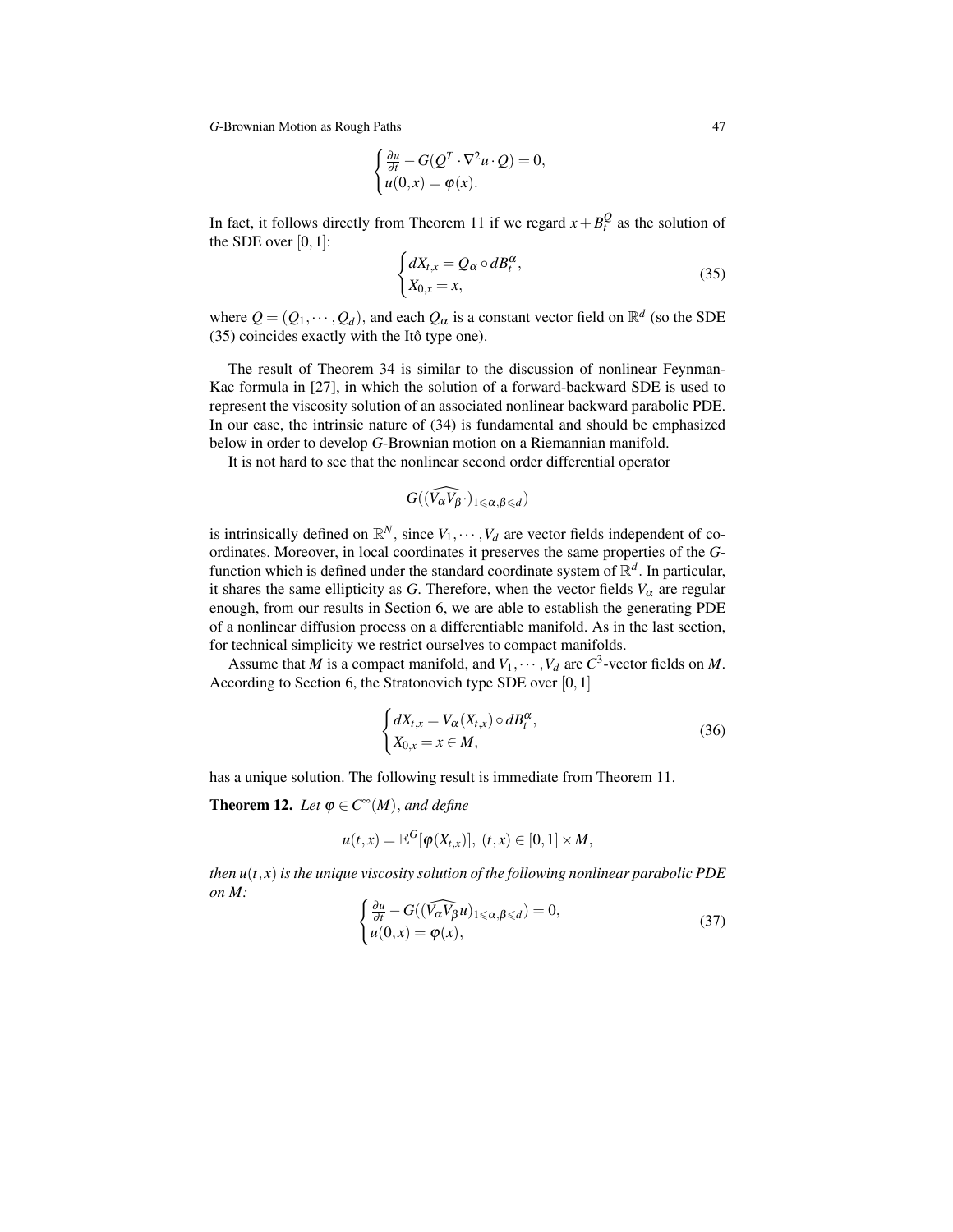*where <sup>V</sup>*[α*V*<sup>β</sup> *is the symmetrization of V*α*V*<sup>β</sup> , *defined in the same way as in Theorem 11. Here the notion of viscosity solutions for the PDE (37) can be defined in the same way as in the Euclidean case by using test functions (see [1]).*

*Proof.* The result follows easily from an extrinsic point of view.

In fact, assume that *M* is embedded into an ambient Euclidean space  $\mathbb{R}^N$  as a closed submanifold, and take a  $C^3$ -extension  $\tilde{V}_\alpha$  of  $V_\alpha$  with compact support. Consider the following Stratonovich type SDE over [0,1]:

$$
\begin{cases} dX_{t,x} = \widetilde{V}_{\alpha}(X_{t,x}) \circ dB_t^{\alpha}, \\ X_{0,x} = x \in \mathbb{R}^N. \end{cases}
$$

Let  $\widetilde{\varphi}$  be a  $C^{\infty}$ -extension of  $\varphi$  with compact support, and define

$$
\widetilde{u}(t,x)=\mathbb{E}^G[\widetilde{\varphi}(X_{t,x})], (t,x)\in [0,1]\times \mathbb{R}^N.
$$

It follows from Theorem 11 that  $\tilde{u}(t, x)$  is the unique viscosity solution of the nonlinear parabolic PDE generated by the vector fields  $V_{\alpha}$ .

According to Section 6, if  $x \in M$ ,  $X_{t,x}$  will never leave *M* quasi-surely. Therefore, when restricted on  $M$ ,  $\tilde{u} = u$ . In particular, we know that *u* is continuous. To see that *u* is a viscosity subsolution of (37), let  $(t_0, x_0) \in (0, 1) \times M$ , and  $v(t, x) \in C^{2,3}([0, 1] \times M)$ *M*) be a test function such that

$$
v(t_0,x_0)=u(t_0,x_0)
$$

and

$$
u(t,x) \leq v(t,x), \ \forall (t,x) \in [0,1] \times M.
$$

Take an  $C_b^{2,3}$ -extension  $\tilde{v}$  of *v* such that

$$
\widetilde{u}(t,x)\leqslant \widetilde{v}(t,x),\ \forall (t,x)\in [0,1]\times \mathbb{R}^N.
$$

It follows from previous discussion that

$$
\frac{\partial \widetilde{v}}{\partial t}(t_0,x_0)-G((\widetilde{\widetilde{V}_{\alpha}\widetilde{V}_{\beta}\widetilde{v}(t_0,x_0)})_{1\leq \alpha,\beta\leq d})\leq 0.
$$

Since

$$
\widetilde{V}_{\alpha}|_M=V_{\alpha},\ \widetilde{v}|_M=v,
$$

from the intrinsic nature of the generating PDE, we know that

$$
\frac{\partial \widetilde{v}}{\partial t}(t_0, x_0) = \frac{\partial v}{\partial t}(t_0, x_0)
$$

and

$$
G((\widehat{\widetilde{V}_{\alpha}\widetilde{V}_{\beta}\widetilde{\nu}}(t_0,x_0))_{1\leq \alpha,\beta\leq d})=G((\widehat{V_{\alpha}\widetilde{V}_{\beta}\nu}(t_0,x_0))_{1\leq \alpha,\beta\leq d}).
$$

It follows that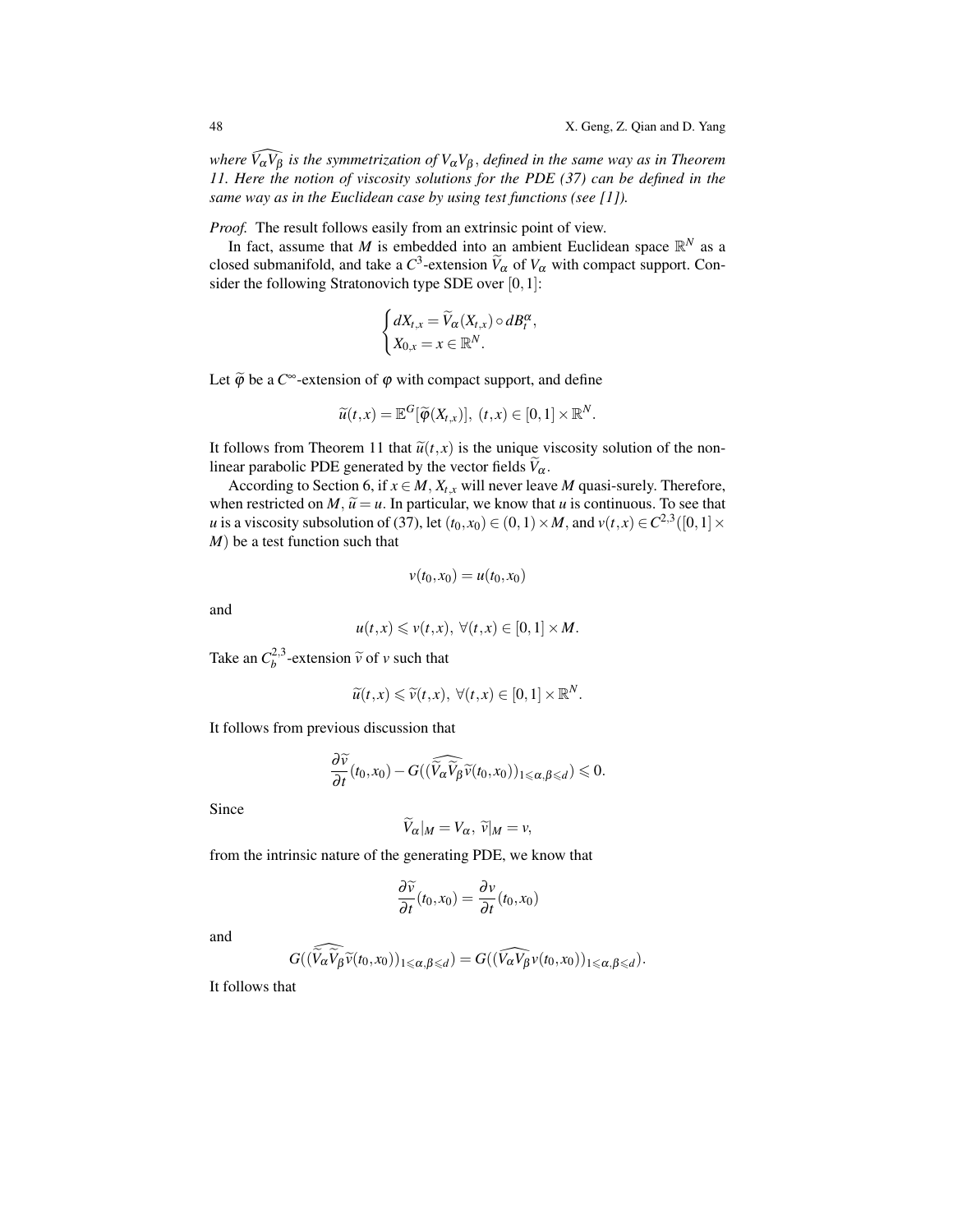$$
\frac{\partial v}{\partial t}(t_0,x_0)-G((\widehat{V_{\alpha}V_{\beta}}v(t_0,x_0))_{1\leq \alpha,\beta\leq d})\leq 0.
$$

Therefore,  $u(t, x)$  is a viscosity subsolution of (37). Similarly we can show that it is a viscosity supersolution as well, and thus a viscosity solution.

The uniqueness of (37) follows from the same reason as in the proof of Theorem 11 once we notice that the second order differential operator  $G((\widehat{V_{\alpha}V_{\beta}}\cdot)_{1\leq \alpha,\beta\leq d})$ on *M* shares exactly the same properties as *G* (in particular, the same ellipticity), which can be seen either from an extrinsic way or via local computation. Another way to see the uniqueness is to use the results in [1] as long as we assign a complete Riemannian metric on  $M$ , which is always possible according to [20]. In this case

$$
G((\widehat{V_{\alpha}V_{\beta}}u)_{1\leq\alpha,\beta\leq d})=G((\frac{1}{2}\langle\nabla u,\nabla_{V_{\alpha}}V_{\beta}+\nabla_{V_{\beta}}V_{\alpha}\rangle+\text{Hess}u(V_{\alpha},V_{\beta}))_{1\leq\alpha,\beta\leq d}),
$$

where  $∇$  is the Levi-Civita connection corresponding to the Riemannian metric. The uniqueness of (37) follows from Theorem 5.1 in [1] directly, as the assumptions in the theorem are verified by the properties of *G*. Note that we don't need the Ricci curvature condition in [1] due to the compactness of *M* and uniform continuity of  $G((\widehat{V_{\alpha}V_{\beta}}\cdot)_{1\leq \alpha,\beta\leq d}).$ 

*Remark* 6*.* The study of the SDE (36) as a nonlinear diffusion process on *M* does not require a Riemannian metric or a connection on *M*. The fundamental reason is that (36) is defined in the pathwise sense as an RDE generated by the vector fields  $V_\alpha$  on *M*. Such an RDE only depends on the differential structure of *M*. The infinitesimal diffusive nature of (36) can be studied by local computation.

Now we turn to the study of *G*-Brownian motion on a Riemannian manifold. The Riemannian structure (the Levi-Civita connection) is used to "roll" the Euclidean *G*-Brownian motion up to the manifold "without slipping" by solving an SDE generated by the fundamental horizontal vector fields on a proper frame bundle (known as horizontal lifting). This is the fundamental idea of Eells-Elworthy-Malliavin on the construction of Brownian motion on a Riemannian manifold.

As is pointed out at the beginning of this section, the essential point of such development is the invariance of the generating PDE on the frame bundle under actions by the structure group along fibers. The key of capturing such invariance is Theorem 34 and Example 1, which leads to the following important concept.

**Definition 7.** The invariant group  $I(G)$  of *G* is defined by

$$
I(G) = \{Q \in GL(d, \mathbb{R}) : \ \forall A \in S(d), \ G(Q^T A Q) = G(A)\}.
$$

It is easy to check the  $I(G)$  is a group, and hence a subgroup of  $GL(d, \mathbb{R})$ .

By using the representation (31) of *G*, we have the following equivalent characterization of the invariant group  $I(G)$ .

Proposition 9. *Let G be represented by*

$$
G(A) = \frac{1}{2} \sup_{B \in \Sigma} tr(AB), \ \forall A \in S(d),
$$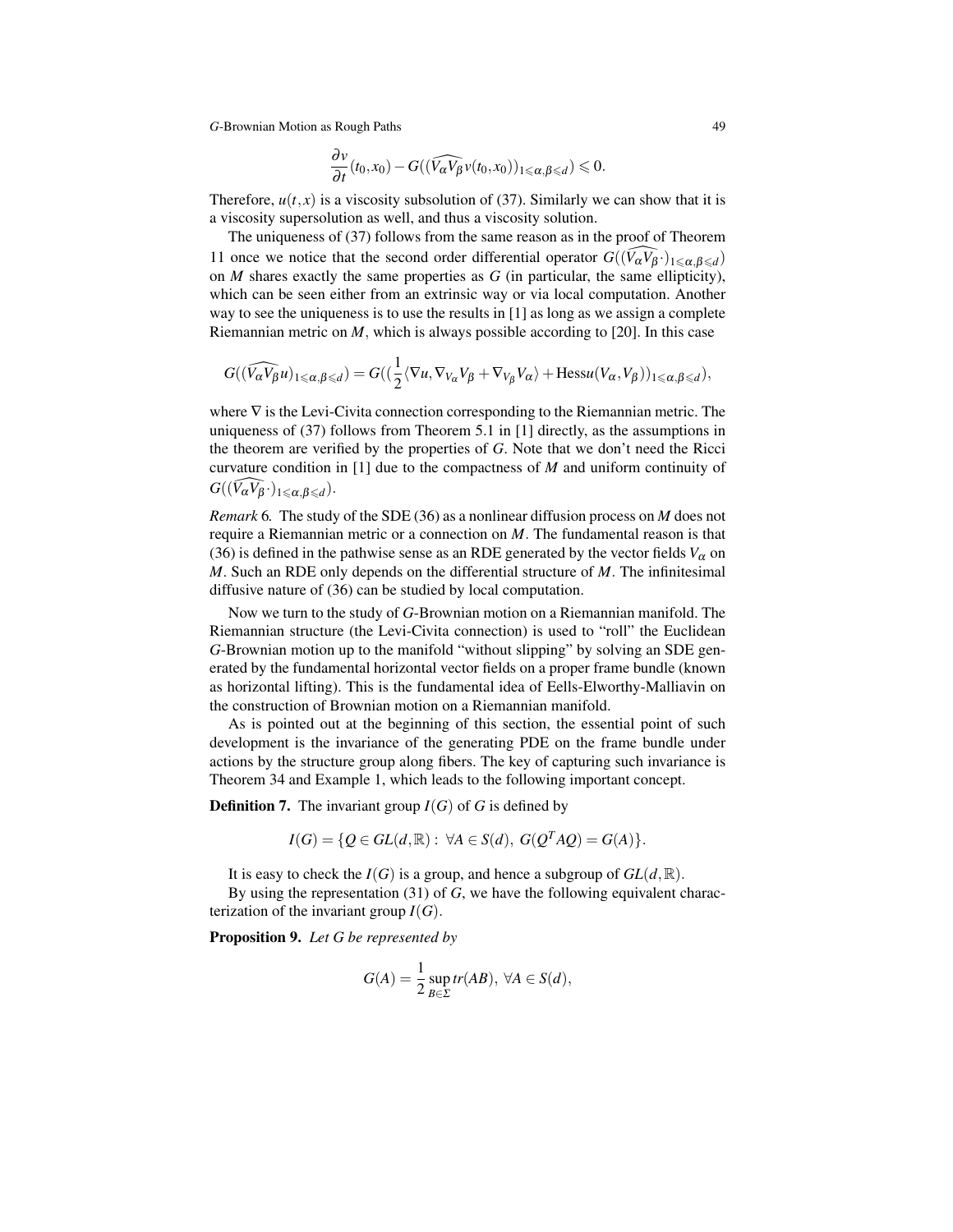*where*  $\Sigma$  *is some bounded, closed and convex subset of*  $S_+(d)$ *. Then*  $\Sigma$  *is uniquely determined by G and the invariant group I*(*G*) *of G is given by*

$$
I(G) = \{ Q \in GL(d, \mathbb{R}) : Q\Sigma Q^T = \Sigma \}.
$$
\n(38)

*Proof.* It suffices to show the uniqueness of  $\Sigma$ , and (38) will follow immediately from the commutativity of the trace operator and the uniqueness of  $\Sigma$ . Note that for any  $Q \in GL(d, \mathbb{R})$ ,  $Q \Sigma Q^T$  is also a bounded, closed and convex subset of  $S_+(d)$ .

Introduce a symmetric bilinear form  $\langle \cdot, \cdot \rangle_{\text{tr}}$  on the finite dimensional vector space *S*(*d*) by

$$
\langle A_1, A_2 \rangle_{\text{tr}} = \text{tr}(A_1 A_2), A_1, A_2 \in S(d).
$$

It is easy to check that  $\langle \cdot, \cdot \rangle_{\text{tr}}$  is indeed an inner product, thus  $(S(d), \langle \cdot, \cdot \rangle_{\text{tr}})$  is a finite dimensional Hilbert space. The form  $\|\cdot\|_{tr}$  induced by  $\langle \cdot, \cdot \rangle_{tr}$  is equivalent to any other matrix norm on  $S(d)$  since  $S(d)$  is finite dimensional.

Let  $\Sigma_1$ ,  $\Sigma_2$  be two bounded, closed and convex subsets of  $S_+(d)$ , such that

$$
\sup_{B \in \Sigma_1} \text{tr}(AB) = \sup_{B \in \Sigma_2} \text{tr}(AB), \ \forall A \in S(d).
$$

If  $\Sigma_1 \neq \Sigma_2$ , without loss of generality assume that  $B_0 \in \Sigma_2 \backslash \Sigma_1$ . According to the Mazur separation theorem in functional analysis (see [29]), there exists a bounded linear functional  $f \in S(d)^*$  and some  $\alpha \in \mathbb{R}$ , such that

$$
f(B) < \alpha < f(B_0), \ \forall B \in \Sigma_1.
$$

By the Riesz representation theorem, there exists a unique  $A^* \in S(d)$ , such that

$$
f(B) = \langle A^*, B \rangle_{\text{tr}} = \text{tr}(A^*B), \ \forall B \in S(d).
$$

It follows that

$$
\sup_{B\in \Sigma_1}\text{tr}(A^*B)\leqslant \alpha<\text{tr}(A^*B_0)\leqslant \sup_{B\in \Sigma_2}\text{tr}(A^*B),
$$

which is a contradiction. Therefore,  $\Sigma_1 = \Sigma_2$ .

We list some examples for the invariant groups  $I(G)$  of different *G*-functions.

*Example 2.* If  $\Sigma = \{0\}$ , then it is obvious that  $I(G) = GL(d, \mathbb{R})$ , which is a noncompact group.

*Example 3.* It is possible that  $I(G)$  is a finite group. Consider  $\Sigma$  is the set of diagonal matrices

$$
\Lambda = diag(\lambda_1, \cdots, \lambda_d)
$$

such that each  $\lambda_{\alpha} \in [0,1]$ , then  $\Sigma$  is a bounded, closed and convex subset of  $S_+(d)$ . We claim that

$$
I(G) = \{ (\pm e_{\sigma(1)}, \cdots, \pm e_{\sigma(d)}) : \sigma \text{ is a permutation of order } d \},\qquad(39)
$$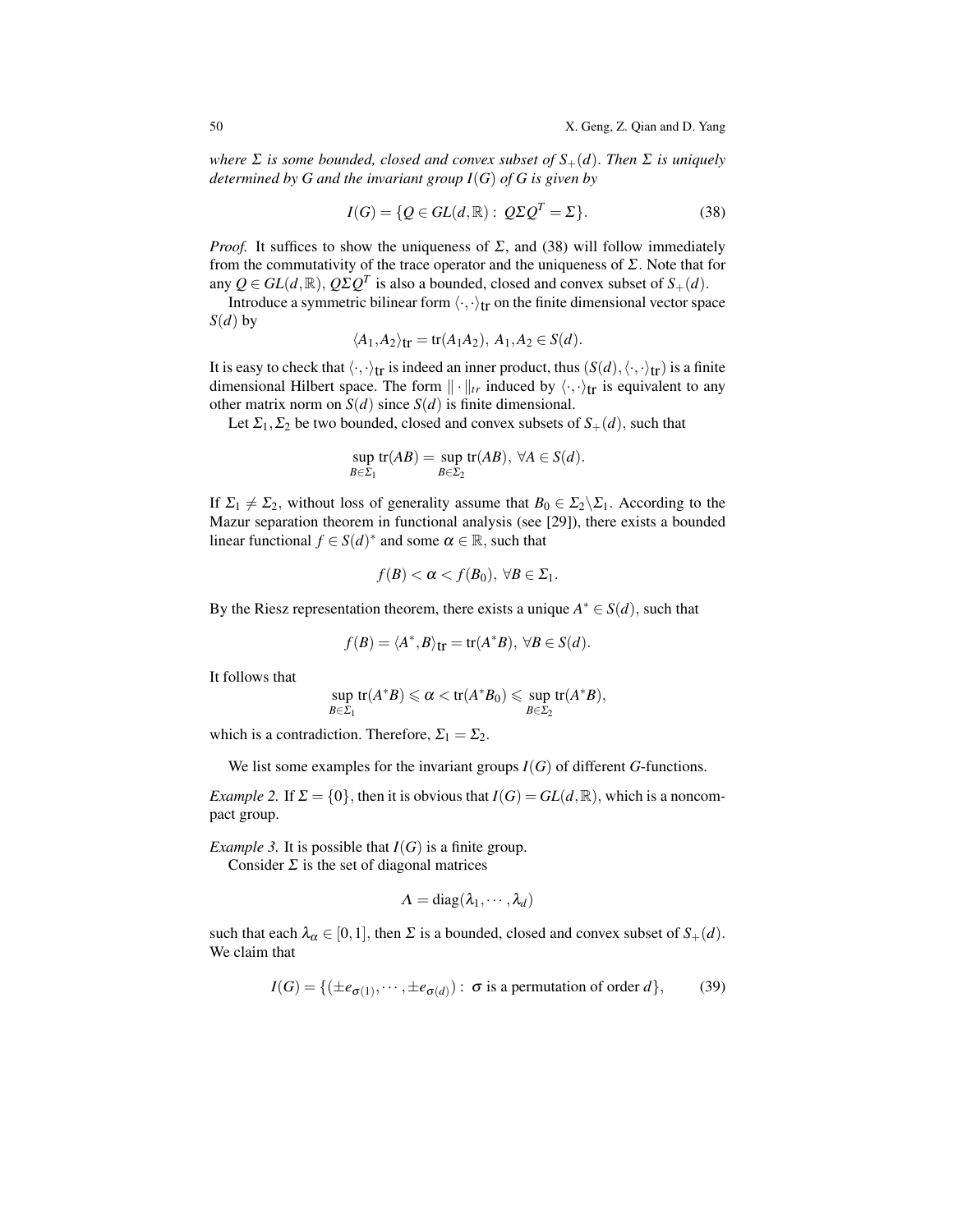where  $\{e_1, \dots, e_d\}$  is the standard orthonormal basis of  $\mathbb{R}^d$ , each  $e_i$  being regarded as a column vector.

In fact, if  $Q \in GL(d, \mathbb{R})$  has the form (39), by direct computation one can show easily that

$$
Q\Sigma Q^T = \Sigma. \tag{40}
$$

Conversely, if *Q* satisfies (40), by choosing

$$
\Lambda = \text{diag}(1, 0, \cdots, 0),
$$

we know that

$$
(Q\Lambda Q^T)_{\beta}^{\alpha} = Q_1^{\alpha} Q_1^{\beta}.
$$

Therefore, if  $Q \Lambda Q^T \in \Sigma$ , the first column of  $Q$  must contain exactly one nonzero element  $q_1$  such that  $q_1^2 \leq 1$ . Similarly for other columns of *Q*. Moreover, the corresponding nonzero elements in any two different columns of *Q* must be in different rows, otherwise *Q* will be degenerate. Consequently, *Q* has the form

$$
Q = (q_1 e_{\sigma(1)}, \cdots, q_d e_{\sigma(d)})
$$

with  $q_i^2 \leq 1$  (*i* = 1,2, ···,*d*). On the other hand, for the identity matrix  $I_d$ , there exists  $\Lambda \in \Sigma$ , such that

$$
Q \Lambda Q^T = I_d.
$$

By taking determinants on both sides, we have

$$
q_1^2 \cdots q_d^2 \det(\Lambda) = 1,
$$

which implies that  $q_{\alpha} = \pm 1$  ( $\alpha = 1, 2, \cdots, d$ ). Therefore, *Q* has the form of (39).

Note that in this case  $I(G)$  is a finite subgroup of the orthogonal group  $O(d)$  with order 2*dd*!. Moreover, *G* is given by

$$
G(A) = \frac{1}{2} \sum_{\alpha=1}^{d} (A_{\alpha}^{\alpha})^{+}, \ \forall A \in S(d).
$$

*Example 4.* Now we give some examples of *G* such that  $I(G) = O(d)$ . Such case will be our main interest in this article.

(1)  $\Sigma = \{I_d\}.$ 

Obviously (40) is equivalent to  $Q \in O(d)$ .

This corresponds to the case of classical Brownian motion, in which

$$
G(A) = \frac{1}{2} \text{tr}(A)
$$

and the generator is  $\frac{1}{2}\Delta$ .

(2)  $\Sigma$  is given by the segment joining  $\lambda I_d$  and  $\mu I_d$ , where  $0 \le \lambda < \mu$ . If  $Q \in GL(d, \mathbb{R})$  such that (40) holds, then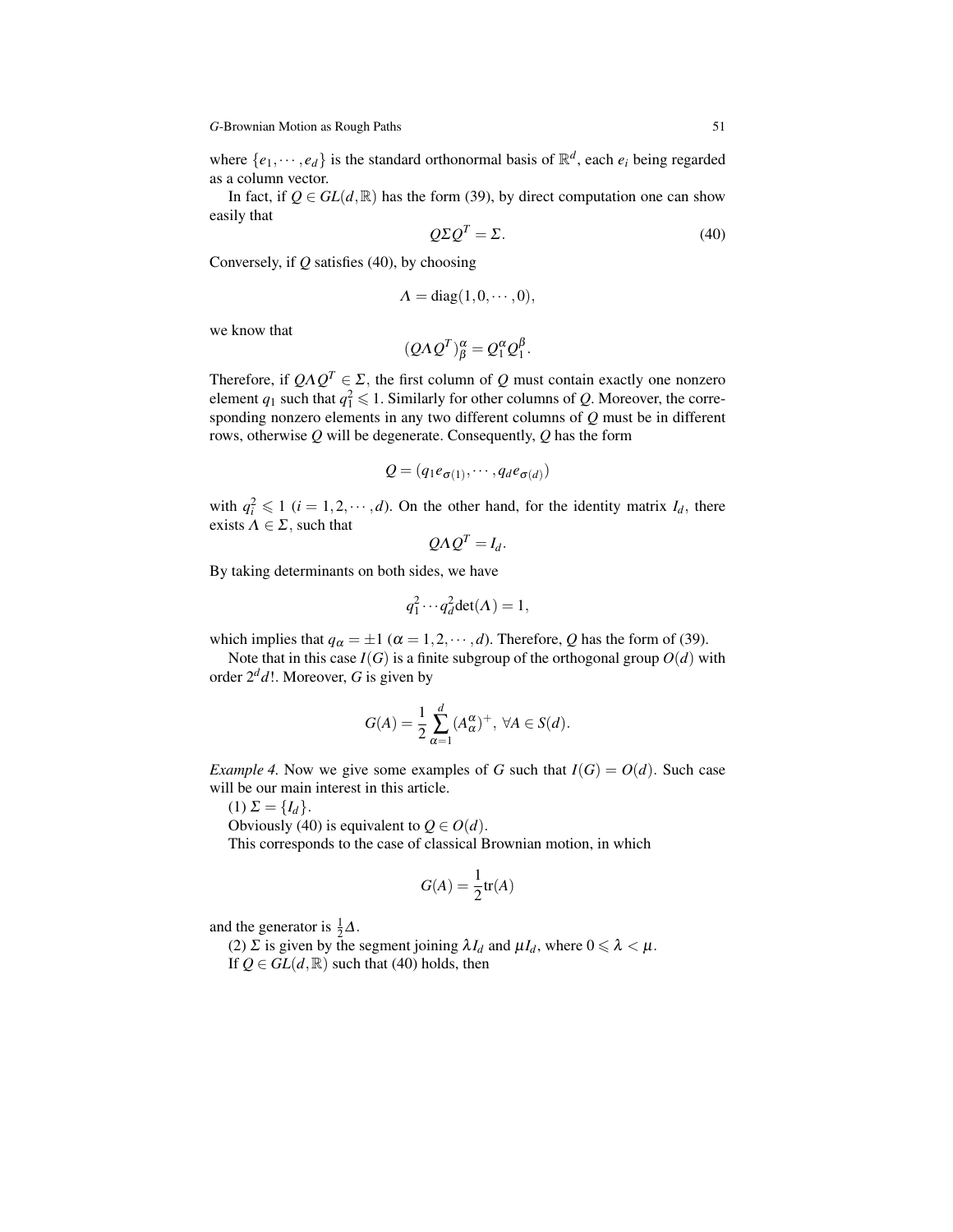52 X. Geng, Z. Qian and D. Yang

$$
\mu Q Q^T = t I_d,
$$

for some  $t \in [\lambda, \mu]$ . On the other hand, there exists some  $t' \in [\lambda, \mu]$  such that

$$
t'QQ^T = \mu I_d.
$$

The only possibility is that  $QQ^T = I_d$ , which means  $Q \in O(d)$ . The converse is trivial.

In this case, *G* is given by

$$
G(A) = \frac{1}{2}(\mu(\text{tr}A)^+ - \lambda(\text{tr}A)^-).
$$

The corresponding *G*-heat equation can be regarded as the generalization of the one-dimensional Barenblatt equation to higher dimensions.

(3)  $\Sigma$  is given by the subset of matrices  $B \in S_+(d)$  such that the eigenvalues of *B* lie in the bounded interval  $[\lambda, \mu]$ , where  $0 \le \lambda < \mu$ . Equivalently,

$$
\Sigma = \{ B \in S_+(d) : \ \lambda \leqslant x^T B x \leqslant \mu, \ \forall x \in \mathbb{R}^d \ \text{with} \ |x| = 1 \}.
$$

It follows that  $\Sigma$  is a bounded, closed and convex subset of  $S_+(d)$ .

Since  $\Sigma$  is characterized by eigenvalues, and the eigenvalues of a symmetric matrix is preserved under change of orthonormal basis, it follows that for any  $Q \in O(d)$ , (40) holds. Conversely, let  $Q \in GL(d, \mathbb{R})$  with (40). Then there exists  $B_1, B_2 \in \Sigma$ , such that

$$
\mu QQ^T = B_1, QB_2Q^T = \mu I_d.
$$

It follows that all eigenvalues of  $QQ^T$  lie in  $[\frac{\lambda}{\mu},1]$ , and

$$
\det(QQ^T)\det(B_2) = \mu^d.
$$

Therefore, the only possibility is that all eigenvalues of  $QQ<sup>T</sup>$  are equal to 1, which implies that *Q* is an orthogonal matrix.

In this case *G* can be expressed by

$$
G(A) = \frac{1}{2} \sup_{B \in \Sigma} \text{tr}(AB)
$$
  
=  $\frac{1}{2} \sup_{P \in O(d)} \sup_{\lambda \leq c_1, \dots, c_d \leq \mu} \text{tr}(AP^T \text{diag}(c_1, \dots, c_d)P)$   
=  $\frac{1}{2} \sup_{P \in O(d)} \sup_{\lambda \leq c_1, \dots, c_d \leq \mu} \text{tr}(PAP^T \text{diag}(c_1, \dots, c_d))$   
=  $\frac{1}{2} \sup_{P \in O(d)} \sup_{\lambda \leq c_1, \dots, c_d \leq \mu} \sum_{\alpha=1}^d c_{\alpha} (PAP^T)^{\alpha}_{\alpha}$   
=  $\frac{1}{2} \sup_{P \in O(d)} \sum_{\alpha=1}^d (\mu((PAP^T)^{\alpha}_{\alpha})^+ - \lambda((PAP^T)^{\alpha}_{\alpha})^-).$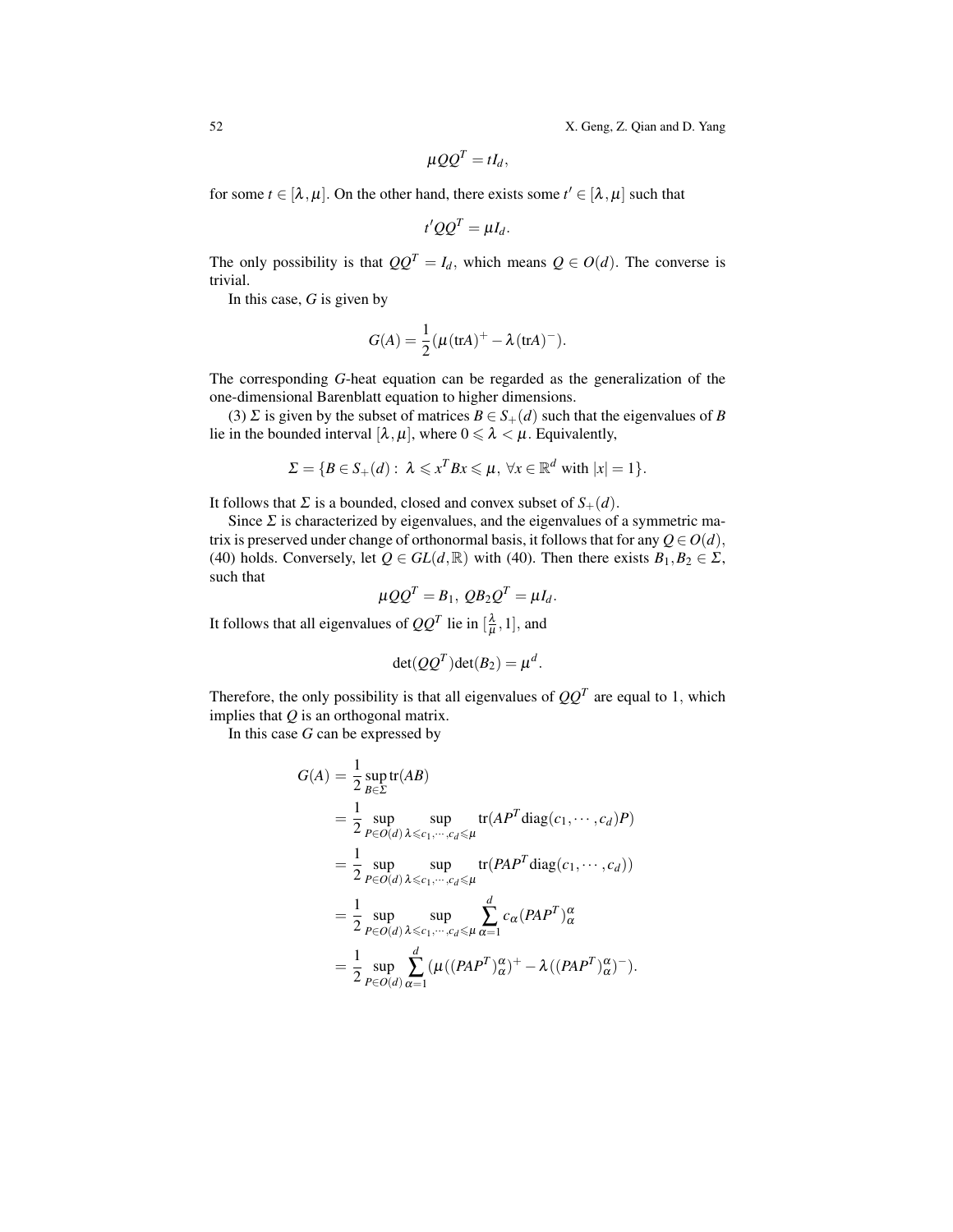Similar to Example 4, for those  $\Sigma$ 's characterized by eigenvalues, we can construct a large class of *G* such that  $I(G) = O(d)$ .

*Remark* 7*.* If Σ has at least one nondegenerate element, that is, there exists some positive definite matrix  $B_0 \in \Sigma$ , then  $I(G)$  is a compact group. In fact, if we introduce a matrix norm  $\|\cdot\|_{B_0}$  on the space  $\text{Mat}(d,\mathbb{R})$  of real  $d \times d$  matrices by

$$
||A||_{B_0} = \sqrt{\text{tr}(AB_0A^T)}, A \in \text{Mat}(d, \mathbb{R}),
$$

it follows that

$$
\sup_{Q\in I(G)}\|Q\|_{B_0}=\sup_{Q\in I(G)}\sqrt{\text{tr}(QB_0Q^T)}\leqslant \sup_{B\in \Sigma}\sqrt{\text{tr}(B)}<\infty,
$$

since  $\Sigma$  is bounded. It is obvious that  $I(G)$  is closed. Therefore, it is compact.

Now assume that (*M*,*g*) is a *d*-dimensional compact Riemannian manifold. If we allow explosion of a nonlinear diffusion process at some finite time, then the arguments below will carry through on a noncompact Riemannian manifold as long as the time scope is restricted from 0 up to the explosion. Here we only consider the compact case, in which explosion is not possible.

We first recall some basics about frame bundles, which is the central concept in the horizontal lifting construction. For a systematic introduction please refer to [2], [16].

Let  $\mathcal{F}(M)$  be the total frame bundle over M defined by

$$
\mathscr{F}(M)=\cup_{x\in M}\mathscr{F}_x(M),
$$

where the fibre  $\mathcal{F}_x(M)$  is the set of all frames (bases of the tangent space  $T_x(M)$ ) at *x*. A frame  $\xi = (\xi_1, \dots, \xi_d) \in \mathscr{F}_x(M)$  can be equivalently regarded as a linear isomorphism from  $\mathbb{R}^d$  to  $T_xM$  (also denoted by  $\xi$ ) if we let

$$
\xi(e_{\alpha})=\xi_{\alpha}, \ \alpha=1,2,\cdots,d,
$$

and extend linearly to  $\mathbb{R}^d$ , where we always fix  $\{e_1, \dots, e_d\}$  to be the standard orthonormal basis of  $\mathbb{R}^d$ .  $\mathscr{F}(M)$  is a principal bundle with structure group  $GL(d, \mathbb{R})$ acting along fibers from the right.

Fix a frame  $\xi \in \mathscr{F}_x(M)$ . A vector  $X \in T_\xi \mathscr{F}(M)$  is called vertical if it is tangent to the fibre  $\mathscr{F}_x(M)$ . The space of vertical vectors at  $\xi$  is called the vertical subspace, and it is denoted by  $V_{\xi} \mathscr{F}(M)$ .  $V_{\xi} \mathscr{F}(M)$  is a  $d^2$ -dimensional vector space, which is independent of the Riemannian structure.

A smooth curve  $\xi_t = (\xi_{1,t} \cdots, \xi_{d,t}) \in \mathscr{F}(M)$  is called horizontal if  $\xi_{\alpha,t}$  is a parallel vector field along the projection curve  $x_t = \pi(\xi_t)$  for each  $\alpha = 1, 2, \dots, d$ . Given a smooth curve  $x_t \in M$  and a frame  $\xi_0 = (\xi_1, \dots, \xi_d) \in \mathscr{F}_{x_0}(M)$ , by solving a first order linear ODE, we can determine a unique parallel vector field  $\xi_{\alpha,t}$  along  $x_t$  with  $\xi_{\alpha,0} = \xi_{\alpha}$  for each  $\alpha = 1, 2, \cdots, d$ . The smooth curve

$$
\xi_t = (\xi_{1,t}, \cdots, \xi_{d,t}) \in \mathscr{F}(M)
$$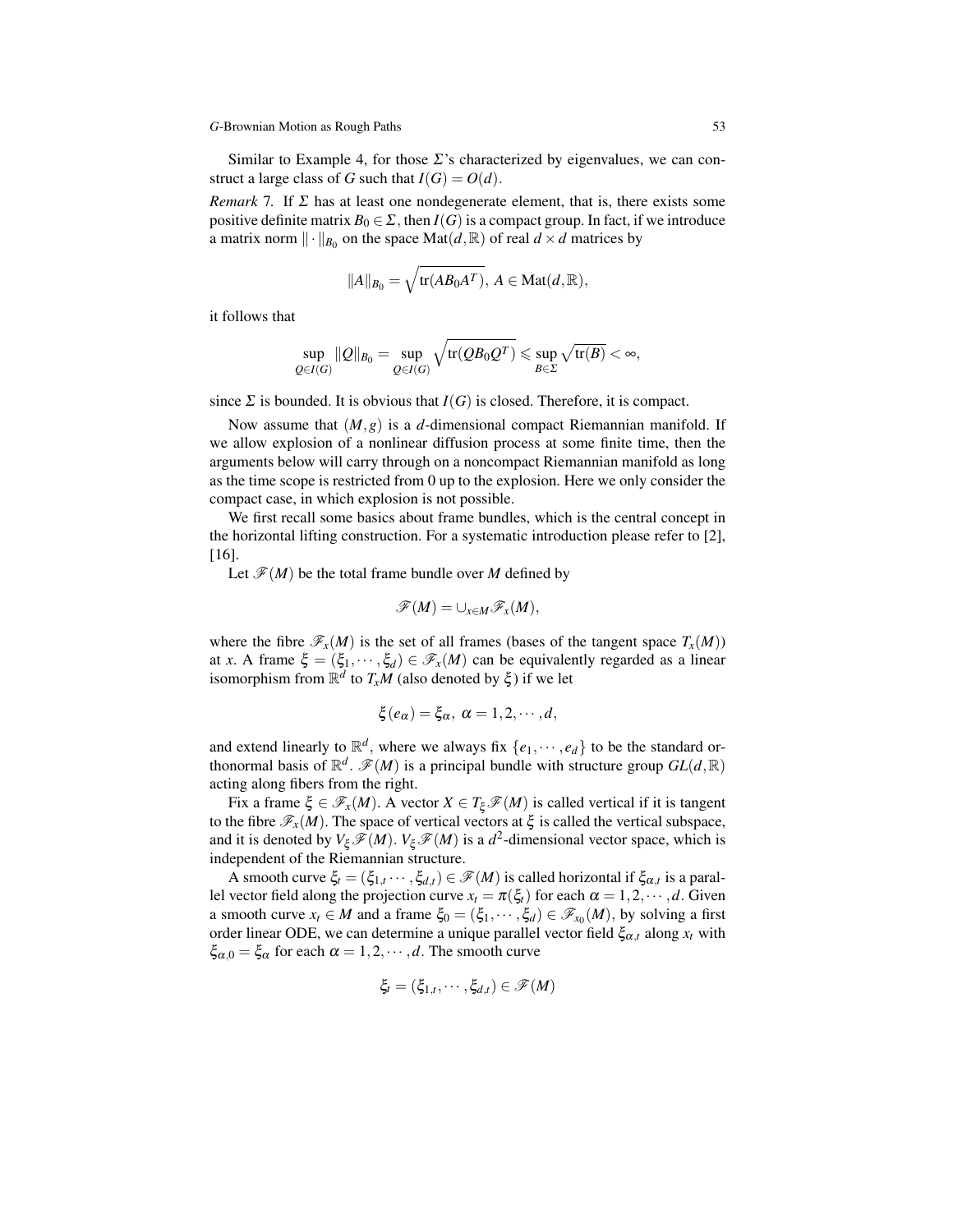is then the unique horizontal curve with  $x_t = \pi(\xi_t)$  and initial position  $\xi_0$ .  $\xi_t$  is called the horizontal lifting of  $x_t$  from  $\xi_0$ . A vector  $X \in T_\xi \mathscr{F}(M)$  is called horizontal if it is tangent to a horizontal curve through  $\xi$ . The space of horizontal vectors at  $\xi$  is called the horizontal subspace, and it is denoted by  $H_{\xi}\mathcal{F}(M)$ . It is a *d*-dimensional vector space characterized by the Levi-Civita connection ∇.

As  $\xi$  varies,  $V_{\xi} \mathcal{F}(M)$  (respectively,  $H_{\xi} \mathcal{F}(M)$ ) determines a vertical (respectively, horizontal) subspace field on *M*. The following result reveals the fundamental structure of  $\mathscr{F}(M)$ .

**Theorem 13.** *The horizontal subspace field H* $\mathcal{F}(M)$ *, which is determined by*  $\nabla$ *, has the following properties.*

*(1) For each*  $\xi \in \mathscr{F}_x(M)$ , *the tangent space*  $T_\xi \mathscr{F}(M)$  *has the decomposition* 

$$
T_{\xi}\mathscr{F}(M)=H_{\xi}\mathscr{F}(M)\oplus V_{\xi}\mathscr{F}(M).
$$

*Moreover, H*<sub>ξ</sub> $\mathcal{F}(M)$  *is isomorphic to T<sub>x</sub>M under the canonical projection*  $\pi$ :  $\mathscr{F}(M) \to M$ .

*(2) H* $\mathcal{F}(M)$  *is invariant under actions by the structure group GL(d,R). More precisely, for any*  $\xi \in \mathscr{F}(M)$ ,  $Q \in GL(d, \mathbb{R})$ ,

$$
Q_*(H_{\xi}\mathscr{F}(M))=H_{\xi Q}\mathscr{F}(M).
$$

It should be pointed out that given any horizontal subspace field  $H\mathscr{F}(M)$  satisfying the two properties in Theorem 13, there exists an affine connection  $\nabla^H$  such that  $H\mathscr{F}(M)$  is the horizontal subspace field determined by  $\nabla^H$ .

On  $\mathscr{F}(M)$  there is a canonical way to define a frame field globally, which is not always possible on a general Riemannian manifold. This makes  $\mathscr{F}(M)$  simpler than the base space *M* in some sense. Fix  $w \in \mathbb{R}^d$ . For any  $\xi \in \mathscr{F}_x(M)$  regarded as a linear isomorphism  $\xi : \mathbb{R}^d \to T_xM$ ,  $\xi(w)$  is a tangent vector in  $T_xM$ . By Theorem 13 (1),  $\xi(w)$  corresponds to a unique vector  $H_w(\xi) \in H_\xi \mathscr{F}(M)$ . It follows that  $H_w$  is a globally defined horizontal vector field on  $\mathscr{F}(M)$ . If we take  $w = e_{\alpha}$  ( $\alpha = 1, 2, \dots, d$ ), then we obtain a family of horizontal vector fields  $\{H_{e_1}, \dots, H_{e_d}\}$  as a basis of the horizontal subspace  $H_{\xi} \mathscr{F}(M)$  at each frame  $\xi \in \mathscr{F}(M)$ .  $\{H_{e_1}, \cdots, H_{e_d}\}$  are called the fundamental horizontal fields of  $\mathcal{F}(M)$ , simply denoted by  $\{H_1, \dots, H_d\}$ .

Now we introduce the concept of development and anti-development (see [12]), which is crucial in the construction of *G*-Brownian motion on *M*. Assume that  $x_t \in$ *M* is a smooth curve and  $\xi_t$  is the horizontal lifting of  $x_t$  from  $\xi_0$ . Then we can determine a smooth curve

$$
w_t = \int_0^t \xi_s^{-1} \dot{x}_s ds \in \mathbb{R}^d
$$

starting from 0 ( $w_t$  is regarded as a column vector in  $\mathbb{R}^d$ ).  $w_t$  is called the antidevelopment of  $x_t$  in  $\mathbb{R}^d$  with respect to  $\xi_0$ . If  $\xi_t$  and  $\eta_t$  are two horizontal liftings of  $x_t$  with  $\xi_0 = \eta_0 Q$  for some  $Q \in GL(d, \mathbb{R})$ , then the two corresponding antidevelopments are related by

$$
w_t^{\eta} = Q w_t^{\xi}.
$$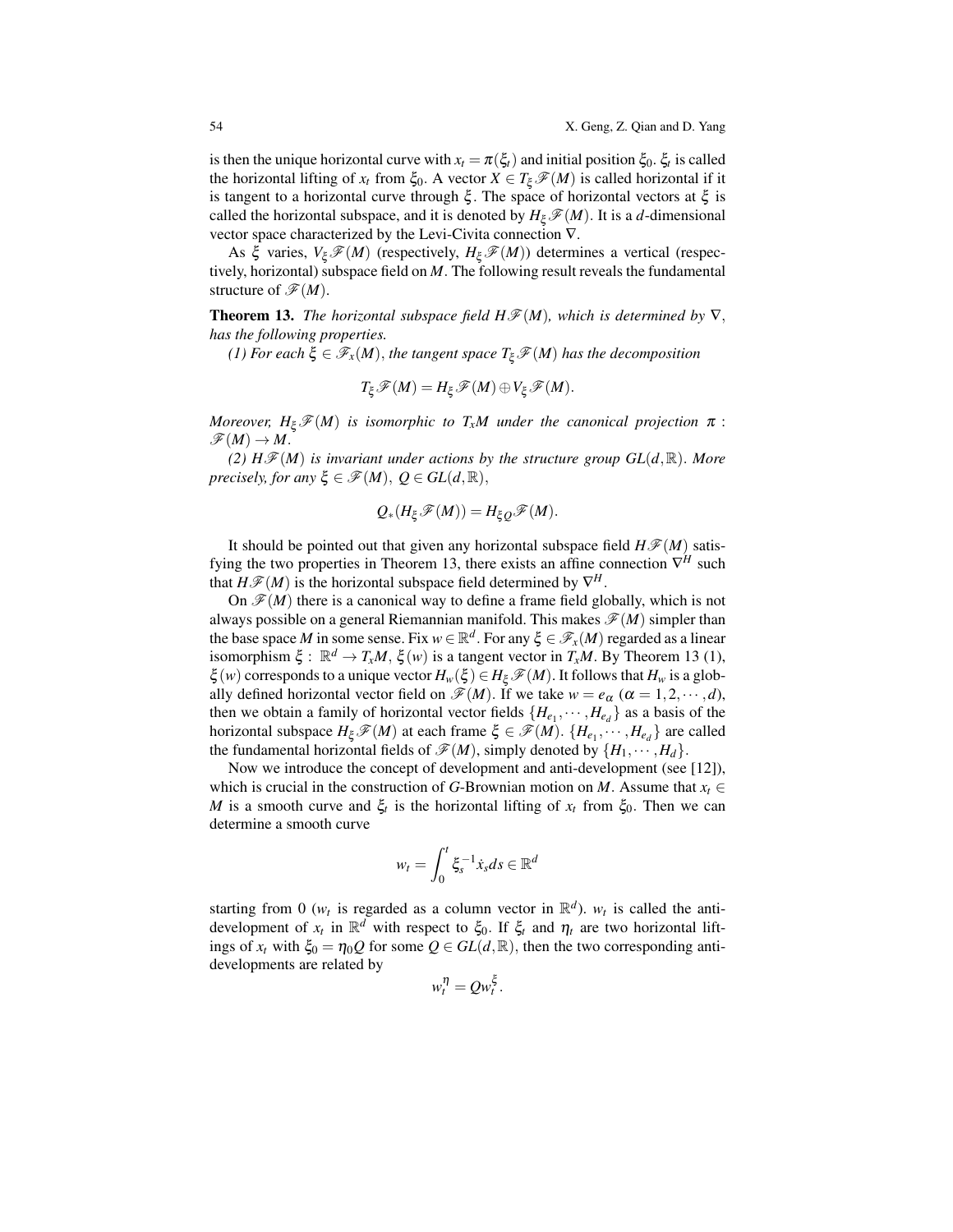The fundamental relation between the anti-development  $w_t$  of  $x_t$  and the horizontal lifting  $\xi_t$  is the following ODE on  $\mathscr{F}(M)$ :

$$
d\xi_t = H_\alpha(\xi_t) dw_t^\alpha. \tag{41}
$$

Conversely, given a smooth curve  $w_t \in \mathbb{R}^d$  starting from 0, by solving the ODE (41) on  $\mathscr{F}(M)$  with initial frame  $\xi_0$ , we obtain a horizontal curve  $\xi_t \in \mathscr{F}(M)$ . The projection  $x_t = \pi(\xi_t)$  is called the development of  $w_t$  in *M* with respect to  $\xi_0$ . If we use another initial frame  $\eta_0 = \xi_0 Q^{-1}$  and the driven process  $v_t = Q w_t \in \mathbb{R}^d$ , by solving (41) from  $\eta_0$  and projection onto *M* we obtain the same curve  $x_t$ . In this way, we obtain a one-to-one correspondence of the Euclidean curve  $w_t$  and the manifold curve  $x_t$  via the horizontal curve  $\xi_t$  in  $\mathscr{F}(M)$ , which depends on the initial frame  $\xi_0$ . The procedure of getting  $x_t$  from  $w_t$  is usually known as "rolling without slipping".

A crucial point should be emphasized here is that such procedure is carried out by solving the ODE (41) in the pathwise sense, which fits well in the context of rough paths if the Euclidean curve  $w_t$  is interpreted as a rough path. In this case, (41) should be interpreted as an RDE. This is an important reason why we need to develop the notion of Stratonovich type SDEs on a differentiable manifold.

For a general Euclidean *G*-Brownian motion *B<sup>t</sup>* , from Section 6 we are able to solve (41) pathwisely if the driven curve  $dw_t$  is replaced by  $dB_t$  in the Stratonovich sense (or in the RDE sense). By projecting the solution  $\xi_t \in \mathscr{F}(M)$  to the manifold *M*, we obtain a process  $X_t \in M$  pathwisely which depends on the initial position  $x_0$ and the initial frame  $\xi_0 \in \mathscr{F}_{x_0}(M)$ . A disadvantage of using the total frame bundle  $\mathscr{F}(M)$  is that in this way it is not possible to write down the generating PDE governing the law of  $X_t$  intrinsically on *M*, which does not depend on the initial frame  $\xi_0$ . Note that the generating PDE of  $\xi_t$  is well-defined on  $\mathscr{F}(M)$  according to Theorem 12, which takes the form

$$
\frac{\partial u}{\partial t} - G((\widehat{H_{\alpha}H_{\beta}}u)_{1 \leq \alpha,\beta \leq d}) = 0. \tag{42}
$$

The main reason for such disadvantage is that the PDE (42) is not invariant under actions by  $GL(d, \mathbb{R})$  along fibers, since the *G*-function does not have such kind of invariance.

To fix this issue, a possible way is to use the invariant group  $I(G)$  of G as the structure group, so that the generating PDE will be invariant under actions by  $I(G)$ along fibers due to the form (42) it takes. Therefore, we need to use a proper frame bundle (a submanifold of  $\mathcal{F}(M)$  which is a principal bundle over M with structure group  $I(G)$  and fibers being a suitable class of frames) instead of  $\mathscr{F}(M)$ . The fibers of such frame bundle should be preserved by parallel transport so the fundamental horizontal fields can be restricted on it and we are able to solve the RDE

$$
d\xi_t = H_\alpha(\xi_t) \circ dB_t^\alpha
$$

on the frame bundle. It will turn out that we are able to establish the generating PDE of the projection process  $X_t = \pi(\xi_t)$  intrinsically on *M*, which does not depend on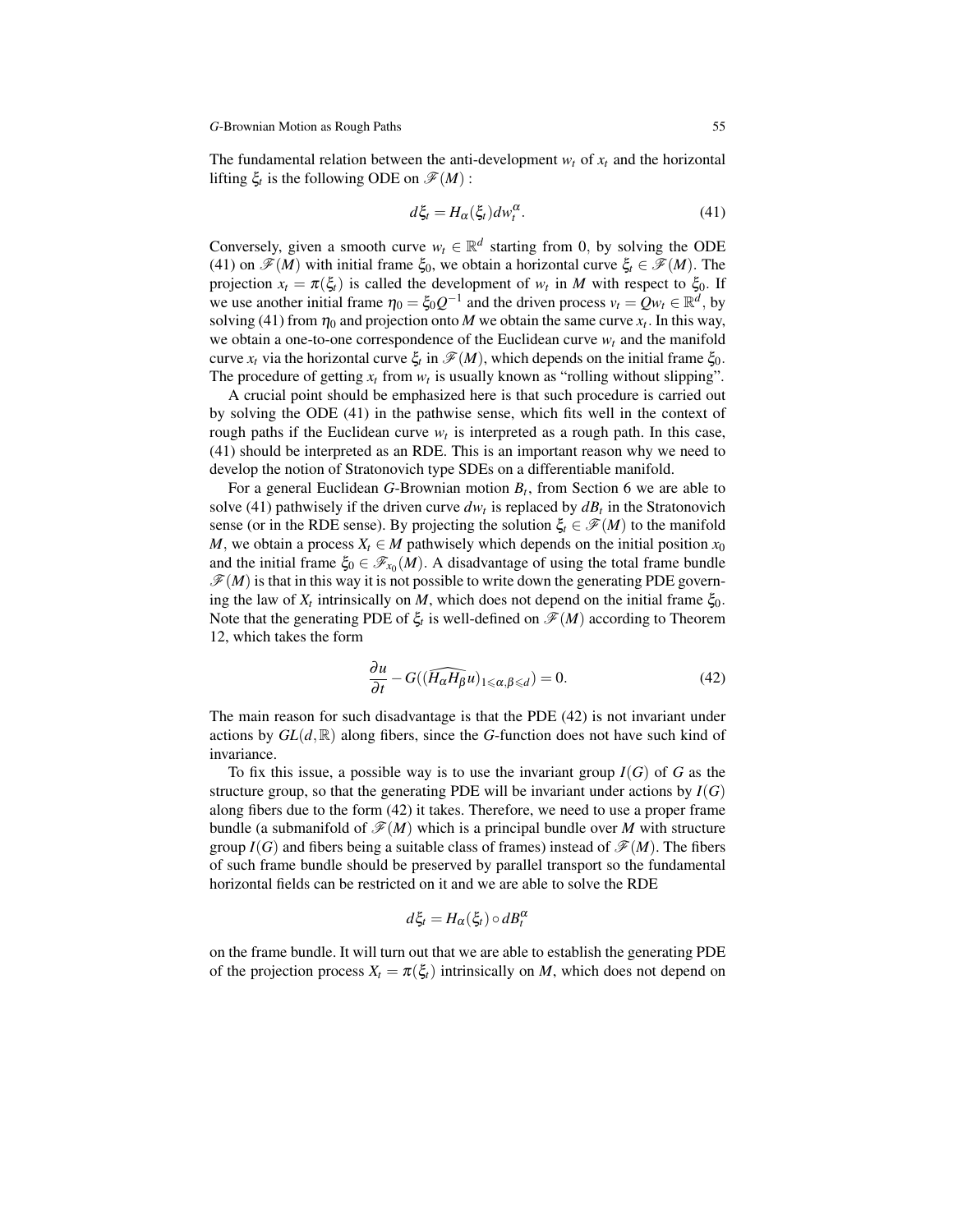the initial frame. Therefore, although as a process the sample paths of  $X_t$  depends on the initial frame (this is not surprising since in the Euclidean case we also don't have a canonical Brownian motion if we do not fix the frame  $\{e_1, \dots, e_d\}$  in advance), the law of  $X_t$  will not. In this way we obtain a canonical PDE on  $M$  associated with the original *G*-function, which can be regarded as the generating PDE governing the law of  $X_t$ . The process  $X_t$  can be defined as a G-Brownian motion on M and the generating PDE will play the role of the canonical Wiener measure (the solution of the martingale problem for the operator  $\frac{1}{2}\Delta_M$ ) on *M* in the nonlinear setting.

The construction of such frame bundle for a *G*-function with an arbitrary invariant group  $I(G)$  is not clear to us at the moment. However, in the case when  $I(G)$ is the orthogonal group  $O(d)$ , which contains a wide and interesting class of  $G$ functions, there is a very natural frame bundle serving us well for the purpose: the orthonormal frame bundle  $\mathcal{O}(M)$ .

From now on, let *G* be given by (31) with  $I(G) = O(d)$ .

The orthonormal frame bundle  $\mathcal{O}(M)$  over *M* is defined by

$$
\mathscr{O}(M)=\cup_{x\in M}\mathscr{O}_x(M),
$$

where the fibre  $\mathcal{O}_x(M)$  is the set of orthonormal bases of  $T_xM$ . Since M is compact,  $\mathcal{O}(M)$  is a compact submanifold of  $\mathcal{F}(M)$ . Moreover, since the Levi-Civita connection is compatible with the Riemannian metric  $g$ , parallel transport preserves the fibers of  $\mathcal{O}(M)$ . Therefore, statements about  $\mathcal{F}(M)$  before on the horizontal aspect can be carried through in the case of  $\mathcal{O}(M)$  directly. In particular, the fundamental horizontal fields  $H_{\alpha}$  can be restricted to  $\mathcal{O}(M)$ . The only difference is in the vertical direction: the fibre becomes orthonormal frames, and the structure group which acts on fibers becomes the orthogonal group; the dimension in the vertical direction is reduced to  $\frac{d(d-1)}{2}$ .

For  $\xi \in \mathscr{O}_X(M)$ , according to Section 6, let  $U_{t,\xi} \in \mathscr{O}(M)$  be the unique solution of the following RDE over [0,1]:

$$
\begin{cases} dU_{t,\xi} = H_{\alpha}(U_{t,\xi}) \circ dB_t^{\alpha}, \\ U_{0,\xi} = \xi. \end{cases}
$$
\n(43)

Let  $X_{t,\xi} = \pi(U_{t,\xi})$  be the projection of  $U_{t,\xi}$  onto  $M$ .

Definition 8. *Xt*,<sup>ξ</sup> is called a *G*-Brownian motion on the Riemannian manifold *M* with respect to the the initial orthonormal frame  $\xi \in \mathcal{O}_x(M)$ , and  $U_{t,\xi}$  is called a horizontal *G*-Brownian motion in  $\mathcal{O}(M)$  starting from  $\xi$ .

For any  $\varphi \in C_{Lin}(M)$  (under the Riemannian distance), define

$$
u(t,\xi)=\mathbb{E}^G[\varphi(X_{t,\xi})], (t,\xi)\in[0,1]\times\mathscr{O}(M).
$$

Let  $\hat{\varphi} = \varphi \circ \pi$  be the lifting of  $\varphi$  to  $\mathcal{O}(M)$ . It is obvious that

$$
u(t,\xi)=\mathbb{E}^G[\hat{\varphi}(U_{t,\xi})].
$$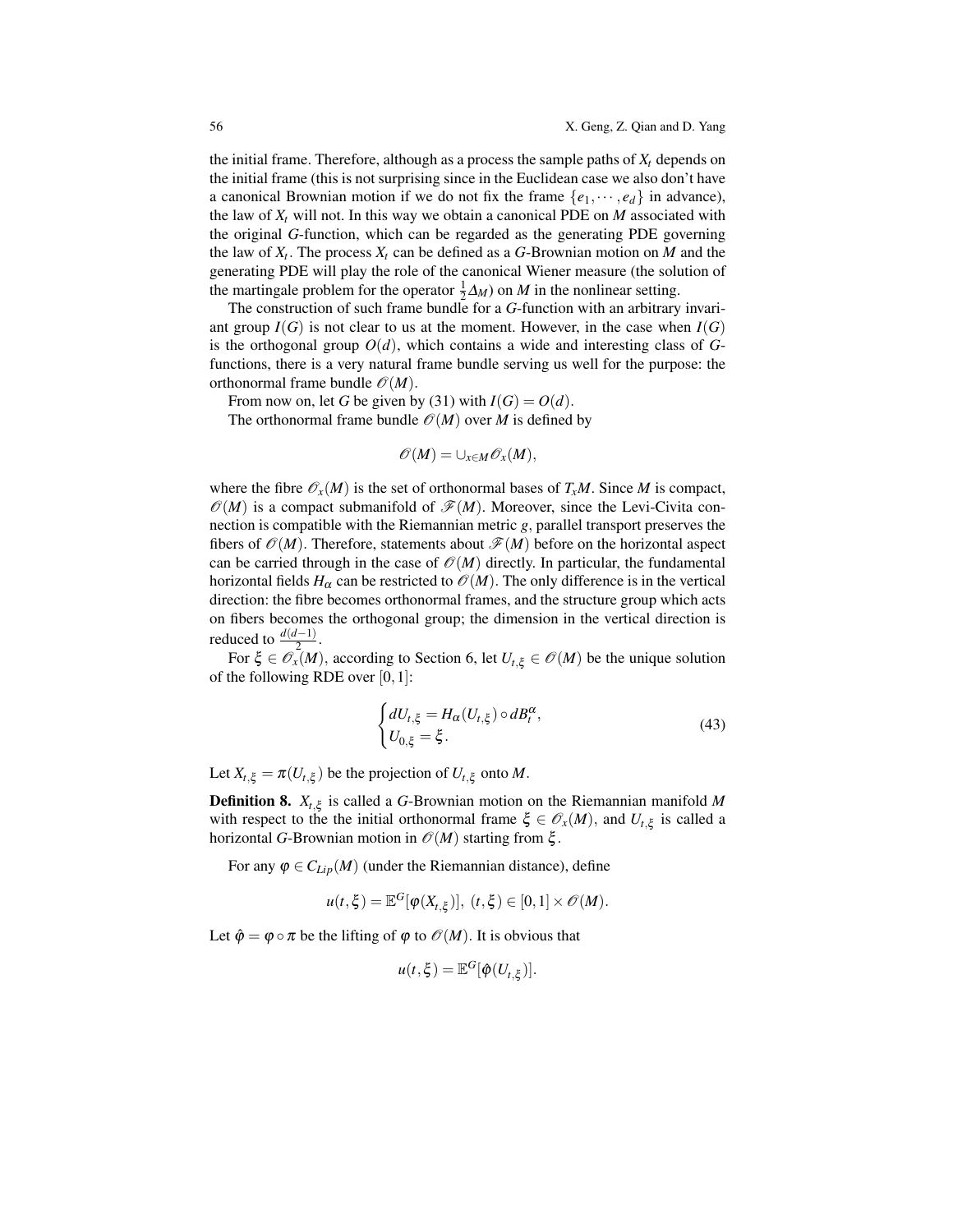By Theorem 12, we know that  $u(t, \xi)$  is the unique viscosity solution of the following nonlinear parabolic PDE:

$$
\begin{cases} \frac{\partial u}{\partial t} - G((\widehat{H_{\alpha}H_{\beta}}u)_{1 \leq \alpha,\beta \leq d}) = 0, \\ u(0,\xi) = \widehat{\varphi}(\xi), \end{cases}
$$
(44)

on  $\mathcal{O}(M)$ .

The following result tells us that the law of  $X_{t,\xi}$  depends only on the initial position *x*.

**Proposition 10.** *If*  $\xi, \eta \in \mathcal{O}_x(M)$ , *then* 

$$
u(t,\xi)=u(t,\eta).
$$

*Proof.* For any fixed orthogonal matrix  $Q \in O(d)$ , let  $B_t = QB_t$ , which is an orthogonal transformation of the original *G*-Brownian motion  $B_t$ , and let  $W_{t,\zeta}$  be the pathwise solution of the following RDE over  $[0,1]$ :

$$
\begin{cases} dW_{t,\zeta} = H_{\alpha}(W_{t,\zeta}) \circ d\widetilde{B}_t^{\alpha}, \\ W_{0,\zeta} = \zeta \in \mathcal{O}(M), \end{cases}
$$
\n(45)

on  $\mathcal{O}(M)$ . If we regard  $\widetilde{B}_t$  as the solution of the SDE

$$
d\widetilde{B}_t=Q_\alpha dB_t^\alpha
$$

starting from 0 with constant coefficients, then the RDE (45) is equivalent to

$$
\begin{cases} dW_{t,\zeta} = H_{\beta}(W_{t,\zeta}) Q_{\alpha}^{\beta} \circ dB_t^{\alpha}, \\ W_{0,\zeta} = \zeta, \end{cases}
$$

in which the generating vector fields are  $H_{\beta}Q_{\alpha}^{\beta}$ . Since the invariant group *I*(*G*) of *G* is the orthogonal group, by Theorem 12 we know that the function

$$
v(t,\zeta) = \mathbb{E}^G[\hat{\varphi}(W_{t,\zeta})], (t,\zeta) \in [0,1] \times \mathscr{O}(M)
$$

is the unique viscosity solution of the same PDE (44) on  $\mathcal{O}(M)$ . Therefore,

$$
u(t,\zeta)=v(t,\zeta),\ \forall (t,\zeta)\in [0,1]\times \mathscr{O}(M).
$$

Now since  $\xi, \eta \in \mathcal{O}_x(M)$ , there exists some  $Q \in O(d)$  such that  $\xi = \eta Q$ . Define  $W_{t,\zeta}$  as before. By the previous discussion on the relation between different antidevelopments, we know that

$$
X_{t,\xi} = \pi(U_{t,\xi}) = \pi(W_{t,\eta}), \ \forall t \in [0,1].
$$

Therefore,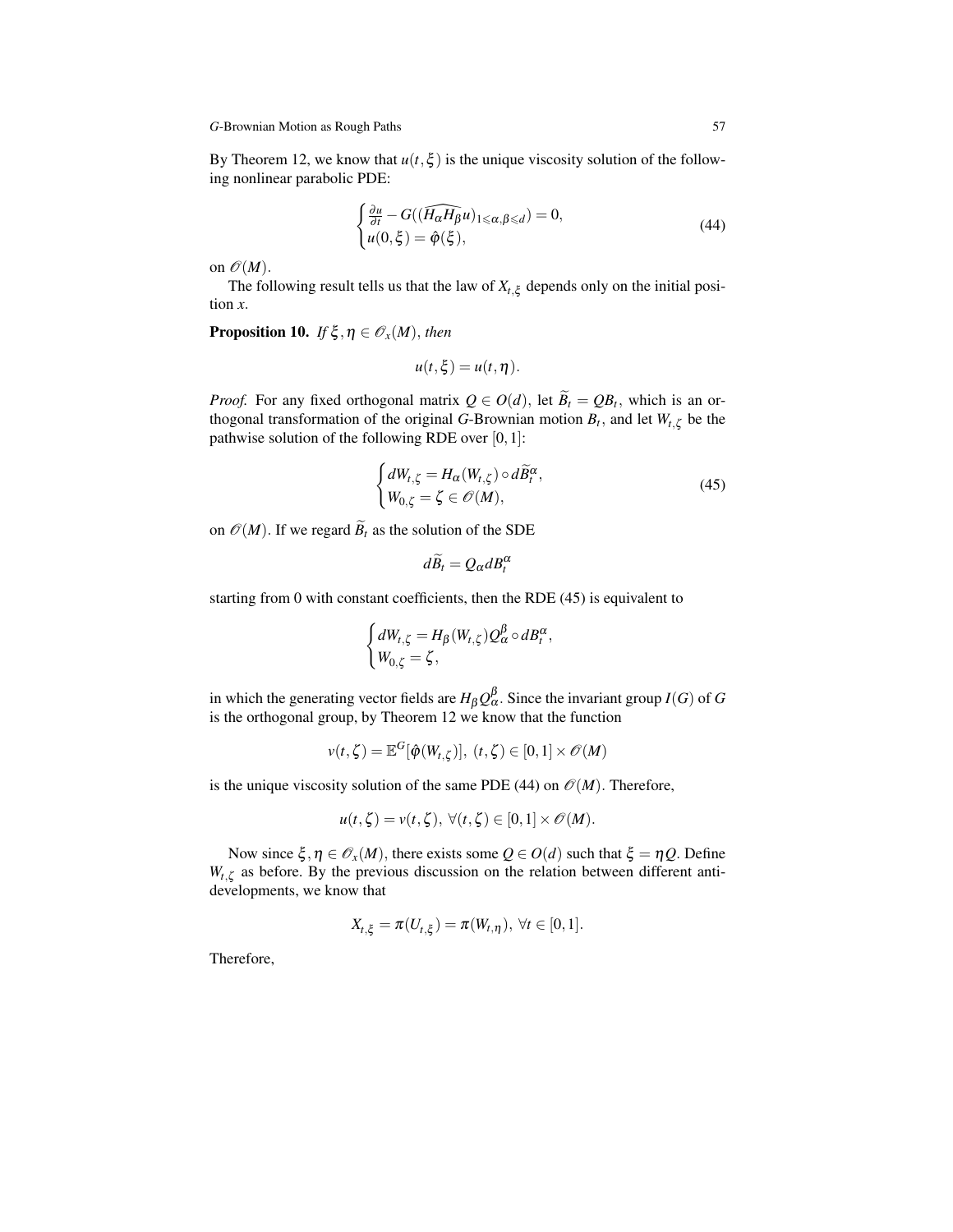58 X. Geng, Z. Qian and D. Yang

$$
u(t,\xi) = \mathbb{E}^{G}[\varphi \circ \pi(U_{t,\xi})]
$$
  
=  $\mathbb{E}^{G}[\varphi \circ \pi(W_{t,\eta})]$   
=  $v(t,\eta)$   
=  $u(t,\eta)$ .

From Proposition 10, we know that  $u(t,\xi)$  is invariant along each fibre. Therefore, the law of  $X_{t,\xi}$  depends only on the initial position  $x \in M$  but not on the initial frame  $\xi$ . We use  $u(t, x)$  to denote  $u(t, \xi)$ , where *x* is the base point of  $\xi$ . In this situation it is possible to establish the PDE for  $u(t, x)$  intrinsically on *M* by "projecting down" (44), which should become the generating PDE governing the law of  $X_{t,\xi}$ .

For any  $u \in C^{\infty}(M)$ , take an orthonormal frame  $\xi = (\xi_1, \dots, \xi_d) \in \mathcal{O}_x(M)$ , and consider the quantity

$$
G((\text{Hess}u(\xi_{\alpha},\xi_{\beta}))_{1\leq \alpha,\beta\leq d}).
$$

Since  $I(G) = O(d)$ , it is easy to see that the above quantity is independent of the orthonormal frame  $\xi \in \mathcal{O}_x(M)$ . In other words, G can be regarded as a functional of the Hessian, and the nonlinear second order differential operator  $G(\text{Hess}(\cdot))$  is globally well-defined on *M*.

Now we have the following result.

**Theorem 14.**  $u(t, x)$  *is the unique viscosity solution of the following nonlinear heat equation on M* :

$$
\begin{cases} \frac{\partial u}{\partial t} - G(Hessu) = 0, \\ u(0, x) = \varphi(x). \end{cases}
$$
 (46)

*Proof.* It suffices to show that: if  $f \in C^{\infty}(M)$ , and  $\hat{f} = f \circ \pi$  is the lifting of *f* to  $\mathscr{O}(M)$ , then for any  $\xi = (\xi_1, \dots, \xi_d) \in \mathscr{O}_x(M)$ ,

$$
\text{Hess} f(\xi_{\alpha}, \xi_{\beta})(x) = H_{\alpha} H_{\beta} \hat{f}(\xi).
$$

Note that uniqueness follows from the same reason as pointed out in the proof of Theorem 12 by using results in [1].

In fact, for any  $\xi = (\xi_1, \dots, \xi_d) \in \mathcal{O}_x(M)$ , let  $\xi_t$  be a horizontal curve through ξ such that *H*<sub>β</sub>(ξ) is tangent to  $\xi$ *t* at *t* = 0, and let *x<sub>t</sub>* be its projection onto *M*. It follows that the tangent vector of  $x_t$  at  $t = 0$  is  $\xi_{\beta}$ , and

$$
H_{\beta}\hat{f}(\xi) = \frac{d\hat{f}(\xi_t)}{dt}|_{t=0}
$$
  
= 
$$
\frac{d f(x_t)}{dt}|_{t=0}
$$
  
= 
$$
\langle \xi_{\beta}, \nabla f(x) \rangle_{g}.
$$

Therefore, if now assume that ξ*<sup>t</sup>* is a horizontal curve through ξ with tangent vector *H*<sub>α</sub>(ξ) at ξ and still  $x_t = \pi(\xi_t)$ , then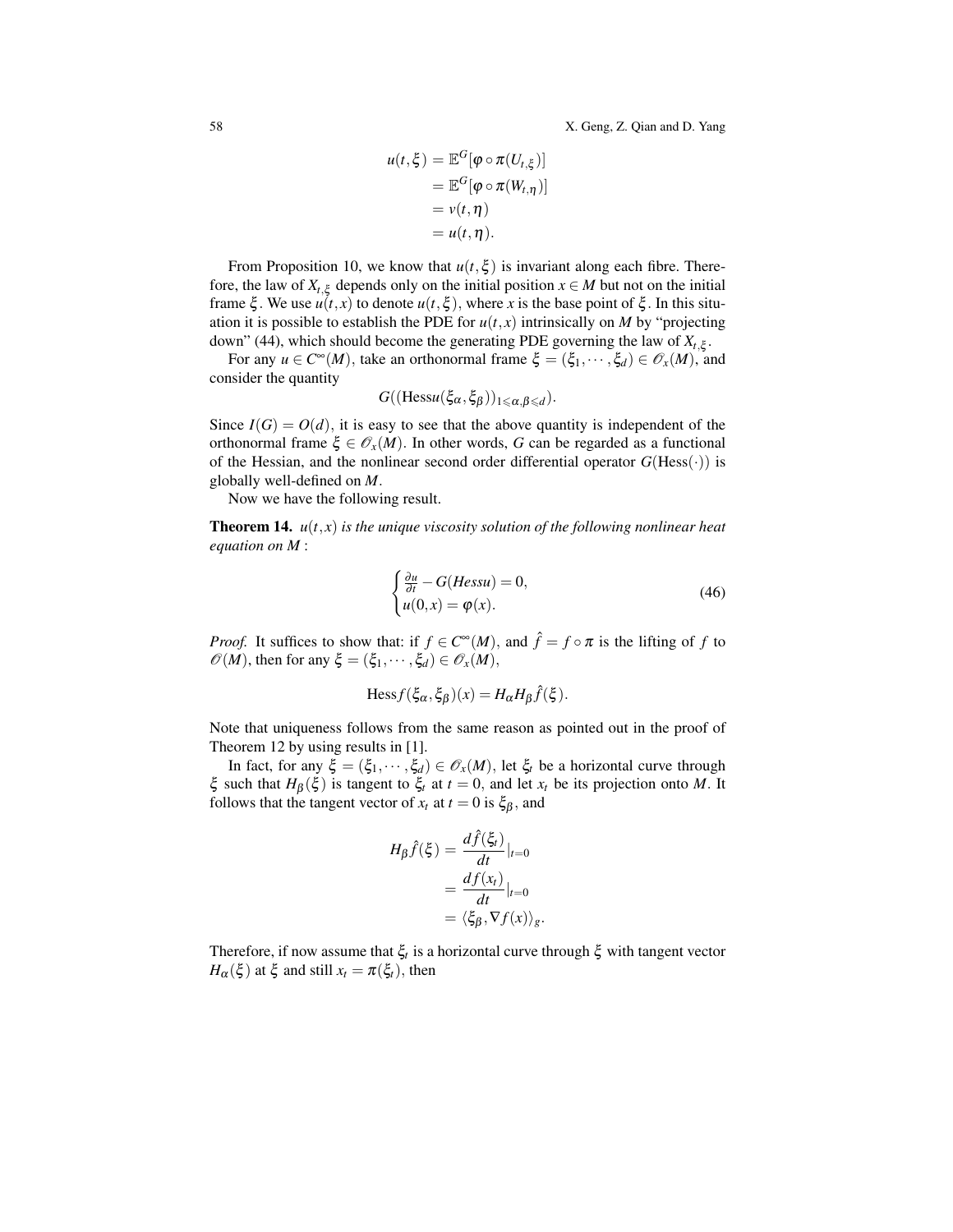$$
H_{\alpha}H_{\beta}\hat{f}(\xi) = H_{\alpha}\langle \xi_{\beta}, \nabla f(\pi(\xi)) \rangle_{g}
$$
  
= 
$$
\frac{d}{dt}|_{t=0}\langle \xi_{\beta,t}, \nabla f(x_{t}) \rangle_{g}
$$
  
= 
$$
\langle \frac{D\xi_{\beta,t}}{dt}|_{t=0}, \nabla f(x) \rangle_{g} + \langle \xi_{\beta}, \nabla_{\xi_{\alpha}} \nabla f(x) \rangle_{g}
$$
  
= Hess $f(\xi_{\alpha}, \xi_{\beta})(x),$ 

where we've used the fact that  $\xi_{\beta,t}$  is parallel along  $x_t$ .

Since  $X_{t,\xi}$  is the projection of  $U_{t,\xi}$  and  $U_{t,\xi}$  is the solution of the RDE (43) which is equivalent to an Itô type SDE from an extrinsic point of view, by Theorem 14 we can see that as a process on *M* the law of the *G*-Brownian motion  $X_{t,\xi}$  is characterized by the nonlinear parabolic PDE (46).

*Example 5.* When *G* is given by a functional of trace, as in Example 4 (1), (2), the generating PDE (46) takes a more explicit form in terms of the Laplace-Beltrami operator  $\Delta_M$  on *M*. This is due to the fact that

$$
\Delta_M = \text{tr}(\text{Hess}).
$$

For instance, if  $G(A) = \frac{1}{2} \text{tr}(A)$ , then (46) becomes the classical heat equation on *M*:

$$
\frac{\partial u}{\partial t} - \frac{1}{2} \Delta_M u = 0,
$$

which governs the law of classical Brownian motion on *M* (see [12], [13]). If *G* is given by

$$
G(A) = \frac{1}{2}(\mu(\text{tr}A)^+ - \lambda(\text{tr}A)^-),
$$

where  $0 \le \lambda < \mu$ , then (46) becomes

$$
\frac{\partial u}{\partial t} - \frac{1}{2}(\mu(\Delta_M u)^+ - \lambda(\Delta_M u)^-)=0.
$$

It is a generalization of the one-dimensional Barenblatt equation to higher dimensions in a Riemannian geometric setting.

As pointed out before, as a process the *G*-Brownian motion  $X_{t,\xi}$  on *M* depends on the initial orthonormal frame  $\xi$  and hence there is not a canonical choice of a particular one. However, if we consider the path space  $W(M) = C([0,1];M)$ , then for each  $x \in M$ , it is possible to define a canonical sublinear expectation  $\mathbb{E}_x$  on the space  $\mathcal{H}(M)$  of functionals on  $W(M)$  of the form

$$
f(x_{t_1},\cdots,x_{t_n}),
$$

where  $0 \leq t_1 < \cdots < t_n \leq 1$  and  $f \in C_{Lip}(M)$ , such that under  $\mathbb{E}_x$  the law of the coordinate process is characterized by the PDE (46) with  $\mathbb{E}_x[\varphi(x_0)] = \varphi(x)$  for any  $\varphi \in C_{Lip}(M)$ .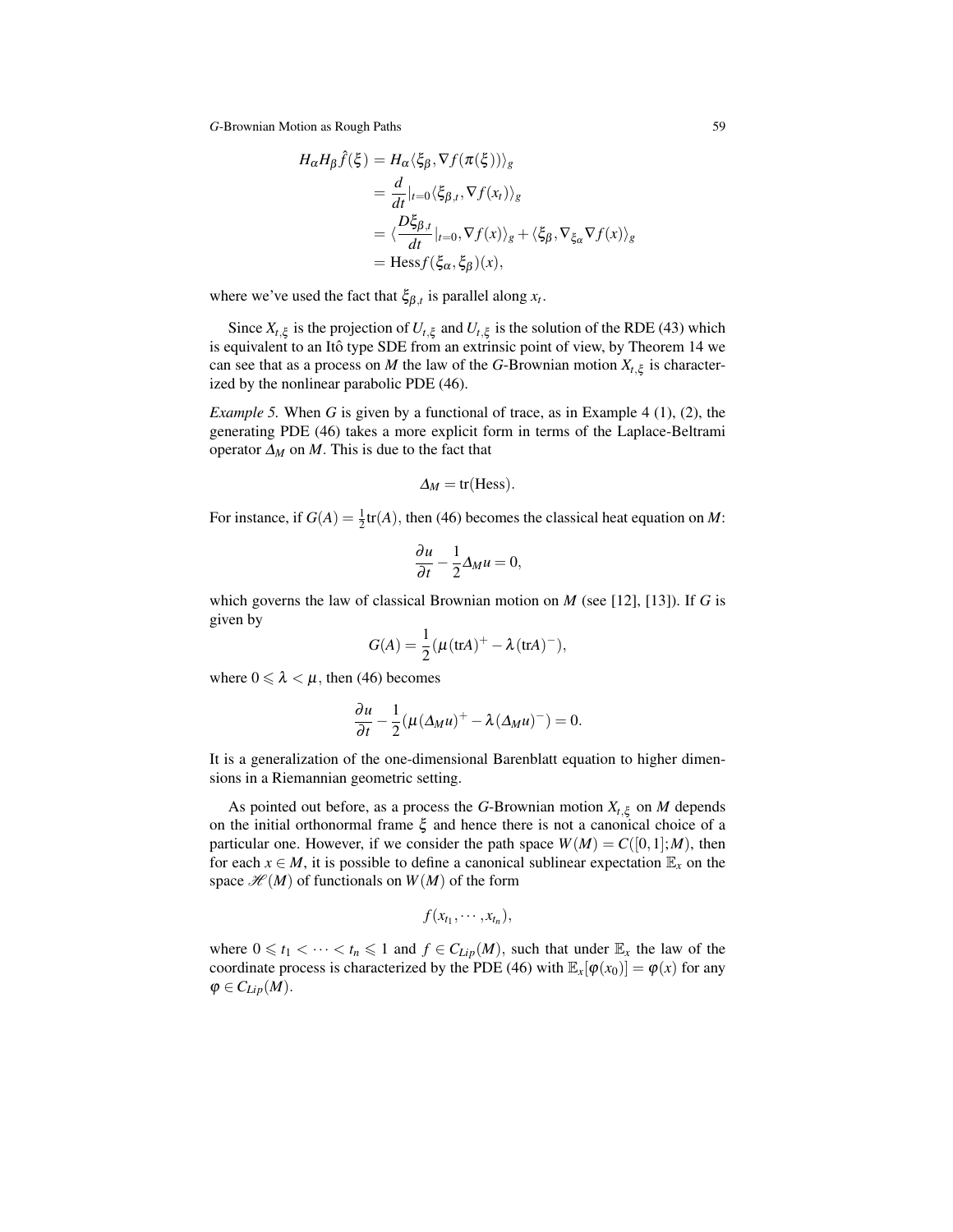To see this, we will define  $\mathbb{E}_x$  explicitly. We use  $u_\varphi(t,x)$  to denote the solution of (46), emphasizing the dependence on  $\varphi$ . For a functional of the form  $f(x_t)$ , we simply define

$$
\mathbb{E}_x[f(x_t)]:=u_f(t,x).
$$

For a functional of the form  $f(x_s, x_t)$ ,  $\mathbb{E}_x f(x_s, x_t)$  should be defined by  $\mathbb{E}^G[f(X_{s,\xi}, X_{t,\xi})]$ , where  $X_{t,\xi}$  is a *G*-Brownian motion on *M* with respect to an initial orthonormal frame  $\xi \in \mathcal{O}_x(M)$ . Similar to the proof of Theorem 11 we know that

$$
\mathbb{E}^{G}[f(X_{s,\xi},X_{t,\xi})] = \mathbb{E}^{G}[\mathbb{E}^{G}[f(X_{s,\xi},X_{t,\xi})|\Omega_{s}]]
$$
  
\n
$$
= \mathbb{E}^{G}[\mathbb{E}^{G}[f(\pi(U_{s,\xi}),\pi(U_{t,\xi}))|\Omega_{s}]]
$$
  
\n
$$
= \mathbb{E}^{G}[\mathbb{E}^{G}[f(\pi(\eta),X_{t-s,\eta})]|\eta=t_{s,\xi}].
$$

But since the law of  $X_{t-s,\eta}$  does not depend on the initial orthonormal frame  $\eta$ , we obtain that

$$
\mathbb{E}^{G}[f(\pi(\eta),X_{t-s,\eta})]|_{\eta=U_{s,\xi}}=u_{f(X_{s,\xi},\cdot)}(t-s,X_{s,\xi}).
$$

Therefore, we define

$$
\mathbb{E}_x[f(x_s,x_t)]:=\mathbb{E}^G[f(X_{s,\xi},X_{t,\xi})]=u_g(s,x),
$$

where

$$
g(y) := u_{f(y, \cdot)}(t - s, y), \ y \in M.
$$

Inductively, assume that

$$
u_f^{(n)}(t_1,\cdots,t_n,x)=\mathbb{E}_x[f(x_{t_1},\cdots,x_{t_n})]
$$

is already defined. For a functional of the form  $f(x_{t_1}, \dots, x_{t_{n+1}})$ , define

$$
\mathbb{E}_x[f(x_{t_1},\cdots,x_{t_{n+1}})] := u_g(t_1,x),
$$

where

$$
g(y) := u_{f(y,\cdot,\dots,\cdot)}^{(n)}(t_2-t_1,\dots,t_{n+1}-t_1,y), y \in M.
$$

Then  $\mathbb{E}_x$  is the desired sublinear expectation on  $\mathcal{H}(M)$ .

*Remark* 8*.* As we've pointed out before, for noncompact Riemannian manifolds, the RDE (43) may possibly explode at some finite time and so may the corresponding *G*-Brownian motion as well. An interesting question is the study of explosion criterion. It might depend on the curvature and topology of the Riemannian manifold.

On the other hand, for those *G*-functions with the same invariant group, they may have some special features in common; while for those with different invariant groups, their structure should be very different. The study of classification of *G*functions in terms of the invariant group is interesting, and it might give us some hints on generalizing our results to the case when  $I(G) \neq O(d)$ . We believe that in some cases it is still possible to construct a proper frame bundle with structure group *I*(*G*) on which we can apply similar techniques in this section. But in some extreme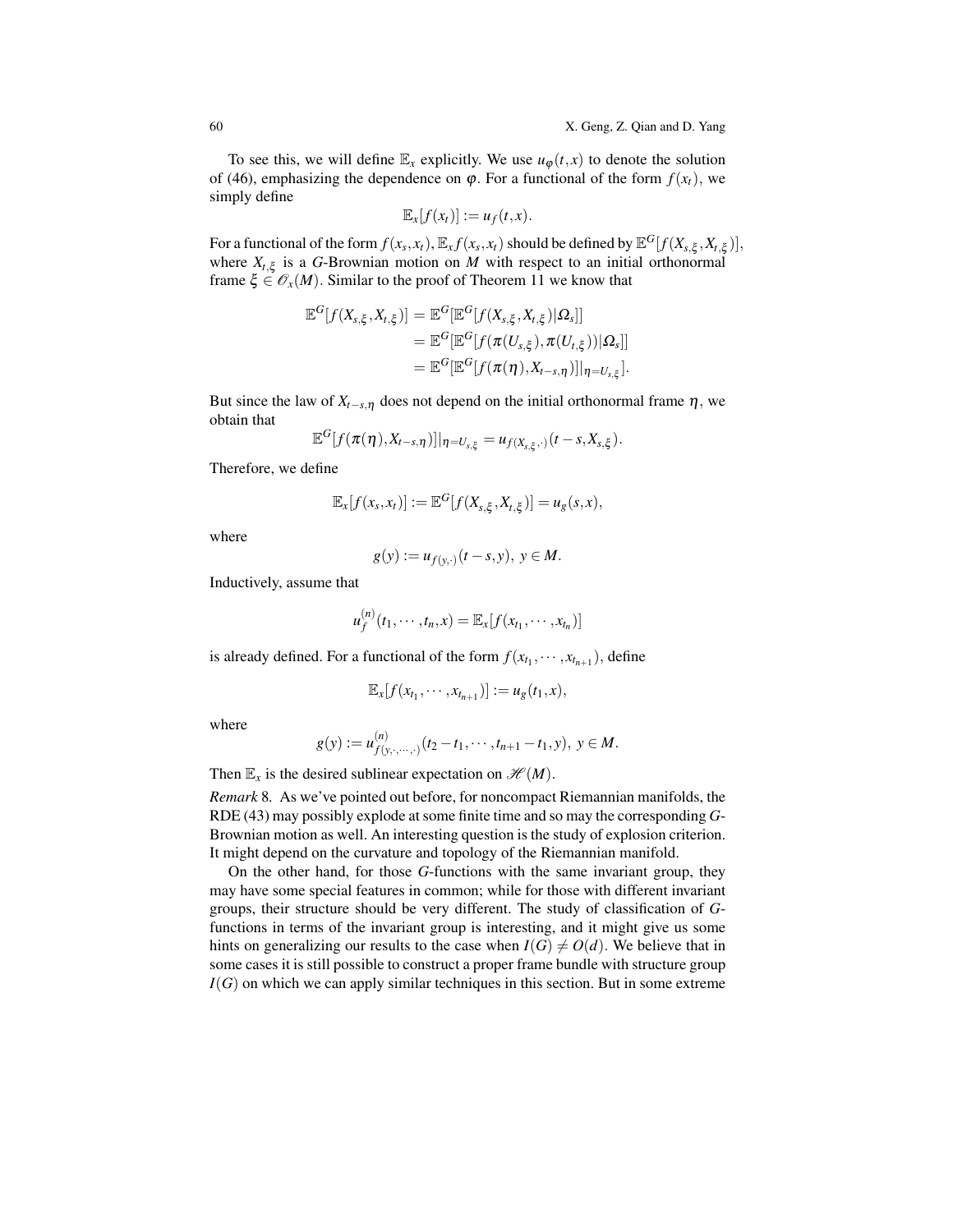cases, for instance when  $I(G)$  is a finite group as in Example 3, it seems difficult to proceed along this direction unless we have a globally defined frame field over the Riemannian manifold *M*, which is usually not true. We might need some very different methods for those extreme cases.

# 8 Conclusion

To summarize, the motivation of the present article is to understand nonlinear diffusion processes from the view of rough path theory, and in particular, to understand the intrinsic and geometric nature of the nonlinear heat flow. Along this direction, the pathwise approach under the framework of rough paths seems to be a right tool, since it is not natural to use Itô's formulation from the geometric point of view, and localization technique from Itô's perspective is not well understood in the nonlinear situation.

In this article, we study the geometric rough path nature of sample paths of *G*-Brownian motion, which enables us to establish differential equations driven by *G*-Brownian motion in a pathwise sense. Furthermore, we establish the fundamental relation between the two types of differential equations driven by *G*-Brownian motion. Such relation enables us to develop nonlinear diffusion processes on a differentiable manifold and *G*-Brownian motion on a Riemannian manifold from the pathwise point of view. The pathwise approach seems to be quite natural if we aim at understanding the intrinsic and geometric nature of nonlinear diffusion processes. Finally, we establish the generating nonlinear heat equation of *G*-Brownian motion on a Riemannian manifold and construct the associated canonical sublinear expectation on the path space for a class of nonlinear *G*-functions whose invariant group is the orthogonal group. Although such class of *G*-functions contains the most important and interesting examples so far, it remains an open problem for the general case (in particular, the singular case) where the use of orthogonal frame bundle is no longer applicable.

Acknowledgements The authors wish to thank Professor Shige Peng for so many valuable suggestions on the present article. The authors are supported by the Oxford-Man Institute at the University of Oxford.

#### **References**

- 1. D. Azagra, J. Ferrera, and B. Sanz, Viscosity solutions to second order partial differential equations on riemannian manifolds. J. Differential Equations. 245(2), 307−336 (2009)
- 2. S. Chern, W. Chen, and K. Lam, *Lectures on Di f f erential Geometry* (World Scientific, 1999)
- 3. G. Choquet, Theory of capacities. Ann. Inst. Fourier. 5, 87 (1953)
- 4. M.G. Crandall, H. Ishii, and P.L. Lions, User's guide to viscosity solutions of second order partial differential equations. Bull. Amer. Math. Soc. 27(1), 1−67 (1992)